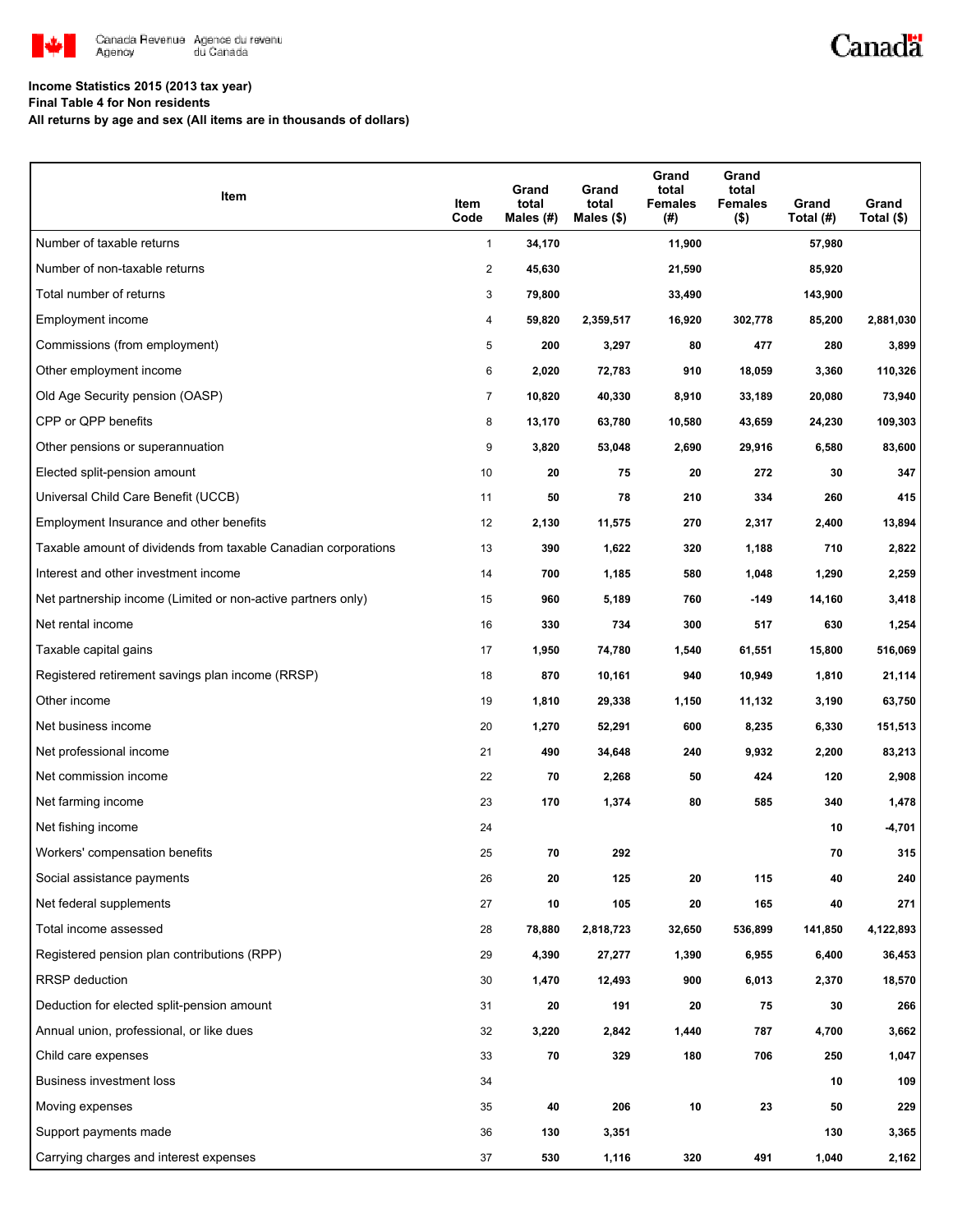

# Canadä

### **Income Statistics 2015 (2013 tax year)**

**Final Table 4 for Non residents**

**All returns by age and sex (All items are in thousands of dollars)**

| Item                                                                                           | Item<br>Code | Grand<br>total<br>Males (#) | Grand<br>total<br>Males (\$) | Grand<br>total<br><b>Females</b><br>(#) | Grand<br>total<br><b>Females</b><br>$($ \$) | Grand<br>Total (#) | Grand<br>Total (\$) |
|------------------------------------------------------------------------------------------------|--------------|-----------------------------|------------------------------|-----------------------------------------|---------------------------------------------|--------------------|---------------------|
| Deductions for CPP/QPP contributions on self-employment and other<br>earnings                  | 38           | 60                          | 54                           | 60                                      | 42                                          | 120                | 96                  |
| Deductions for provincial parental insurance plan (PPIP) premiums on<br>self-employment income | 39           |                             |                              |                                         |                                             |                    |                     |
| Exploration and development expenses                                                           | 40           | 60                          | 386                          | 30                                      | 137                                         | 9,700              | 33,630              |
| Other employment expenses                                                                      | 41           | 450                         | 1,819                        | 140                                     | 339                                         | 620                | 2,370               |
| Clergy residence deduction                                                                     | 42           | 30                          | 298                          |                                         |                                             | 40                 | 359                 |
| Other deductions                                                                               | 43           | 1,520                       | 175,207                      | 430                                     | 17,547                                      | 2,500              | 211,139             |
| Total deductions before adjustments                                                            | 44           | 9,170                       | 225,678                      | 3,480                                   | 33,230                                      | 23,660             | 313,534             |
| Social benefits repayment                                                                      | 45           | 60                          | 82                           | 20                                      | 25                                          | 80                 | 115                 |
| Net income after adjustments                                                                   | 46           | 77,050                      | 2,602,133                    | 31,430                                  | 507,094                                     | 134,260            | 3,848,798           |
| Canadian Forces personnel and police deduction                                                 | 47           | 20                          | 520                          |                                         |                                             | 20                 | 520                 |
| Security options deductions                                                                    | 48           | 410                         | 33,544                       | 60                                      | 2,371                                       | 540                | 37,892              |
| Other payments deductions                                                                      | 49           | 90                          | 523                          | 40                                      | 303                                         | 130                | 825                 |
| Non-capital losses of other years                                                              | 50           | 100                         | 367                          | 70                                      | 282                                         | 520                | 1,749               |
| Net capital losses of other years                                                              | 51           | 220                         | 1,262                        | 110                                     | 635                                         | 360                | 2,708               |
| Capital gains deduction                                                                        | 52           |                             |                              |                                         |                                             |                    |                     |
| Northern residents deductions                                                                  | 53           | 60                          | 123                          | 20                                      | 34                                          | 80                 | 157                 |
| Additional deductions                                                                          | 54           | 16,750                      | 202,423                      | 7,760                                   | 57,124                                      | 36,910             | 474,613             |
| Farming/fishing losses of prior years                                                          | 55           | 10                          | 204                          |                                         |                                             | 20                 | 397                 |
| Total deductions from net income                                                               | 56           | 17,620                      | 239,107                      | 8,050                                   | 60,757                                      | 38,370             | 519,010             |
| Taxable income assessed                                                                        | 57           | 64,770                      | 2,365,518                    | 26,330                                  | 447,291                                     | 105,170            | 3,376,430           |
| Basic personal amount                                                                          | 58           | 54,680                      | 603,528                      | 19,880                                  | 219,333                                     | 76,260             | 841,637             |
| Age amount                                                                                     | 59           | 12,900                      | 85,987                       | 10,380                                  | 70,084                                      | 23,970             | 160,756             |
| Spouse or common-law partner amount                                                            | 60           | 29,800                      | 317,597                      | 1,190                                   | 10,522                                      | 31,050             | 328,705             |
| Amount for eligible dependant                                                                  | 61           | 3,670                       | 40,508                       | 680                                     | 7,453                                       | 4,350              | 47,983              |
| Amount for children 17 and under                                                               | 62           | 2,790                       | 11,872                       | 740                                     | 2,843                                       | 3,540              | 14,775              |
| Amount for infirm dependants age 18 or older                                                   | 63           | 20                          | 167                          |                                         |                                             | 30                 | 260                 |
| CPP or QPP contributions through employment                                                    | 64           | 43,310                      | 38,298                       | 7,110                                   | 6,267                                       | 50,720             | 44,938              |
| CPP or QPP contributions on self-employment and other earnings                                 | 65           | 60                          | 54                           | 60                                      | 42                                          | 120                | 96                  |
| Employment Insurance premiums                                                                  | 66           | 44,260                      | 17,050                       | 7,460                                   | 2,657                                       | 52,050             | 19,867              |
| PPIP premiums paid                                                                             | 67           | 30                          | 7                            | 30                                      | 5                                           | 70                 | 11                  |
| PPIP premiums payable on employment income                                                     | 68           | 10                          | 5                            | 20                                      | 3                                           | 30                 | 8                   |
| PPIP premiums payable on self-employment income                                                | 69           |                             |                              |                                         |                                             |                    |                     |
| Volunteer firefighters' amount                                                                 | 70           |                             |                              |                                         |                                             |                    |                     |
| Canada employment amount                                                                       | 71           | 39,850                      | 44,267                       | 6,680                                   | 7,296                                       | 47,170             | 52,270              |
| Public transit amount                                                                          | 72           | 520                         | 291                          | 480                                     | 276                                         | 1,020              | 572                 |
| Children's fitness amount                                                                      | 73           | 280                         | 179                          | 130                                     | 70                                          | 410                | 251                 |
| Children's arts amount                                                                         | 74           | 170                         | 87                           | 70                                      | 38                                          | 240                | 125                 |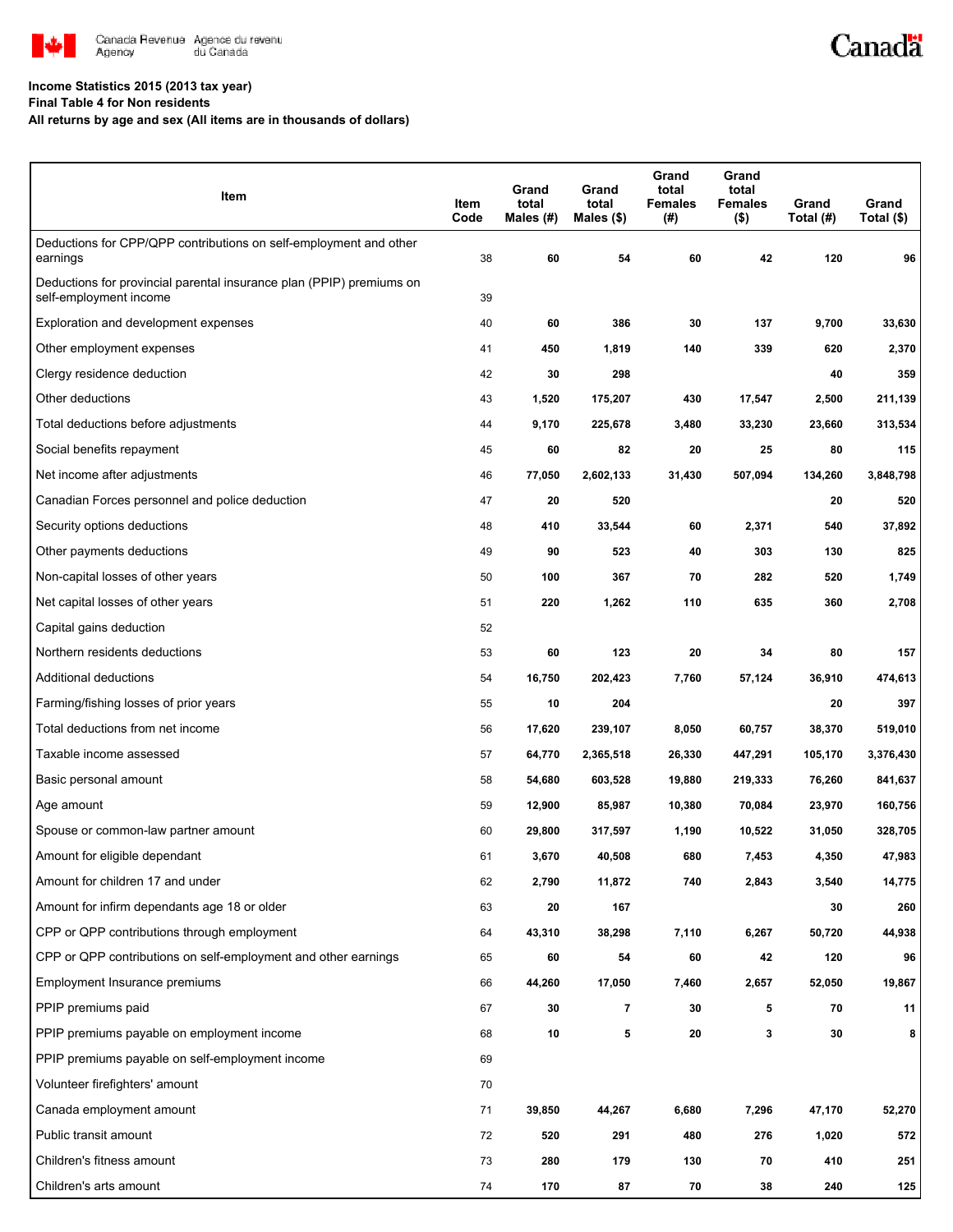

# Canadä

#### **Income Statistics 2015 (2013 tax year)**

**Final Table 4 for Non residents**

**All returns by age and sex (All items are in thousands of dollars)**

| Item                                                              | <b>Item</b><br>Code | Grand<br>total<br>Males (#) | Grand<br>total<br>Males $(\$)$ | Grand<br>total<br><b>Females</b><br>(#) | Grand<br>total<br><b>Females</b><br>$($ \$) | Grand<br>Total (#) | Grand<br>Total (\$) |
|-------------------------------------------------------------------|---------------------|-----------------------------|--------------------------------|-----------------------------------------|---------------------------------------------|--------------------|---------------------|
| Home buyers' amount                                               | 75                  | 10                          | 44                             |                                         |                                             | 10                 | 53                  |
| Pension income amount                                             | 76                  | 3,900                       | 7,197                          | 2,750                                   | 5,093                                       | 6,720              | 12,413              |
| Caregiver amount                                                  | 77                  | 40                          | 265                            | 20                                      | 132                                         | 60                 | 396                 |
| Disability amount                                                 | 78                  | 180                         | 1,374                          | 120                                     | 928                                         | 300                | 2,302               |
| Disability amount transferred from a dependant                    | 79                  | 20                          | 231                            |                                         |                                             | 30                 | 266                 |
| Interest paid on student loans                                    | 80                  | 140                         | 139                            | 180                                     | 148                                         | 320                | 291                 |
| Tuition, education, and textbook amounts                          | 81                  | 560                         | 5,019                          | 600                                     | 3,788                                       | 1,180              | 8,947               |
| Tuition, education, and textbook amounts transferred from a child | 82                  | 120                         | 597                            | 50                                      | 240                                         | 170                | 843                 |
| Amounts transferred from spouse or common-law partner             | 83                  | 1,010                       | 6,349                          | 510                                     | 2,908                                       | 1,520              | 9,301               |
| Medical expenses                                                  | 84                  | 740                         | 2,805                          | 620                                     | 2,423                                       | 1,370              | 5,342               |
| Total tax credits on personal amounts                             | 85                  | 62,010                      | 177,593                        | 22,220                                  | 51,403                                      | 86,340             | 232,869             |
| Allowable charitable donations and government gifts               | 86                  | 1,810                       | 7,114                          | 890                                     | 1,164                                       | 3,470              | 15,131              |
| Eligible cultural and ecological gifts                            | 87                  | 10                          | 251                            |                                         |                                             | 20                 | 489                 |
| Total tax credit on donations and gifts                           | 88                  | 1,820                       | 2,114                          | 890                                     | 323                                         | 3,300              | 4,489               |
| Total federal non-refundable tax credits                          | 89                  | 62,360                      | 179,707                        | 22,330                                  | 51,726                                      | 87,380             | 237,358             |
| Federal dividend tax credit                                       | 90                  | 480                         | 217                            | 310                                     | 155                                         | 800                | 373                 |
| Overseas employment tax credit                                    | 91                  |                             |                                |                                         |                                             |                    |                     |
| Minimum tax carryover                                             | 92                  | 20                          | 52                             |                                         |                                             | 20                 | 64                  |
| Basic federal tax                                                 | 93                  | 29,280                      | 403,472                        | 11,620                                  | 68,358                                      | 52,810             | 590,439             |
| Federal Foreign Tax Credit                                        | 94                  | 490                         | 2,137                          | 290                                     | 842                                         | 790                | 3,050               |
| Federal Political contribution tax credit                         | 95                  | 10                          | 4                              |                                         |                                             | 20                 | 6                   |
| <b>Investment Tax Credit</b>                                      | 96                  |                             |                                |                                         |                                             |                    |                     |
| Labour-sponsored funds tax credit                                 | 97                  |                             |                                |                                         |                                             |                    |                     |
| Alternative minimum tax payable                                   | 98                  |                             |                                |                                         |                                             | 10                 | 60                  |
| Net federal tax                                                   | 99                  | 29,180                      | 416,173                        | 11,550                                  | 75,267                                      | 52,630             | 641,569             |
| CPP contributions on self-employment                              | 100                 | 60                          | 107                            | 60                                      | 85                                          | 120                | 192                 |
| Social Benefits repayment                                         | 101                 | 60                          | 82                             | 20                                      | 25                                          | 80                 | 115                 |
| <b>Net Provincial Tax</b>                                         | 102                 | 21,020                      | 165,133                        | 3,970                                   | 16,427                                      | 29,040             | 201,558             |
| Total tax payable                                                 | 103                 | 34,170                      | 581,496                        | 11,900                                  | 91,804                                      | 57,980             | 843,435             |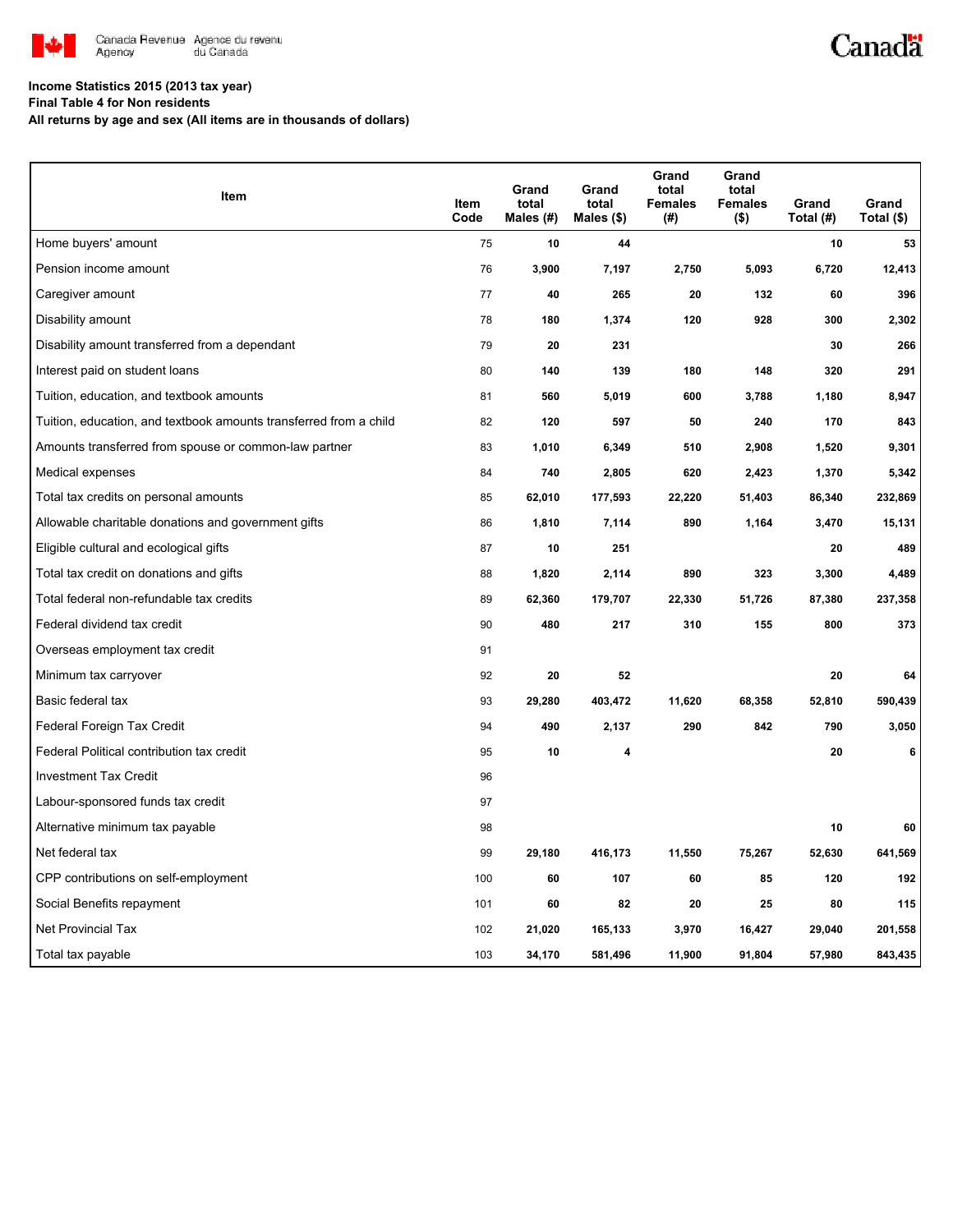| <b>Item</b>                                                                                    | Item<br>Code   | Age<br>group:<br>under 20<br>Males (#) | Age<br>group:<br>under 20<br>Males $(\$)$ | Age<br>group:<br>under 20<br><b>Females</b><br>(#) | Age<br>group:<br>under 20<br><b>Females</b><br>$($ \$) | Age<br>group:<br>under 20<br>total $(H)$ | Age<br>group:<br>under 20<br>total $($)$ |
|------------------------------------------------------------------------------------------------|----------------|----------------------------------------|-------------------------------------------|----------------------------------------------------|--------------------------------------------------------|------------------------------------------|------------------------------------------|
| Number of taxable returns                                                                      | $\mathbf{1}$   | 80                                     |                                           | 50                                                 |                                                        | 150                                      |                                          |
| Number of non-taxable returns                                                                  | 2              | 280                                    |                                           | 280                                                |                                                        | 620                                      |                                          |
| Total number of returns                                                                        | 3              | 360                                    |                                           | 330                                                |                                                        | 770                                      |                                          |
| Employment income                                                                              | 4              | 330                                    | 3,671                                     | 280                                                | 1,164                                                  | 630                                      | 4,871                                    |
| Commissions (from employment)                                                                  | 5              |                                        |                                           |                                                    |                                                        |                                          |                                          |
| Other employment income                                                                        | 6              |                                        |                                           |                                                    |                                                        | 20                                       | 304                                      |
| Old Age Security pension (OASP)                                                                | $\overline{7}$ |                                        |                                           |                                                    |                                                        |                                          |                                          |
| CPP or QPP benefits                                                                            | 8              |                                        |                                           |                                                    |                                                        | 30                                       | 54                                       |
| Other pensions or superannuation                                                               | 9              |                                        |                                           |                                                    |                                                        |                                          |                                          |
| Elected split-pension amount                                                                   | 10             |                                        |                                           |                                                    |                                                        |                                          |                                          |
| Universal Child Care Benefit (UCCB)                                                            | 11             |                                        |                                           |                                                    |                                                        |                                          |                                          |
| Employment Insurance and other benefits                                                        | 12             |                                        |                                           |                                                    |                                                        |                                          |                                          |
| Taxable amount of dividends from taxable Canadian corporations                                 | 13             |                                        |                                           |                                                    |                                                        |                                          |                                          |
| Interest and other investment income                                                           | 14             |                                        |                                           |                                                    |                                                        |                                          |                                          |
| Net partnership income (Limited or non-active partners only)                                   | 15             |                                        |                                           |                                                    |                                                        | 10                                       | $-11$                                    |
| Net rental income                                                                              | 16             |                                        |                                           |                                                    |                                                        |                                          |                                          |
| Taxable capital gains                                                                          | 17             |                                        |                                           |                                                    |                                                        | 10                                       | 86                                       |
| Registered retirement savings plan income (RRSP)                                               | 18             |                                        |                                           |                                                    |                                                        |                                          |                                          |
| Other income                                                                                   | 19             | 30                                     | 93                                        | 40                                                 | 183                                                    | 70                                       | 664                                      |
| Net business income                                                                            | 20             |                                        |                                           |                                                    |                                                        | 30                                       | 216                                      |
| Net professional income                                                                        | 21             |                                        |                                           |                                                    |                                                        |                                          |                                          |
| Net commission income                                                                          | 22             |                                        |                                           |                                                    |                                                        |                                          |                                          |
| Net farming income                                                                             | 23             |                                        |                                           |                                                    |                                                        |                                          |                                          |
| Net fishing income                                                                             | 24             |                                        |                                           |                                                    |                                                        |                                          |                                          |
| Workers' compensation benefits                                                                 | 25             |                                        |                                           |                                                    |                                                        |                                          |                                          |
| Social assistance payments                                                                     | 26             |                                        |                                           |                                                    |                                                        |                                          |                                          |
| Net federal supplements                                                                        | 27             |                                        |                                           |                                                    |                                                        |                                          |                                          |
| Total income assessed                                                                          | 28             | 350                                    | 3,973                                     | 320                                                | 1,387                                                  | 740                                      | 6,206                                    |
| Registered pension plan contributions (RPP)                                                    | 29             |                                        |                                           |                                                    |                                                        |                                          |                                          |
| RRSP deduction                                                                                 | 30             |                                        |                                           |                                                    |                                                        |                                          |                                          |
| Deduction for elected split-pension amount                                                     | 31             |                                        |                                           |                                                    |                                                        |                                          |                                          |
| Annual union, professional, or like dues                                                       | 32             | 10                                     | 9                                         |                                                    |                                                        |                                          |                                          |
| Child care expenses                                                                            | 33             |                                        |                                           |                                                    |                                                        |                                          |                                          |
| Business investment loss                                                                       | 34             |                                        |                                           |                                                    |                                                        |                                          |                                          |
| Moving expenses                                                                                | 35             |                                        |                                           |                                                    |                                                        |                                          |                                          |
| Support payments made                                                                          | 36             |                                        |                                           |                                                    |                                                        |                                          |                                          |
| Carrying charges and interest expenses                                                         | 37             |                                        |                                           |                                                    |                                                        |                                          |                                          |
| Deductions for CPP/QPP contributions on self-employment and other<br>earnings                  | 38             |                                        |                                           |                                                    |                                                        |                                          |                                          |
| Deductions for provincial parental insurance plan (PPIP) premiums on<br>self-employment income | 39             |                                        |                                           |                                                    |                                                        |                                          |                                          |
| Exploration and development expenses                                                           | 40             |                                        |                                           |                                                    |                                                        |                                          |                                          |
| Other employment expenses                                                                      | 41             |                                        |                                           |                                                    |                                                        |                                          |                                          |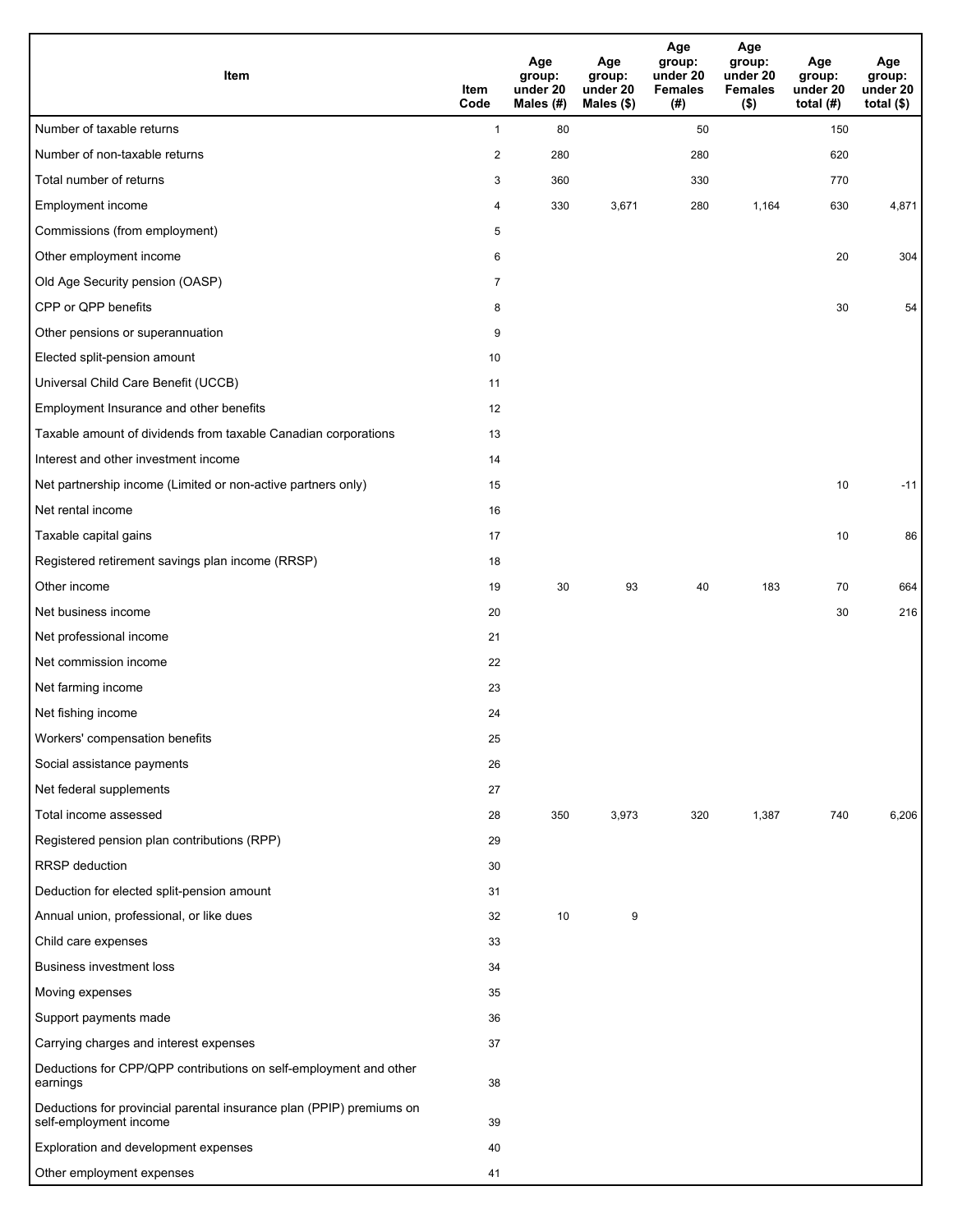| Item                                                              | Item<br>Code | Age<br>group:<br>under 20<br>Males (#) | Age<br>group:<br>under 20<br>Males (\$) | Age<br>group:<br>under 20<br><b>Females</b><br>(# ) | Age<br>group:<br>under 20<br><b>Females</b><br>$($ \$) | Age<br>group:<br>under 20<br>total $(H)$ | Age<br>group:<br>under 20<br>total $($)$ |
|-------------------------------------------------------------------|--------------|----------------------------------------|-----------------------------------------|-----------------------------------------------------|--------------------------------------------------------|------------------------------------------|------------------------------------------|
| Clergy residence deduction                                        | 42           |                                        |                                         |                                                     |                                                        |                                          |                                          |
| Other deductions                                                  | 43           |                                        |                                         |                                                     |                                                        |                                          |                                          |
| Total deductions before adjustments                               | 44           |                                        |                                         | 10                                                  | 4                                                      |                                          |                                          |
| Social benefits repayment                                         | 45           |                                        |                                         |                                                     |                                                        |                                          |                                          |
| Net income after adjustments                                      | 46           | 350                                    | 3,632                                   | 320                                                 | 1,382                                                  | 720                                      | 5,889                                    |
| Canadian Forces personnel and police deduction                    | 47           |                                        |                                         |                                                     |                                                        |                                          |                                          |
| Security options deductions                                       | 48           |                                        |                                         |                                                     |                                                        |                                          |                                          |
| Other payments deductions                                         | 49           |                                        |                                         |                                                     |                                                        |                                          |                                          |
| Non-capital losses of other years                                 | 50           |                                        |                                         |                                                     |                                                        |                                          |                                          |
| Net capital losses of other years                                 | 51           |                                        |                                         |                                                     |                                                        |                                          |                                          |
| Capital gains deduction                                           | 52           |                                        |                                         |                                                     |                                                        |                                          |                                          |
| Northern residents deductions                                     | 53           |                                        |                                         |                                                     |                                                        |                                          |                                          |
| Additional deductions                                             | 54           | 30                                     | 130                                     | 30                                                  | 98                                                     | 70                                       | 274                                      |
| Farming/fishing losses of prior years                             | 55           |                                        |                                         |                                                     |                                                        |                                          |                                          |
| Total deductions from net income                                  | 56           | 40                                     | 134                                     | 30                                                  | 98                                                     | 80                                       | 279                                      |
| Taxable income assessed                                           | 57           | 320                                    | 3,502                                   | 290                                                 | 1,288                                                  | 650                                      | 5,619                                    |
| Basic personal amount                                             | 58           | 260                                    | 2,826                                   | 210                                                 | 2,340                                                  | 490                                      | 5,431                                    |
| Age amount                                                        | 59           |                                        |                                         |                                                     |                                                        |                                          |                                          |
| Spouse or common-law partner amount                               | 60           |                                        |                                         |                                                     |                                                        |                                          |                                          |
| Amount for eligible dependant                                     | 61           |                                        |                                         |                                                     |                                                        |                                          |                                          |
| Amount for children 17 and under                                  | 62           |                                        |                                         |                                                     |                                                        |                                          |                                          |
| Amount for infirm dependants age 18 or older                      | 63           |                                        |                                         |                                                     |                                                        |                                          |                                          |
| CPP or QPP contributions through employment                       | 64           | 180                                    | 67                                      | 120                                                 | 26                                                     | 300                                      | 93                                       |
| CPP or QPP contributions on self-employment and other<br>earnings | 65           |                                        |                                         |                                                     |                                                        |                                          |                                          |
| Employment Insurance premiums                                     | 66           | 240                                    | 41                                      | 170                                                 | 20                                                     | 410                                      | 62                                       |
| PPIP premiums paid                                                | 67           |                                        |                                         |                                                     |                                                        |                                          |                                          |
| PPIP premiums payable on employment income                        | 68           |                                        |                                         |                                                     |                                                        |                                          |                                          |
| PPIP premiums payable on self-employment income                   | 69           |                                        |                                         |                                                     |                                                        |                                          |                                          |
| Volunteer firefighters' amount                                    | 70           |                                        |                                         |                                                     |                                                        |                                          |                                          |
| Canada employment amount                                          | 71           | 230                                    | 254                                     | 170                                                 | 189                                                    | 400                                      | 444                                      |
| Public transit amount                                             | 72           | 10                                     | 3                                       | 20                                                  | $\overline{4}$                                         | 30                                       | 8                                        |
| Children's fitness amount                                         | 73           |                                        |                                         |                                                     |                                                        |                                          |                                          |
| Children's arts amount                                            | 74           |                                        |                                         |                                                     |                                                        |                                          |                                          |
| Home buyers' amount                                               | 75           |                                        |                                         |                                                     |                                                        |                                          |                                          |
| Pension income amount                                             | 76           |                                        |                                         |                                                     |                                                        |                                          |                                          |
| Caregiver amount                                                  | 77           |                                        |                                         |                                                     |                                                        |                                          |                                          |
| Disability amount                                                 | 78           |                                        |                                         |                                                     |                                                        |                                          |                                          |
| Disability amount transferred from a dependant                    | 79           |                                        |                                         |                                                     |                                                        |                                          |                                          |
| Interest paid on student loans                                    | 80           |                                        |                                         |                                                     |                                                        |                                          |                                          |
| Tuition, education, and textbook amounts                          | 81           |                                        |                                         | 10                                                  | 39                                                     | 20                                       | 82                                       |
| Tuition, education, and textbook amounts transferred from a child | 82           |                                        |                                         |                                                     |                                                        |                                          |                                          |
| Amounts transferred from spouse or common-law partner             | 83           |                                        |                                         |                                                     |                                                        |                                          |                                          |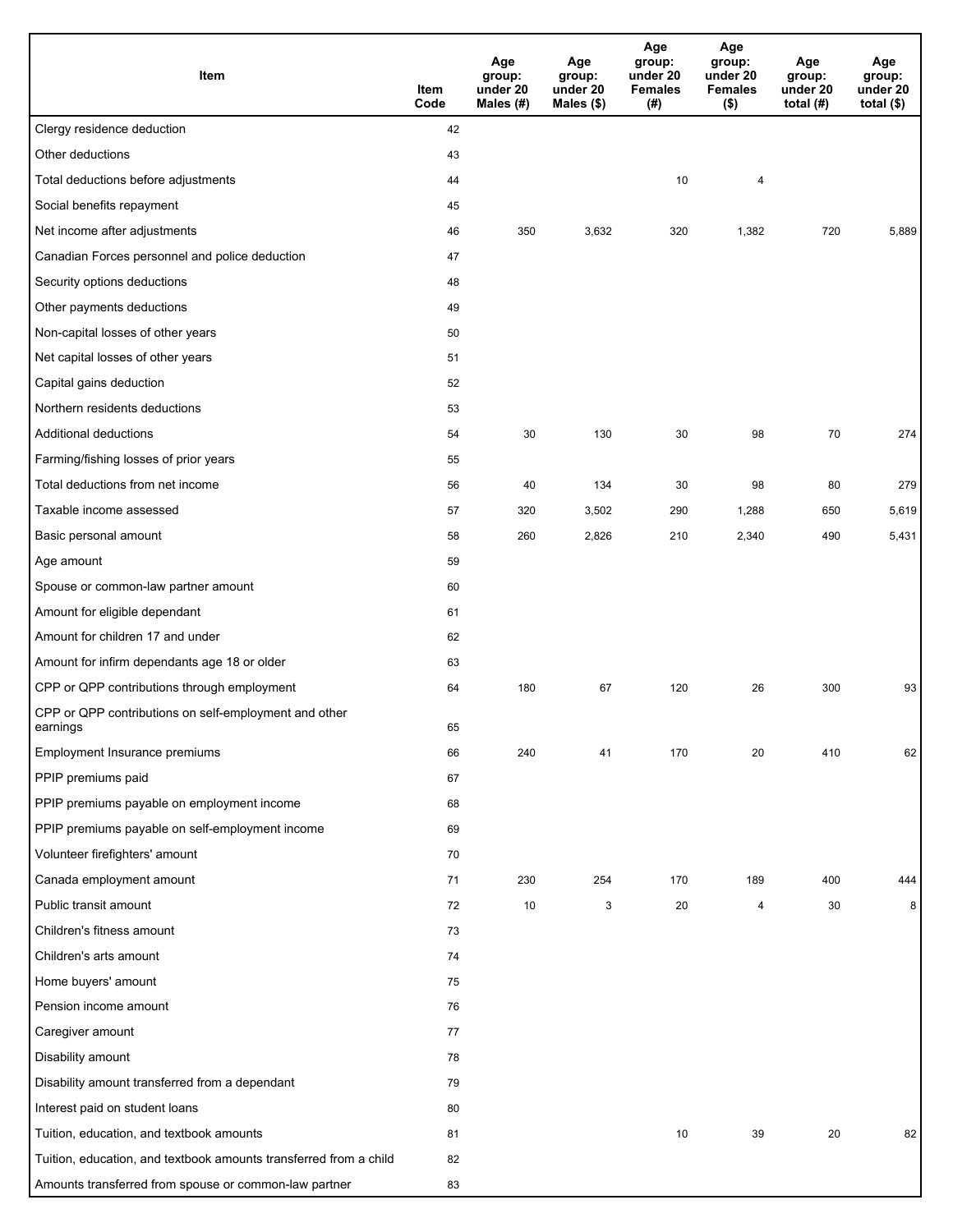| Item                                                | <b>Item</b><br>Code | Age<br>group:<br>under 20<br>Males (#) | Age<br>group:<br>under 20<br>Males $(\$)$ | Age<br>group:<br>under 20<br><b>Females</b><br>(# ) | Age<br>group:<br>under 20<br><b>Females</b><br>$($ \$) | Age<br>group:<br>under 20<br>total $(H)$ | Age<br>group:<br>under 20<br>total $($)$ |
|-----------------------------------------------------|---------------------|----------------------------------------|-------------------------------------------|-----------------------------------------------------|--------------------------------------------------------|------------------------------------------|------------------------------------------|
| Medical expenses                                    | 84                  |                                        |                                           |                                                     |                                                        |                                          |                                          |
| Total tax credits on personal amounts               | 85                  | 300                                    | 499                                       | 250                                                 | 396                                                    | 580                                      | 936                                      |
| Allowable charitable donations and government gifts | 86                  |                                        |                                           |                                                     |                                                        |                                          |                                          |
| Eligible cultural and ecological gifts              | 87                  |                                        |                                           |                                                     |                                                        |                                          |                                          |
| Total tax credit on donations and gifts             | 88                  |                                        |                                           |                                                     |                                                        |                                          |                                          |
| Total federal non-refundable tax credits            | 89                  | 300                                    | 500                                       | 250                                                 | 397                                                    | 580                                      | 938                                      |
| Federal dividend tax credit                         | 90                  |                                        |                                           |                                                     |                                                        |                                          |                                          |
| Overseas employment tax credit                      | 91                  |                                        |                                           |                                                     |                                                        |                                          |                                          |
| Minimum tax carryover                               | 92                  |                                        |                                           |                                                     |                                                        |                                          |                                          |
| Basic federal tax                                   | 93                  | 80                                     | 387                                       | 50                                                  | 34                                                     | 150                                      | 579                                      |
| Federal Foreign Tax Credit                          | 94                  |                                        |                                           |                                                     |                                                        |                                          |                                          |
| Federal Political contribution tax credit           | 95                  |                                        |                                           |                                                     |                                                        |                                          |                                          |
| <b>Investment Tax Credit</b>                        | 96                  |                                        |                                           |                                                     |                                                        |                                          |                                          |
| Labour-sponsored funds tax credit                   | 97                  |                                        |                                           |                                                     |                                                        |                                          |                                          |
| Alternative minimum tax payable                     | 98                  |                                        |                                           |                                                     |                                                        |                                          |                                          |
| Net federal tax                                     | 99                  | 80                                     | 398                                       | 50                                                  | 40                                                     | 150                                      | 605                                      |
| CPP contributions on self-employment                | 100                 |                                        |                                           |                                                     |                                                        |                                          |                                          |
| Social Benefits repayment                           | 101                 |                                        |                                           |                                                     |                                                        |                                          |                                          |
| Net Provincial Tax                                  | 102                 |                                        |                                           | 30                                                  | 10                                                     | 90                                       | 173                                      |
| Total tax payable                                   | 103                 | 80                                     | 489                                       | 50                                                  | 50                                                     | 150                                      | 778                                      |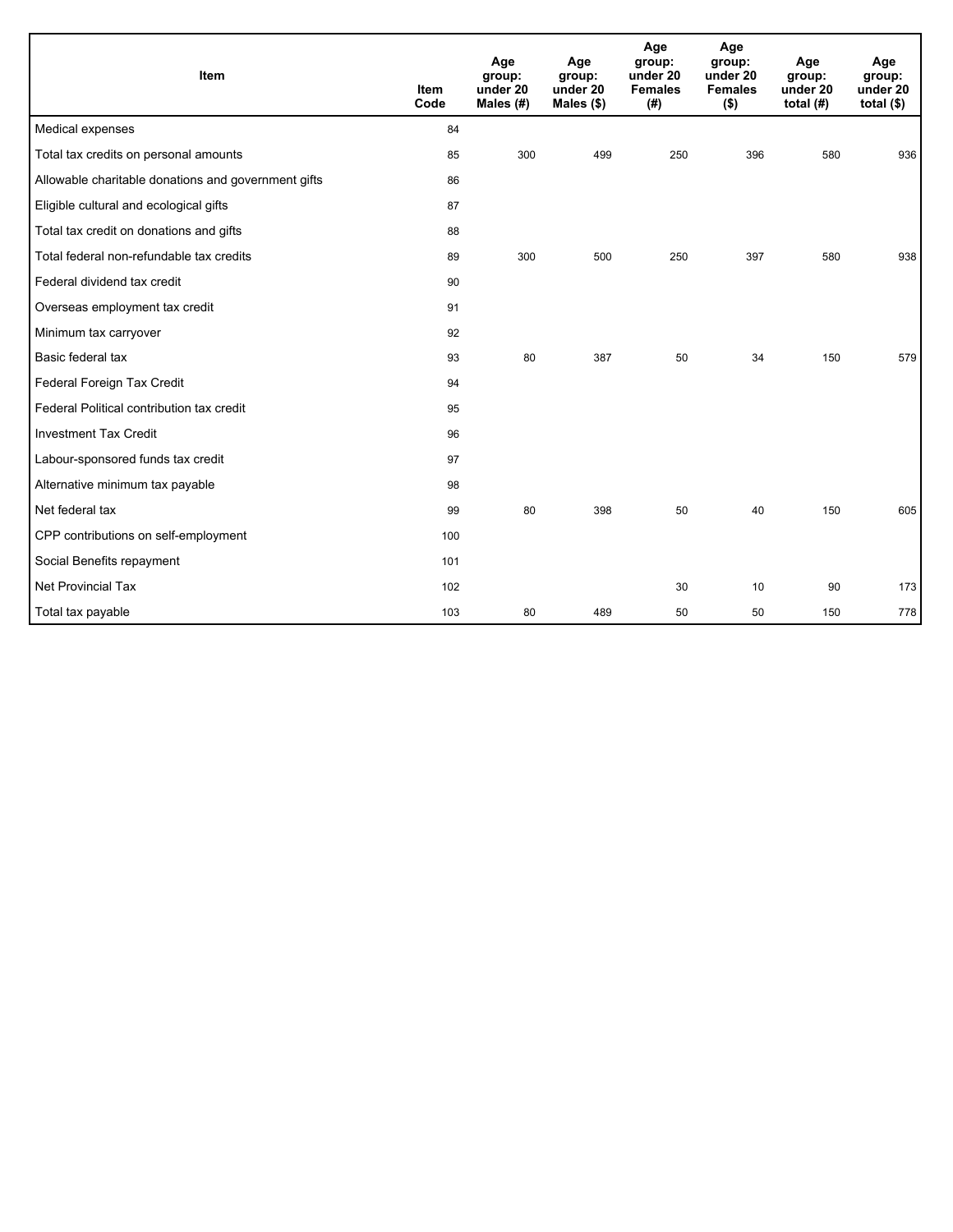| Item                                                                                           | Item<br>Code   | Age<br>group:<br>20 to 24<br>Males (#) | Age<br>group:<br>20 to 24<br>Males (\$) | Age<br>group:<br>20 to 24<br><b>Females</b><br>(# ) | Age<br>group:<br>20 to 24<br><b>Females</b><br>$($ \$) | Age<br>group:<br>20 to 24<br>total $(H)$ | Age<br>group:<br>20 to 24<br>total $($)$ |
|------------------------------------------------------------------------------------------------|----------------|----------------------------------------|-----------------------------------------|-----------------------------------------------------|--------------------------------------------------------|------------------------------------------|------------------------------------------|
| Number of taxable returns                                                                      | $\mathbf{1}$   | 1,330                                  |                                         | 530                                                 |                                                        | 2,000                                    |                                          |
| Number of non-taxable returns                                                                  | $\overline{2}$ | 1,990                                  |                                         | 1,250                                               |                                                        | 3,510                                    |                                          |
| Total number of returns                                                                        | 3              | 3,320                                  |                                         | 1,780                                               |                                                        | 5,510                                    |                                          |
| Employment income                                                                              | 4              | 3,220                                  | 65,277                                  | 1,670                                               | 14,186                                                 | 5,120                                    | 82,178                                   |
| Commissions (from employment)                                                                  | 5              | 20                                     | 91                                      | 20                                                  | 12                                                     | 40                                       | 103                                      |
| Other employment income                                                                        | 6              | 80                                     | 3,453                                   | 70                                                  | 709                                                    | 160                                      | 4,341                                    |
| Old Age Security pension (OASP)                                                                | $\overline{7}$ |                                        |                                         |                                                     |                                                        |                                          |                                          |
| CPP or QPP benefits                                                                            | 8              |                                        |                                         | 10                                                  | 26                                                     | 30                                       | 80                                       |
| Other pensions or superannuation                                                               | 9              |                                        |                                         |                                                     |                                                        |                                          |                                          |
| Elected split-pension amount                                                                   | 10             |                                        |                                         |                                                     |                                                        |                                          |                                          |
| Universal Child Care Benefit (UCCB)                                                            | 11             |                                        |                                         |                                                     |                                                        |                                          |                                          |
| Employment Insurance and other benefits                                                        | 12             | 50                                     | 219                                     |                                                     |                                                        | 60                                       | 224                                      |
| Taxable amount of dividends from taxable Canadian corporations                                 | 13             |                                        |                                         |                                                     |                                                        |                                          |                                          |
| Interest and other investment income                                                           | 14             |                                        |                                         |                                                     |                                                        | 20                                       | 14                                       |
| Net partnership income (Limited or non-active partners only)                                   | 15             |                                        |                                         |                                                     |                                                        | 100                                      | $-117$                                   |
| Net rental income                                                                              | 16             |                                        |                                         |                                                     |                                                        |                                          |                                          |
| Taxable capital gains                                                                          | 17             |                                        |                                         |                                                     |                                                        | 100                                      | 974                                      |
| Registered retirement savings plan income (RRSP)                                               | 18             |                                        |                                         |                                                     |                                                        |                                          |                                          |
| Other income                                                                                   | 19             | 60                                     | 662                                     | 70                                                  | 213                                                    | 140                                      | 2,440                                    |
| Net business income                                                                            | 20             | 40                                     | 427                                     | 20                                                  | 280                                                    | 90                                       | 1,717                                    |
| Net professional income                                                                        | 21             |                                        |                                         |                                                     |                                                        | 20                                       | 434                                      |
| Net commission income                                                                          | 22             |                                        |                                         |                                                     |                                                        |                                          |                                          |
| Net farming income                                                                             | 23             |                                        |                                         |                                                     |                                                        |                                          |                                          |
| Net fishing income                                                                             | 24             |                                        |                                         |                                                     |                                                        |                                          |                                          |
| Workers' compensation benefits                                                                 | 25             | 10                                     | 19                                      |                                                     |                                                        | 10                                       | 19                                       |
| Social assistance payments                                                                     | 26             |                                        |                                         |                                                     |                                                        |                                          |                                          |
| Net federal supplements                                                                        | 27             |                                        |                                         |                                                     |                                                        |                                          |                                          |
| Total income assessed                                                                          | 28             | 3,300                                  | 70,409                                  | 1,750                                               | 15,654                                                 | 5,440                                    | 92,654                                   |
| Registered pension plan contributions (RPP)                                                    | 29             | 90                                     | 252                                     | 20                                                  | 32                                                     | 120                                      | 306                                      |
| <b>RRSP</b> deduction                                                                          | 30             | 10                                     | 22                                      |                                                     |                                                        | 20                                       | 30                                       |
| Deduction for elected split-pension amount                                                     | 31             |                                        |                                         |                                                     |                                                        |                                          |                                          |
| Annual union, professional, or like dues                                                       | 32             | 220                                    | 120                                     | 120                                                 | 17                                                     | 340                                      | 143                                      |
| Child care expenses                                                                            | 33             |                                        |                                         |                                                     |                                                        |                                          |                                          |
| Business investment loss                                                                       | 34             |                                        |                                         |                                                     |                                                        |                                          |                                          |
| Moving expenses                                                                                | 35             |                                        |                                         |                                                     |                                                        |                                          |                                          |
| Support payments made                                                                          | 36             |                                        |                                         |                                                     |                                                        |                                          |                                          |
| Carrying charges and interest expenses                                                         | 37             |                                        |                                         |                                                     |                                                        |                                          |                                          |
| Deductions for CPP/QPP contributions on self-employment and other<br>earnings                  | 38             |                                        |                                         |                                                     |                                                        |                                          |                                          |
| Deductions for provincial parental insurance plan (PPIP) premiums on<br>self-employment income | 39             |                                        |                                         |                                                     |                                                        |                                          |                                          |
| Exploration and development expenses                                                           | 40             |                                        |                                         |                                                     |                                                        |                                          |                                          |
| Other employment expenses                                                                      | 41             | 30                                     | 97                                      |                                                     |                                                        | 40                                       | 153                                      |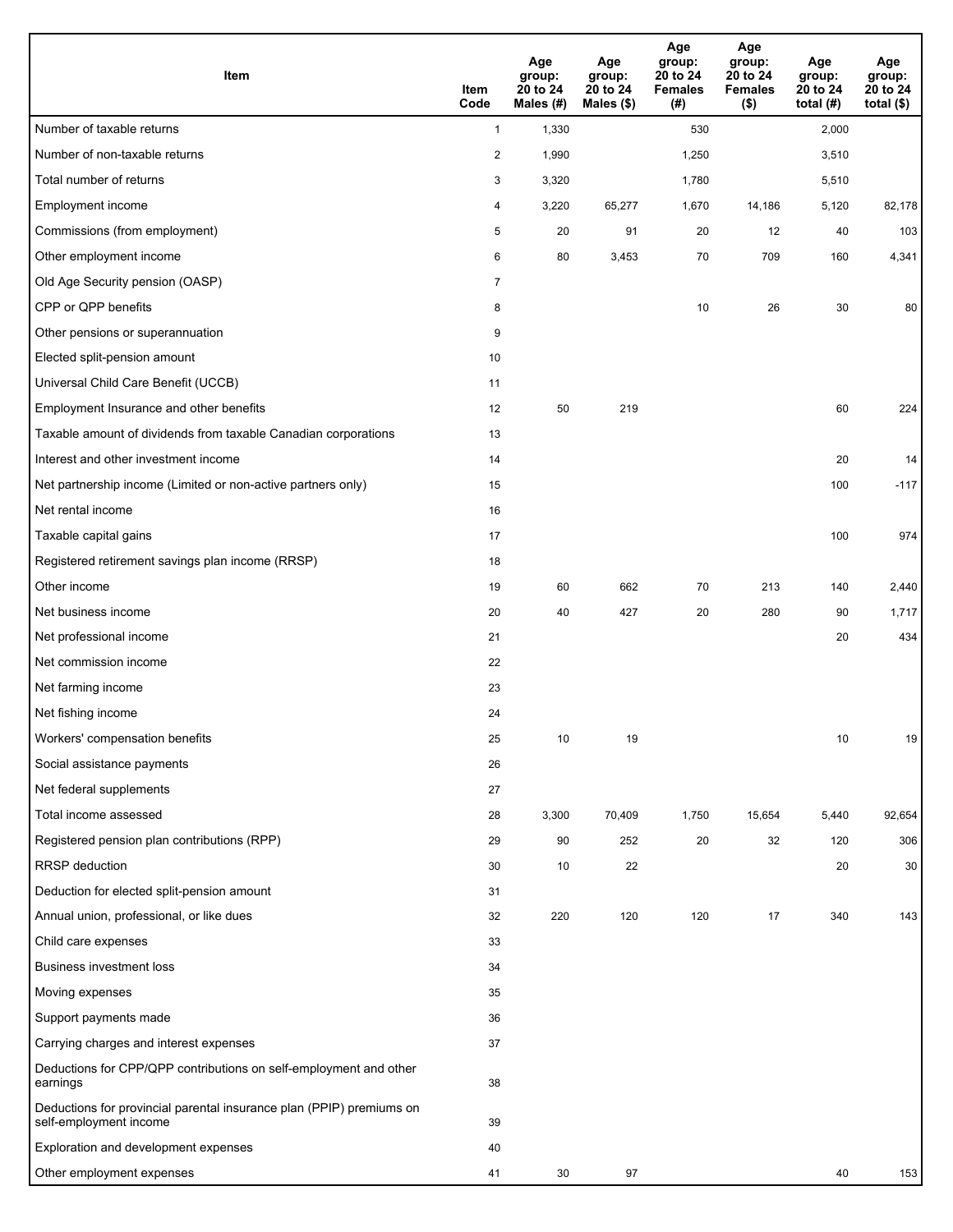| Item                                                              | Item<br>Code | Age<br>group:<br>20 to 24<br>Males (#) | Age<br>group:<br>20 to 24<br>Males (\$) | Age<br>group:<br>20 to 24<br><b>Females</b><br>(#) | Age<br>group:<br>20 to 24<br><b>Females</b><br>$($ \$) | Age<br>group:<br>20 to 24<br>total $(#)$ | Age<br>group:<br>20 to 24<br>total $($)$ |
|-------------------------------------------------------------------|--------------|----------------------------------------|-----------------------------------------|----------------------------------------------------|--------------------------------------------------------|------------------------------------------|------------------------------------------|
| Clergy residence deduction                                        | 42           |                                        |                                         |                                                    |                                                        |                                          |                                          |
| Other deductions                                                  | 43           | 40                                     | 3,368                                   |                                                    |                                                        | 60                                       | 3,600                                    |
| Total deductions before adjustments                               | 44           | 330                                    | 3,864                                   | 150                                                | 140                                                    |                                          |                                          |
| Social benefits repayment                                         | 45           |                                        |                                         |                                                    |                                                        |                                          |                                          |
| Net income after adjustments                                      | 46           | 3,300                                  | 66,547                                  | 1,740                                              | 15,519                                                 | 5,390                                    | 88,345                                   |
| Canadian Forces personnel and police deduction                    | 47           |                                        |                                         |                                                    |                                                        |                                          |                                          |
| Security options deductions                                       | 48           |                                        |                                         |                                                    |                                                        |                                          |                                          |
| Other payments deductions                                         | 49           | 10                                     | 30                                      |                                                    |                                                        | 20                                       | 39                                       |
| Non-capital losses of other years                                 | 50           |                                        |                                         |                                                    |                                                        |                                          |                                          |
| Net capital losses of other years                                 | 51           |                                        |                                         |                                                    |                                                        |                                          |                                          |
| Capital gains deduction                                           | 52           |                                        |                                         |                                                    |                                                        |                                          |                                          |
| Northern residents deductions                                     | 53           |                                        |                                         |                                                    |                                                        |                                          |                                          |
| Additional deductions                                             | 54           | 260                                    | 3,586                                   | 110                                                | 652                                                    | 530                                      | 5,372                                    |
| Farming/fishing losses of prior years                             | 55           |                                        |                                         |                                                    |                                                        |                                          |                                          |
| Total deductions from net income                                  | 56           | 280                                    | 3,633                                   | 110                                                | 664                                                    | 550                                      | 5,454                                    |
| Taxable income assessed                                           | 57           | 3,060                                  | 62,922                                  | 1,640                                              | 14,871                                                 | 4,900                                    | 83,107                                   |
| Basic personal amount                                             | 58           | 2,570                                  | 28,383                                  | 1,250                                              | 13,817                                                 | 3,880                                    | 42,851                                   |
| Age amount                                                        | 59           |                                        |                                         |                                                    |                                                        |                                          |                                          |
| Spouse or common-law partner amount                               | 60           | 610                                    | 6,704                                   | 20                                                 | 196                                                    | 630                                      | 6,900                                    |
| Amount for eligible dependant                                     | 61           | 260                                    | 2,815                                   | 10                                                 | 143                                                    | 270                                      | 2,958                                    |
| Amount for children 17 and under                                  | 62           | 40                                     | 116                                     |                                                    |                                                        | 50                                       | 134                                      |
| Amount for infirm dependants age 18 or older                      | 63           |                                        |                                         |                                                    |                                                        |                                          |                                          |
| CPP or QPP contributions through employment                       | 64           | 2,590                                  | 1,632                                   | 1,190                                              | 436                                                    | 3,820                                    | 2,088                                    |
| CPP or QPP contributions on self-employment and other<br>earnings | 65           |                                        |                                         |                                                    |                                                        |                                          |                                          |
| Employment Insurance premiums                                     | 66           | 2,740                                  | 779                                     | 1,280                                              | 243                                                    | 4,050                                    | 1,034                                    |
| PPIP premiums paid                                                | 67           |                                        |                                         |                                                    |                                                        |                                          |                                          |
| PPIP premiums payable on employment income                        | 68           |                                        |                                         |                                                    |                                                        |                                          |                                          |
| PPIP premiums payable on self-employment income                   | 69           |                                        |                                         |                                                    |                                                        |                                          |                                          |
| Volunteer firefighters' amount                                    | 70           |                                        |                                         |                                                    |                                                        |                                          |                                          |
| Canada employment amount                                          | 71           | 2,510                                  | 2,792                                   | 1,190                                              | 1,321                                                  | 3,730                                    | 4,137                                    |
| Public transit amount                                             | 72           | 90                                     | 39                                      | 140                                                | 63                                                     | 240                                      | 102                                      |
| Children's fitness amount                                         | 73           |                                        |                                         |                                                    |                                                        |                                          |                                          |
| Children's arts amount                                            | 74           |                                        |                                         |                                                    |                                                        |                                          |                                          |
| Home buyers' amount                                               | 75           |                                        |                                         |                                                    |                                                        |                                          |                                          |
| Pension income amount                                             | 76           |                                        |                                         |                                                    |                                                        |                                          |                                          |
| Caregiver amount                                                  | 77           |                                        |                                         |                                                    |                                                        |                                          |                                          |
| Disability amount                                                 | 78           |                                        |                                         |                                                    |                                                        |                                          |                                          |
| Disability amount transferred from a dependant                    | 79           |                                        |                                         |                                                    |                                                        |                                          |                                          |
| Interest paid on student loans                                    | 80           |                                        |                                         |                                                    |                                                        |                                          |                                          |
| Tuition, education, and textbook amounts                          | 81           | 100                                    | 676                                     | 90                                                 | 528                                                    | 190                                      | 1,223                                    |
| Tuition, education, and textbook amounts transferred from a child | 82           |                                        |                                         |                                                    |                                                        |                                          |                                          |
| Amounts transferred from spouse or common-law partner             | 83           |                                        |                                         |                                                    |                                                        |                                          |                                          |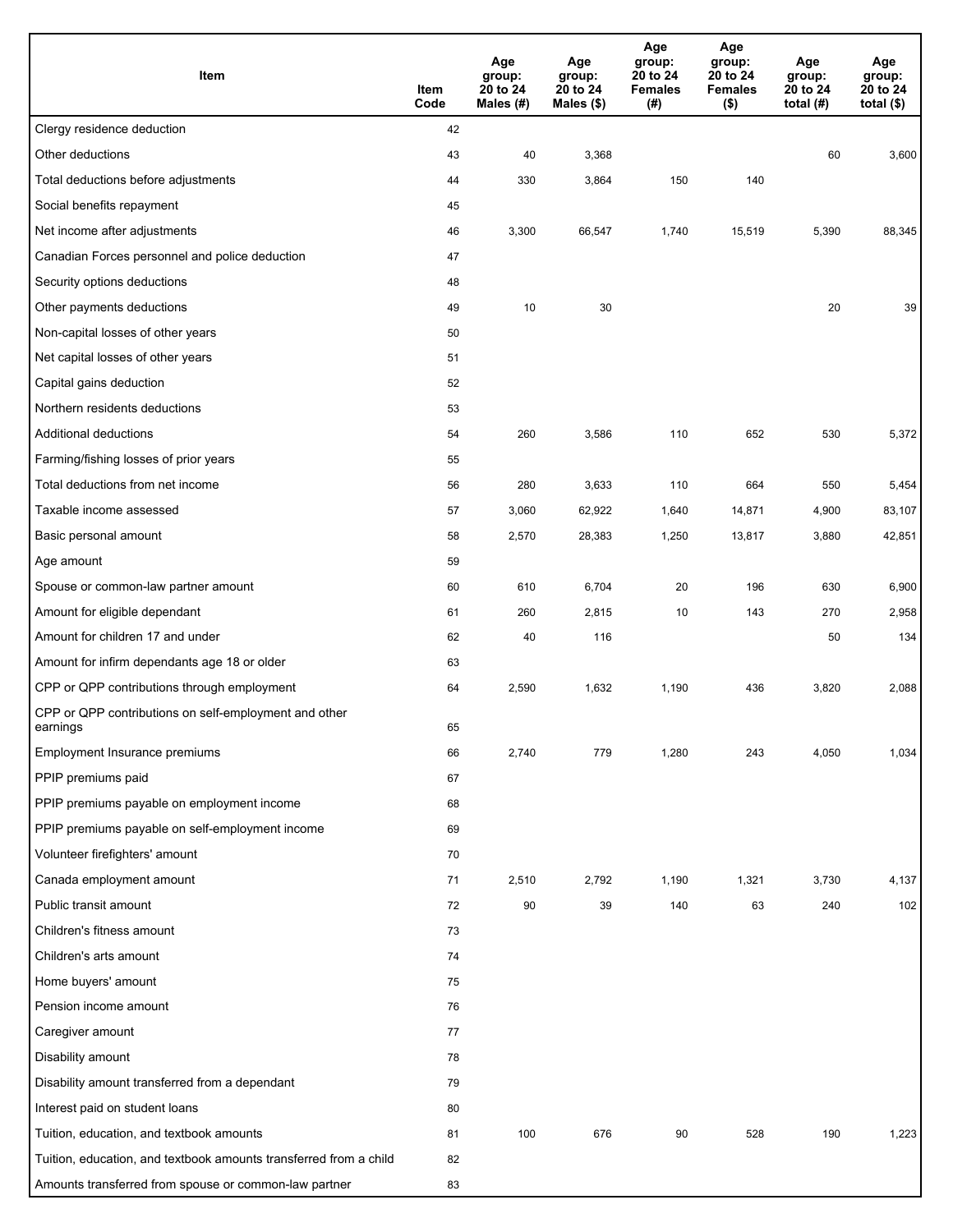| <b>Item</b>                                         | <b>Item</b><br>Code | Age<br>group:<br>20 to 24<br>Males $(H)$ | Age<br>group:<br>20 to 24<br>Males $(\$)$ | Age<br>group:<br>20 to 24<br><b>Females</b><br>(# ) | Age<br>group:<br>20 to 24<br><b>Females</b><br>$($ \$) | Age<br>group:<br>20 to 24<br>total $(H)$ | Age<br>group:<br>20 to 24<br>total $($)$ |
|-----------------------------------------------------|---------------------|------------------------------------------|-------------------------------------------|-----------------------------------------------------|--------------------------------------------------------|------------------------------------------|------------------------------------------|
| Medical expenses                                    | 84                  | 20                                       | 5                                         |                                                     |                                                        |                                          |                                          |
| Total tax credits on personal amounts               | 85                  | 2,980                                    | 6,594                                     | 1,480                                               | 2,518                                                  | 4,540                                    | 9,223                                    |
| Allowable charitable donations and government gifts | 86                  | 20                                       | 52                                        |                                                     |                                                        | 50                                       | 64                                       |
| Eligible cultural and ecological gifts              | 87                  |                                          |                                           |                                                     |                                                        |                                          |                                          |
| Total tax credit on donations and gifts             | 88                  | 20                                       | 15                                        |                                                     |                                                        | 50                                       | 18                                       |
| Total federal non-refundable tax credits            | 89                  | 2,980                                    | 6,609                                     | 1,480                                               | 2,522                                                  | 4,550                                    | 9,241                                    |
| Federal dividend tax credit                         | 90                  |                                          |                                           |                                                     |                                                        |                                          |                                          |
| Overseas employment tax credit                      | 91                  |                                          |                                           |                                                     |                                                        |                                          |                                          |
| Minimum tax carryover                               | 92                  |                                          |                                           |                                                     |                                                        |                                          |                                          |
| Basic federal tax                                   | 93                  | 1,210                                    | 6,905                                     | 510                                                 | 601                                                    | 1,850                                    | 8,536                                    |
| Federal Foreign Tax Credit                          | 94                  |                                          |                                           | 10                                                  | 18                                                     | 20                                       | 53                                       |
| Federal Political contribution tax credit           | 95                  |                                          |                                           |                                                     |                                                        |                                          |                                          |
| <b>Investment Tax Credit</b>                        | 96                  |                                          |                                           |                                                     |                                                        |                                          |                                          |
| Labour-sponsored funds tax credit                   | 97                  |                                          |                                           |                                                     |                                                        |                                          |                                          |
| Alternative minimum tax payable                     | 98                  |                                          |                                           |                                                     |                                                        |                                          |                                          |
| Net federal tax                                     | 99                  | 1,210                                    | 7.179                                     | 500                                                 | 627                                                    | 1,840                                    | 8,939                                    |
| CPP contributions on self-employment                | 100                 |                                          |                                           |                                                     |                                                        |                                          |                                          |
| Social Benefits repayment                           | 101                 |                                          |                                           |                                                     |                                                        |                                          |                                          |
| <b>Net Provincial Tax</b>                           | 102                 | 860                                      | 3,256                                     | 300                                                 | 172                                                    | 1,250                                    | 3,840                                    |
| Total tax payable                                   | 103                 | 1,330                                    | 10,438                                    | 530                                                 | 800                                                    | 2,000                                    | 12,782                                   |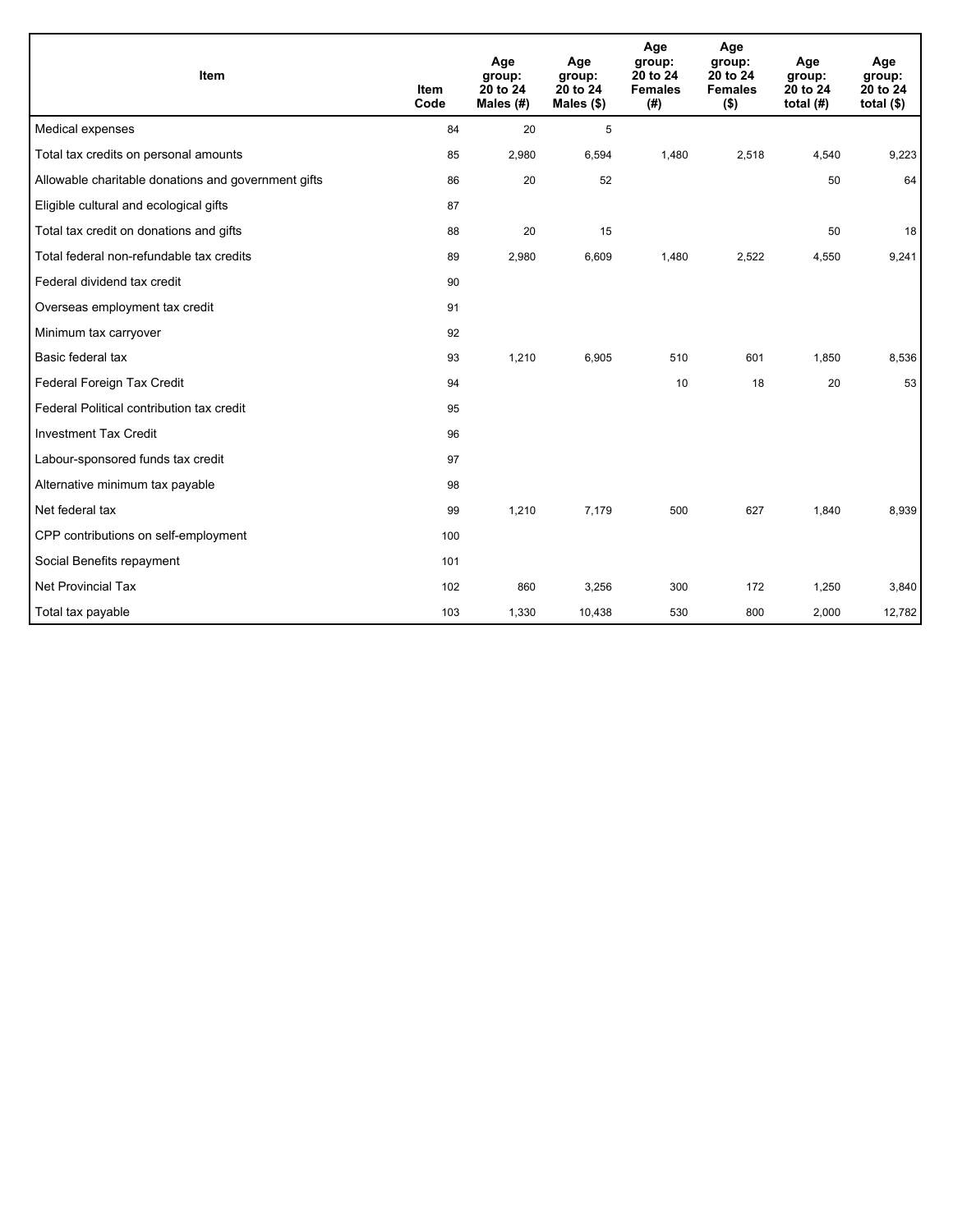| Item                                                                                           | Item<br>Code   | Age<br>group:<br>25 to 29<br>Males (#) | Age<br>group:<br>25 to 29<br>Males (\$) | Age<br>group:<br>25 to 29<br><b>Females</b><br>(# ) | Age<br>group:<br>25 to 29<br><b>Females</b><br>$($ \$) | Age<br>group:<br>25 to 29<br>total $(#)$ | Age<br>group:<br>25 to 29<br>total $($)$ |
|------------------------------------------------------------------------------------------------|----------------|----------------------------------------|-----------------------------------------|-----------------------------------------------------|--------------------------------------------------------|------------------------------------------|------------------------------------------|
| Number of taxable returns                                                                      | $\mathbf{1}$   | 3,490                                  |                                         | 1,240                                               |                                                        | 5,190                                    |                                          |
| Number of non-taxable returns                                                                  | $\overline{2}$ | 4,320                                  |                                         | 1,780                                               |                                                        | 6,670                                    |                                          |
| Total number of returns                                                                        | 3              | 7,820                                  |                                         | 3,020                                               |                                                        | 11,860                                   |                                          |
| Employment income                                                                              | 4              | 7,540                                  | 247,709                                 | 2,720                                               | 34,892                                                 | 10,970                                   | 294,633                                  |
| Commissions (from employment)                                                                  | 5              | 30                                     | 144                                     | 30                                                  | 94                                                     | 60                                       | 238                                      |
| Other employment income                                                                        | 6              | 190                                    | 4,872                                   | 140                                                 | 2,308                                                  | 380                                      | 8,276                                    |
| Old Age Security pension (OASP)                                                                | $\overline{7}$ |                                        |                                         |                                                     |                                                        |                                          |                                          |
| CPP or QPP benefits                                                                            | 8              |                                        |                                         |                                                     |                                                        |                                          |                                          |
| Other pensions or superannuation                                                               | 9              |                                        |                                         |                                                     |                                                        |                                          |                                          |
| Elected split-pension amount                                                                   | 10             |                                        |                                         |                                                     |                                                        |                                          |                                          |
| Universal Child Care Benefit (UCCB)                                                            | 11             |                                        |                                         | 20                                                  | 30                                                     | 20                                       | 31                                       |
| Employment Insurance and other benefits                                                        | 12             | 350                                    | 1,848                                   | 30                                                  | 342                                                    | 380                                      | 2,190                                    |
| Taxable amount of dividends from taxable Canadian corporations                                 | 13             | 10                                     | 16                                      | 10                                                  | 3                                                      | 20                                       | 19                                       |
| Interest and other investment income                                                           | 14             | 40                                     | 24                                      | 30                                                  | 12                                                     | 70                                       | 35                                       |
| Net partnership income (Limited or non-active partners only)                                   | 15             |                                        |                                         |                                                     |                                                        | 190                                      | $-180$                                   |
| Net rental income                                                                              | 16             |                                        |                                         |                                                     |                                                        | 10                                       | 33                                       |
| Taxable capital gains                                                                          | 17             | 70                                     | 486                                     | 50                                                  | 281                                                    | 290                                      | 4,505                                    |
| Registered retirement savings plan income (RRSP)                                               | 18             | 20                                     | 86                                      |                                                     |                                                        | 40                                       | 237                                      |
| Other income                                                                                   | 19             | 130                                    | 1,429                                   | 90                                                  | 565                                                    | 230                                      | 2,310                                    |
| Net business income                                                                            | 20             | 70                                     | 1,717                                   | 50                                                  | 788                                                    | 200                                      | 5,098                                    |
| Net professional income                                                                        | 21             | 10                                     | 510                                     | 20                                                  | 301                                                    | 70                                       | 1,442                                    |
| Net commission income                                                                          | 22             |                                        |                                         |                                                     |                                                        | 10                                       | 116                                      |
| Net farming income                                                                             | 23             |                                        |                                         |                                                     |                                                        |                                          |                                          |
| Net fishing income                                                                             | 24             |                                        |                                         |                                                     |                                                        |                                          |                                          |
| Workers' compensation benefits                                                                 | 25             | 20                                     | 12                                      |                                                     |                                                        | 20                                       | 12                                       |
| Social assistance payments                                                                     | 26             |                                        |                                         |                                                     |                                                        |                                          |                                          |
| Net federal supplements                                                                        | 27             |                                        |                                         |                                                     |                                                        |                                          |                                          |
| Total income assessed                                                                          | 28             | 7,750                                  | 258,937                                 | 2,930                                               | 39,844                                                 | 11,700                                   | 319,016                                  |
| Registered pension plan contributions (RPP)                                                    | 29             | 490                                    | 2,144                                   | 140                                                 | 422                                                    | 670                                      | 2,686                                    |
| <b>RRSP</b> deduction                                                                          | 30             | 80                                     | 324                                     | 60                                                  | 160                                                    | 140                                      | 484                                      |
| Deduction for elected split-pension amount                                                     | 31             |                                        |                                         |                                                     |                                                        |                                          |                                          |
| Annual union, professional, or like dues                                                       | 32             | 490                                    | 433                                     | 220                                                 | 73                                                     | 710                                      | 510                                      |
| Child care expenses                                                                            | 33             |                                        |                                         |                                                     |                                                        | 10                                       | 48                                       |
| Business investment loss                                                                       | 34             |                                        |                                         |                                                     |                                                        |                                          |                                          |
| Moving expenses                                                                                | 35             |                                        |                                         |                                                     |                                                        |                                          |                                          |
| Support payments made                                                                          | 36             |                                        |                                         |                                                     |                                                        |                                          |                                          |
| Carrying charges and interest expenses                                                         | 37             | 20                                     | 13                                      |                                                     |                                                        |                                          |                                          |
| Deductions for CPP/QPP contributions on self-employment and other<br>earnings                  | 38             |                                        |                                         | 10                                                  | 5                                                      | 10                                       | 8                                        |
| Deductions for provincial parental insurance plan (PPIP) premiums on<br>self-employment income | 39             |                                        |                                         |                                                     |                                                        |                                          |                                          |
| Exploration and development expenses                                                           | 40             |                                        |                                         |                                                     |                                                        | 170                                      | 301                                      |
| Other employment expenses                                                                      | 41             | 80                                     | 203                                     | 30                                                  | 55                                                     | 120                                      | 284                                      |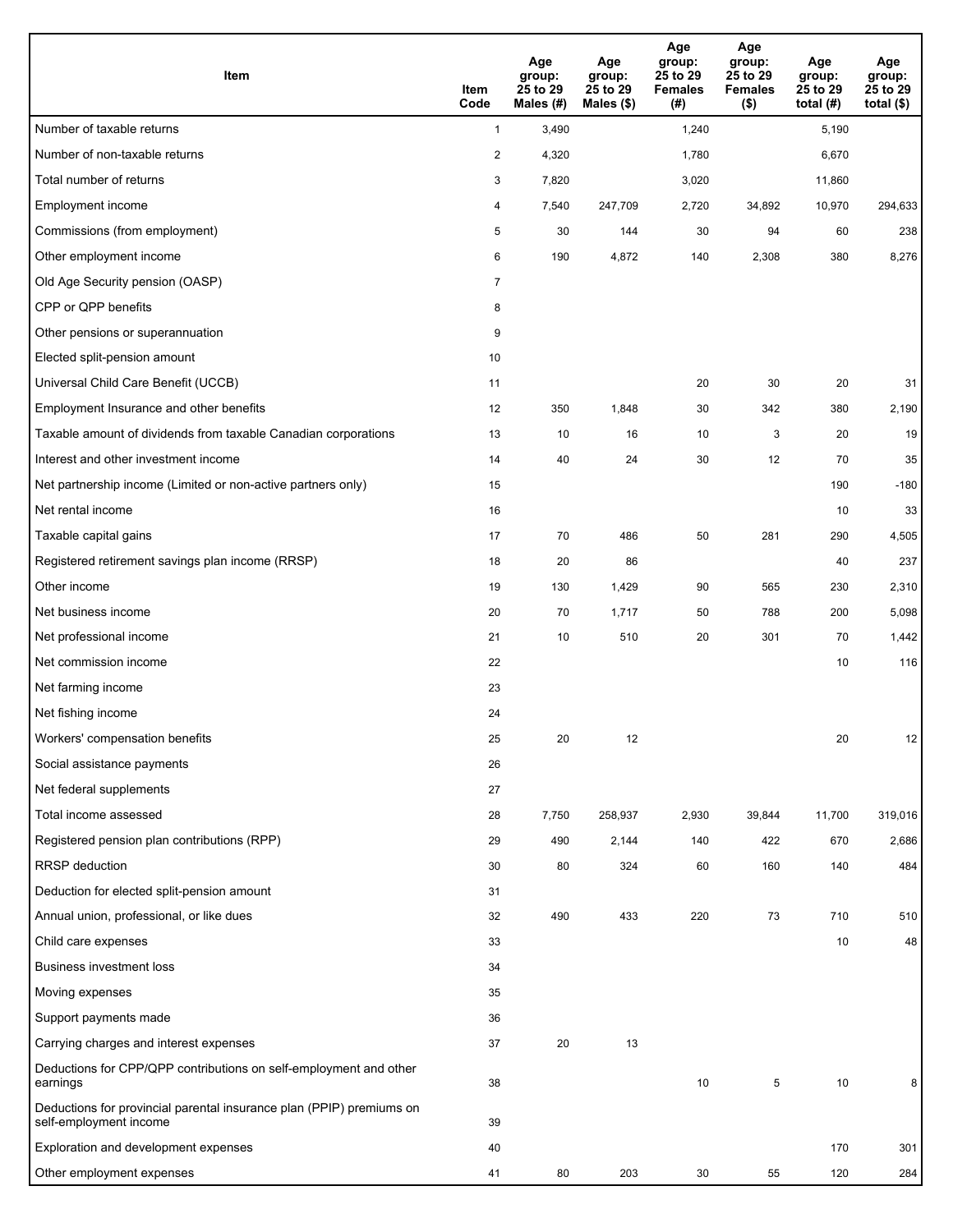| Item                                                              | Item<br>Code | Age<br>group:<br>25 to 29<br>Males $(H)$ | Age<br>group:<br>25 to 29<br>Males $(\$)$ | Age<br>group:<br>25 to 29<br><b>Females</b><br>(#) | Age<br>group:<br>25 to 29<br><b>Females</b><br>$($ \$) | Age<br>group:<br>25 to 29<br>total $(#)$ | Age<br>group:<br>25 to 29<br>total $($)$ |
|-------------------------------------------------------------------|--------------|------------------------------------------|-------------------------------------------|----------------------------------------------------|--------------------------------------------------------|------------------------------------------|------------------------------------------|
| Clergy residence deduction                                        | 42           |                                          |                                           |                                                    |                                                        |                                          |                                          |
| Other deductions                                                  | 43           | 130                                      | 8,606                                     | 20                                                 | 283                                                    | 210                                      | 9,737                                    |
| Total deductions before adjustments                               | 44           | 1,050                                    | 11,748                                    | 420                                                | 1,058                                                  | 1,760                                    | 14,100                                   |
| Social benefits repayment                                         | 45           |                                          |                                           |                                                    |                                                        |                                          |                                          |
| Net income after adjustments                                      | 46           | 7,700                                    | 247,266                                   | 2,900                                              | 38,822                                                 | 11,500                                   | 305,270                                  |
| Canadian Forces personnel and police deduction                    | 47           |                                          |                                           |                                                    |                                                        |                                          |                                          |
| Security options deductions                                       | 48           |                                          |                                           |                                                    |                                                        |                                          |                                          |
| Other payments deductions                                         | 49           | 20                                       | 12                                        |                                                    |                                                        | 20                                       | 19                                       |
| Non-capital losses of other years                                 | 50           |                                          |                                           |                                                    |                                                        |                                          |                                          |
| Net capital losses of other years                                 | 51           |                                          |                                           |                                                    |                                                        |                                          |                                          |
| Capital gains deduction                                           | 52           |                                          |                                           |                                                    |                                                        |                                          |                                          |
| Northern residents deductions                                     | 53           |                                          |                                           |                                                    |                                                        | 10                                       | 17                                       |
| Additional deductions                                             | 54           | 980                                      | 23,858                                    | 180                                                | 1,401                                                  | 1,550                                    | 29,257                                   |
| Farming/fishing losses of prior years                             | 55           |                                          |                                           |                                                    |                                                        |                                          |                                          |
| Total deductions from net income                                  | 56           | 1,010                                    | 23,903                                    | 190                                                | 1,413                                                  | 1,600                                    | 29,327                                   |
| Taxable income assessed                                           | 57           | 6,810                                    | 223,588                                   | 2,730                                              | 37,429                                                 | 10,060                                   | 276,654                                  |
| Basic personal amount                                             | 58           | 5,700                                    | 62,835                                    | 1,590                                              | 17,539                                                 | 7,350                                    | 81,114                                   |
| Age amount                                                        | 59           |                                          |                                           |                                                    |                                                        |                                          |                                          |
| Spouse or common-law partner amount                               | 60           | 2,870                                    | 31,295                                    | 110                                                | 1,052                                                  | 2,990                                    | 32,402                                   |
| Amount for eligible dependant                                     | 61           | 510                                      | 5,596                                     | 80                                                 | 927                                                    | 590                                      | 6,523                                    |
| Amount for children 17 and under                                  | 62           | 230                                      | 801                                       | 40                                                 | 133                                                    | 280                                      | 943                                      |
| Amount for infirm dependants age 18 or older                      | 63           |                                          |                                           |                                                    |                                                        |                                          |                                          |
| CPP or QPP contributions through employment                       | 64           | 6,070                                    | 4,809                                     | 1,640                                              | 1,044                                                  | 7,770                                    | 5,895                                    |
| CPP or QPP contributions on self-employment and other<br>earnings | 65           |                                          |                                           | 10                                                 | 5                                                      | 10                                       | 8                                        |
| Employment Insurance premiums                                     | 66           | 6,260                                    | 2,208                                     | 1,760                                              | 502                                                    | 8,070                                    | 2,732                                    |
| PPIP premiums paid                                                | 67           | $10\,$                                   | 1                                         | 10                                                 | 1                                                      | $20\,$                                   | $\overline{2}$                           |
| PPIP premiums payable on employment income                        | 68           |                                          |                                           |                                                    |                                                        |                                          |                                          |
| PPIP premiums payable on self-employment income                   | 69           |                                          |                                           |                                                    |                                                        |                                          |                                          |
| Volunteer firefighters' amount                                    | 70           |                                          |                                           |                                                    |                                                        |                                          |                                          |
| Canada employment amount                                          | 71           | 5,610                                    | 6,250                                     | 1,500                                              | 1,645                                                  | 7,150                                    | 7,946                                    |
| Public transit amount                                             | 72           | 170                                      | 88                                        | 170                                                | 103                                                    | 340                                      | 193                                      |
| Children's fitness amount                                         | 73           |                                          |                                           |                                                    |                                                        |                                          |                                          |
| Children's arts amount                                            | 74           |                                          |                                           |                                                    |                                                        |                                          |                                          |
| Home buyers' amount                                               | 75           |                                          |                                           |                                                    |                                                        |                                          |                                          |
| Pension income amount                                             | 76           |                                          |                                           |                                                    |                                                        |                                          |                                          |
| Caregiver amount                                                  | 77           |                                          |                                           |                                                    |                                                        |                                          |                                          |
| Disability amount                                                 | 78           |                                          |                                           |                                                    |                                                        |                                          |                                          |
| Disability amount transferred from a dependant                    | 79           |                                          |                                           |                                                    |                                                        |                                          |                                          |
| Interest paid on student loans                                    | 80           | 30                                       | 50                                        | 60                                                 | 56                                                     | 90                                       | 106                                      |
| Tuition, education, and textbook amounts                          | 81           | 160                                      | 1,446                                     | 180                                                | 1,404                                                  | 340                                      | 2,897                                    |
| Tuition, education, and textbook amounts transferred from a child | 82           |                                          |                                           |                                                    |                                                        |                                          |                                          |
| Amounts transferred from spouse or common-law partner             | 83           |                                          |                                           |                                                    |                                                        |                                          |                                          |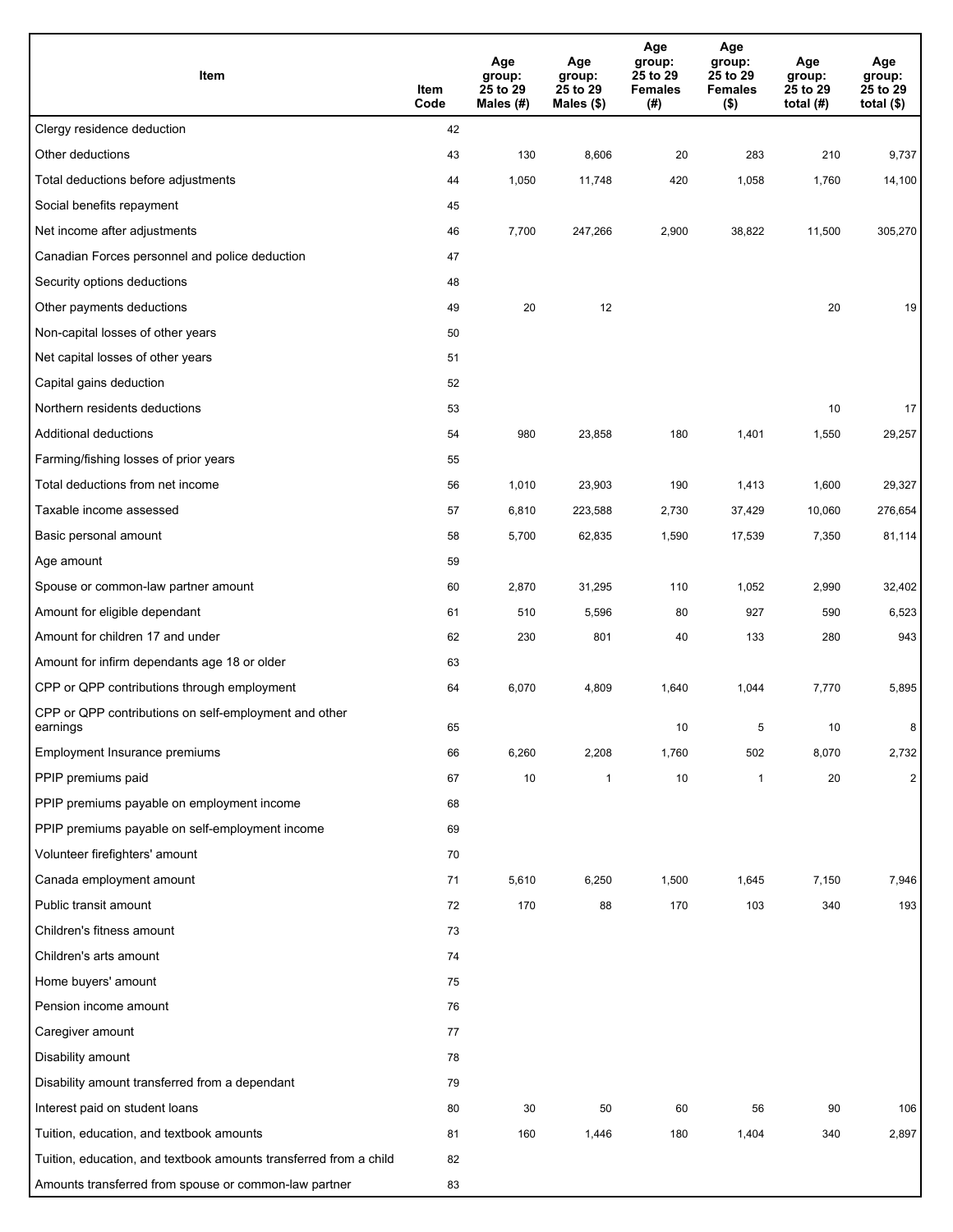| Item                                                | <b>Item</b><br>Code | Age<br>group:<br>25 to 29<br>Males $(H)$ | Age<br>group:<br>25 to 29<br>Males $(\$)$ | Age<br>group:<br>25 to 29<br><b>Females</b><br>(#) | Age<br>group:<br>25 to 29<br><b>Females</b><br>$($ \$) | Age<br>group:<br>25 to 29<br>total $(H)$ | Age<br>group:<br>25 to 29<br>total $(§)$ |
|-----------------------------------------------------|---------------------|------------------------------------------|-------------------------------------------|----------------------------------------------------|--------------------------------------------------------|------------------------------------------|------------------------------------------|
| Medical expenses                                    | 84                  | 30                                       | 28                                        | 40                                                 | 28                                                     | 70                                       | 56                                       |
| Total tax credits on personal amounts               | 85                  | 6,690                                    | 17,319                                    | 2,130                                              | 3,670                                                  | 8,950                                    | 21,134                                   |
| Allowable charitable donations and government gifts | 86                  | 110                                      | 179                                       | 70                                                 | 44                                                     | 180                                      | 223                                      |
| Eligible cultural and ecological gifts              | 87                  |                                          |                                           |                                                    |                                                        |                                          |                                          |
| Total tax credit on donations and gifts             | 88                  | 110                                      | 52                                        | 70                                                 | 12                                                     | 190                                      | 64                                       |
| Total federal non-refundable tax credits            | 89                  | 6,700                                    | 17,371                                    | 2,140                                              | 3,681                                                  | 8,970                                    | 21,198                                   |
| Federal dividend tax credit                         | 90                  | 20                                       | $\boldsymbol{2}$                          |                                                    |                                                        | 40                                       | $\overline{2}$                           |
| Overseas employment tax credit                      | 91                  |                                          |                                           |                                                    |                                                        |                                          |                                          |
| Minimum tax carryover                               | 92                  |                                          |                                           |                                                    |                                                        |                                          |                                          |
| Basic federal tax                                   | 93                  | 3,040                                    | 33,634                                    | 1,190                                              | 3,461                                                  | 4,690                                    | 39,931                                   |
| Federal Foreign Tax Credit                          | 94                  | 40                                       | 81                                        | 30                                                 | 65                                                     | 70                                       | 146                                      |
| Federal Political contribution tax credit           | 95                  |                                          |                                           |                                                    |                                                        |                                          |                                          |
| <b>Investment Tax Credit</b>                        | 96                  |                                          |                                           |                                                    |                                                        |                                          |                                          |
| Labour-sponsored funds tax credit                   | 97                  |                                          |                                           |                                                    |                                                        |                                          |                                          |
| Alternative minimum tax payable                     | 98                  |                                          |                                           |                                                    |                                                        |                                          |                                          |
| Net federal tax                                     | 99                  | 3,030                                    | 34,403                                    | 1,180                                              | 3,647                                                  | 4,670                                    | 41,280                                   |
| CPP contributions on self-employment                | 100                 |                                          |                                           | 10                                                 | 10                                                     | 10                                       | 16                                       |
| Social Benefits repayment                           | 101                 |                                          |                                           |                                                    |                                                        |                                          |                                          |
| <b>Net Provincial Tax</b>                           | 102                 | 2,600                                    | 17,553                                    | 800                                                | 1,140                                                  | 3,690                                    | 19,357                                   |
| Total tax payable                                   | 103                 | 3,490                                    | 51,961                                    | 1,240                                              | 4,797                                                  | 5,190                                    | 60,652                                   |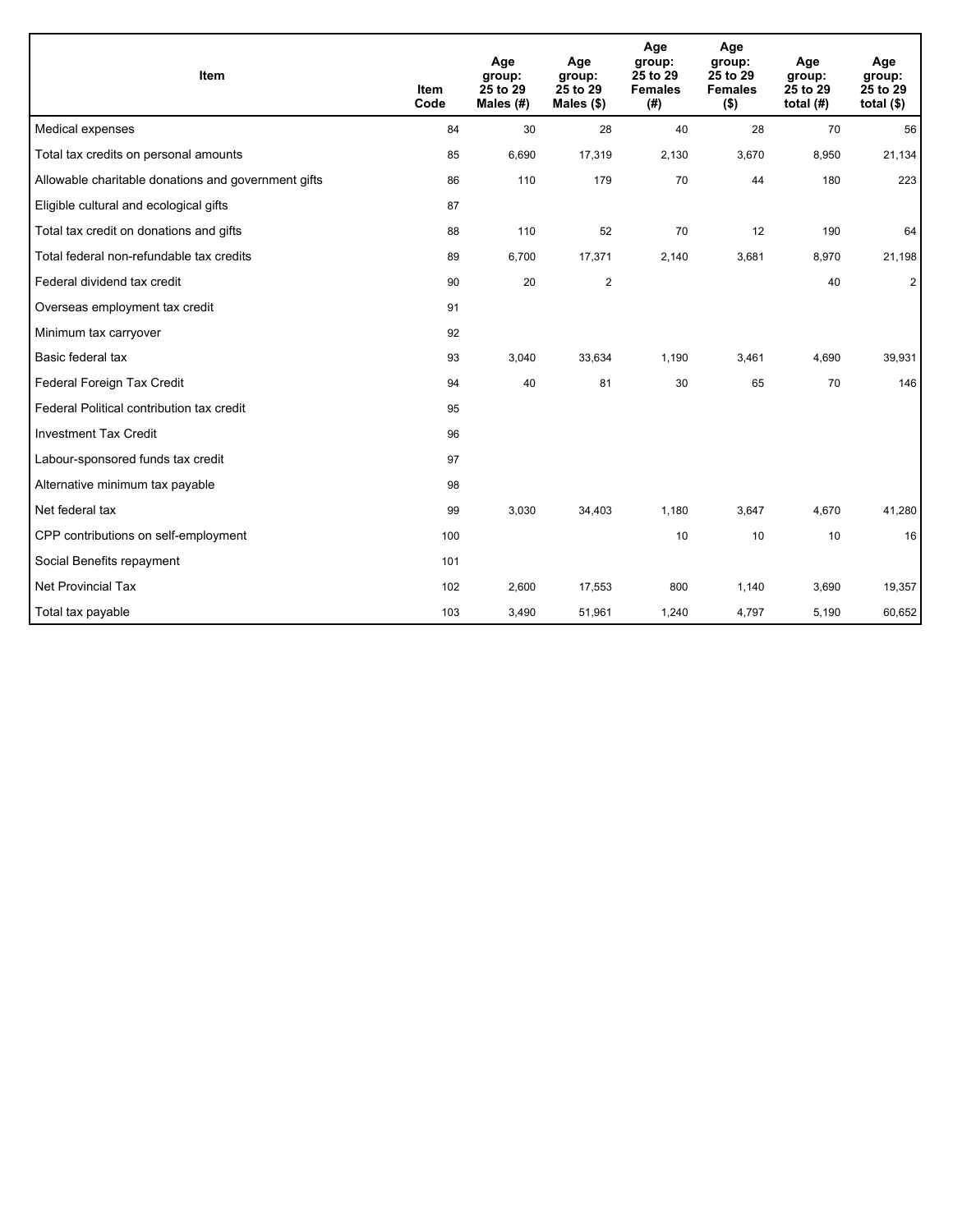| Item                                                                                           | Item<br>Code   | Age<br>group:<br>30 to 34<br>Males (#) | Age<br>group:<br>30 to 34<br>Males (\$) | Age<br>group:<br>30 to 34<br><b>Females</b><br>(# ) | Age<br>group:<br>30 to 34<br><b>Females</b><br>$($ \$) | Age<br>group:<br>30 to 34<br>total $(#)$ | Age<br>group:<br>30 to 34<br>total $($)$ |
|------------------------------------------------------------------------------------------------|----------------|----------------------------------------|-----------------------------------------|-----------------------------------------------------|--------------------------------------------------------|------------------------------------------|------------------------------------------|
| Number of taxable returns                                                                      | $\mathbf{1}$   | 4,180                                  |                                         | 1,140                                               |                                                        | 5,900                                    |                                          |
| Number of non-taxable returns                                                                  | $\overline{2}$ | 5,760                                  |                                         | 1,780                                               |                                                        | 8,370                                    |                                          |
| Total number of returns                                                                        | 3              | 9,940                                  |                                         | 2,920                                               |                                                        | 14,280                                   |                                          |
| Employment income                                                                              | 4              | 9,450                                  | 294,815                                 | 2,440                                               | 42,061                                                 | 12,650                                   | 355,406                                  |
| Commissions (from employment)                                                                  | 5              | 30                                     | 569                                     |                                                     |                                                        | 50                                       | 701                                      |
| Other employment income                                                                        | 6              | 200                                    | 5,739                                   | 130                                                 | 2,696                                                  | 370                                      | 10,672                                   |
| Old Age Security pension (OASP)                                                                | $\overline{7}$ |                                        |                                         |                                                     |                                                        |                                          |                                          |
| CPP or QPP benefits                                                                            | 8              |                                        |                                         |                                                     |                                                        |                                          |                                          |
| Other pensions or superannuation                                                               | 9              |                                        |                                         |                                                     |                                                        |                                          |                                          |
| Elected split-pension amount                                                                   | 10             |                                        |                                         |                                                     |                                                        |                                          |                                          |
| Universal Child Care Benefit (UCCB)                                                            | 11             |                                        |                                         | 70                                                  | 114                                                    | 70                                       | 122                                      |
| Employment Insurance and other benefits                                                        | 12             | 590                                    | 3,097                                   | 70                                                  | 726                                                    | 660                                      | 3,823                                    |
| Taxable amount of dividends from taxable Canadian corporations                                 | 13             | 50                                     | 110                                     | 30                                                  | 95                                                     | 80                                       | 205                                      |
| Interest and other investment income                                                           | 14             | 80                                     | 76                                      | 60                                                  | 88                                                     | 140                                      | 164                                      |
| Net partnership income (Limited or non-active partners only)                                   | 15             |                                        |                                         |                                                     |                                                        | 420                                      | $-272$                                   |
| Net rental income                                                                              | 16             | 30                                     | $-27$                                   | 30                                                  | 43                                                     | 60                                       | 16                                       |
| Taxable capital gains                                                                          | 17             | 150                                    | 1,393                                   | 120                                                 | 1,238                                                  | 560                                      | 6,197                                    |
| Registered retirement savings plan income (RRSP)                                               | 18             | 60                                     | 505                                     | 60                                                  | 433                                                    | 110                                      | 937                                      |
| Other income                                                                                   | 19             | 190                                    | 3,046                                   | 150                                                 | 1,985                                                  | 360                                      | 5,485                                    |
| Net business income                                                                            | 20             | 100                                    | 1,612                                   | 60                                                  | 797                                                    | 340                                      | 6,238                                    |
| Net professional income                                                                        | 21             | 30                                     | 1,208                                   | 40                                                  | 977                                                    | 110                                      | 3,807                                    |
| Net commission income                                                                          | 22             |                                        |                                         |                                                     |                                                        | 10                                       | 116                                      |
| Net farming income                                                                             | 23             |                                        |                                         |                                                     |                                                        | 10                                       | 216                                      |
| Net fishing income                                                                             | 24             |                                        |                                         |                                                     |                                                        |                                          |                                          |
| Workers' compensation benefits                                                                 | 25             | 20                                     | 26                                      |                                                     |                                                        | 20                                       | 27                                       |
| Social assistance payments                                                                     | 26             |                                        |                                         |                                                     |                                                        |                                          |                                          |
| Net federal supplements                                                                        | 27             |                                        |                                         |                                                     |                                                        |                                          |                                          |
| Total income assessed                                                                          | 28             | 9,840                                  | 312,401                                 | 2,800                                               | 51,537                                                 | 14,050                                   | 393,965                                  |
| Registered pension plan contributions (RPP)                                                    | 29             | 520                                    | 2,381                                   | 180                                                 | 758                                                    | 770                                      | 3,297                                    |
| <b>RRSP</b> deduction                                                                          | 30             | 150                                    | 775                                     | 130                                                 | 532                                                    | 280                                      | 1,313                                    |
| Deduction for elected split-pension amount                                                     | 31             |                                        |                                         |                                                     |                                                        |                                          |                                          |
| Annual union, professional, or like dues                                                       | 32             | 470                                    | 420                                     | 230                                                 | 113                                                    | 710                                      | 537                                      |
| Child care expenses                                                                            | 33             | 10                                     | 44                                      | 40                                                  | 151                                                    | 50                                       | 196                                      |
| <b>Business investment loss</b>                                                                | 34             |                                        |                                         |                                                     |                                                        |                                          |                                          |
| Moving expenses                                                                                | 35             |                                        |                                         |                                                     |                                                        |                                          |                                          |
| Support payments made                                                                          | 36             |                                        |                                         |                                                     |                                                        |                                          |                                          |
| Carrying charges and interest expenses                                                         | 37             | 30                                     | 34                                      |                                                     |                                                        | 60                                       | 98                                       |
| Deductions for CPP/QPP contributions on self-employment and other<br>earnings                  | 38             | 10                                     | 6                                       |                                                     |                                                        | 20                                       | 10                                       |
| Deductions for provincial parental insurance plan (PPIP) premiums on<br>self-employment income | 39             |                                        |                                         |                                                     |                                                        |                                          |                                          |
| Exploration and development expenses                                                           | 40             |                                        |                                         |                                                     |                                                        | 290                                      | 567                                      |
| Other employment expenses                                                                      | 41             | 70                                     | 197                                     | 20                                                  | 33                                                     | 90                                       | 252                                      |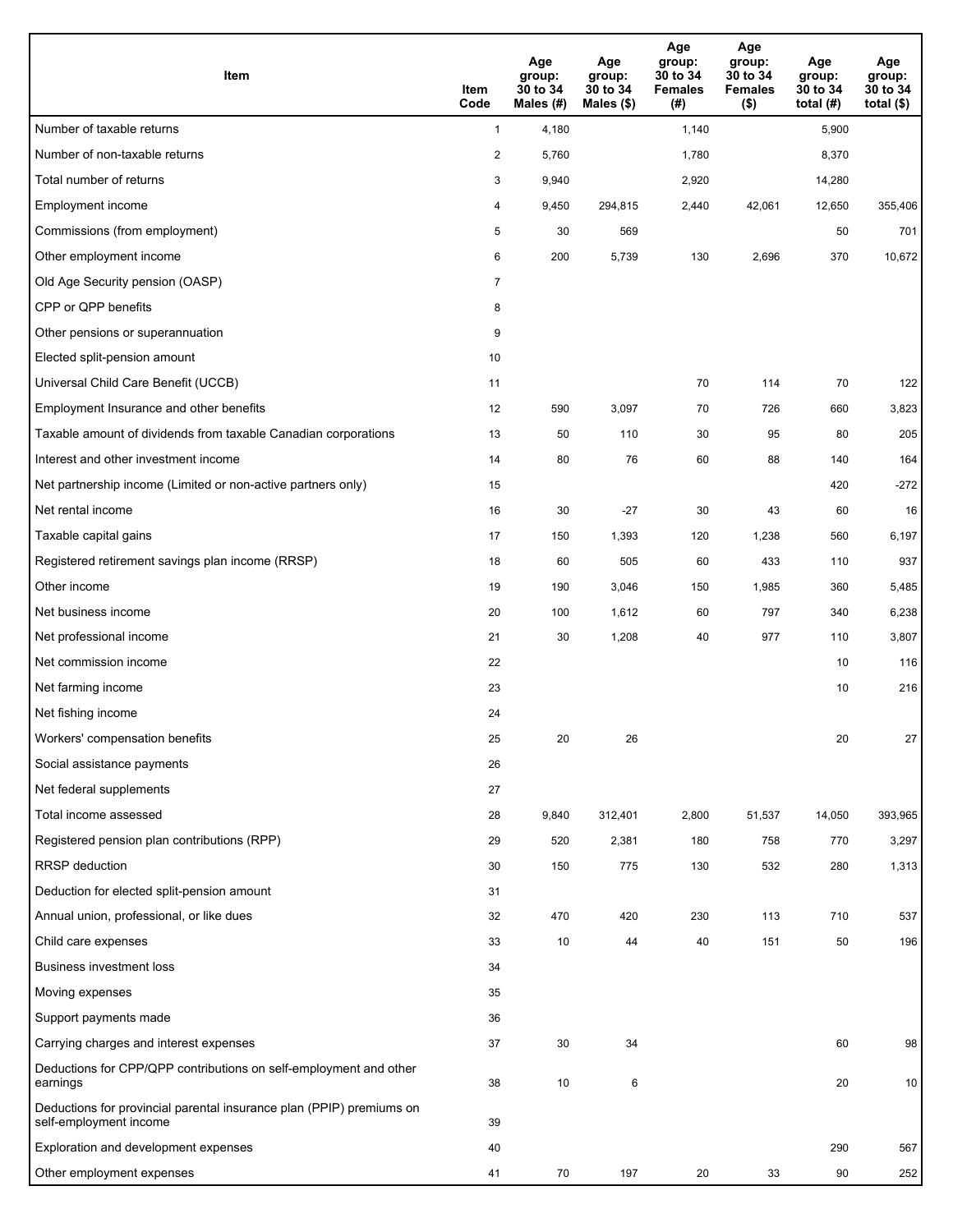| Item                                                              | Item<br>Code | Age<br>group:<br>30 to 34<br>Males $(H)$ | Age<br>group:<br>30 to 34<br>Males (\$) | Age<br>group:<br>30 to 34<br><b>Females</b><br>(#) | Age<br>group:<br>30 to 34<br><b>Females</b><br>$($ \$) | Age<br>group:<br>30 to 34<br>total $(#)$ | Age<br>group:<br>30 to 34<br>total $($)$ |
|-------------------------------------------------------------------|--------------|------------------------------------------|-----------------------------------------|----------------------------------------------------|--------------------------------------------------------|------------------------------------------|------------------------------------------|
| Clergy residence deduction                                        | 42           |                                          |                                         |                                                    |                                                        |                                          |                                          |
| Other deductions                                                  | 43           | 180                                      | 11,881                                  | 50                                                 | 1,828                                                  | 290                                      | 14,539                                   |
| Total deductions before adjustments                               | 44           | 1,170                                    | 15,799                                  | 500                                                | 3,516                                                  | 2,080                                    | 20,907                                   |
| Social benefits repayment                                         | 45           |                                          |                                         |                                                    |                                                        |                                          |                                          |
| Net income after adjustments                                      | 46           | 9,770                                    | 296,826                                 | 2,730                                              | 48,155                                                 | 13,700                                   | 373,849                                  |
| Canadian Forces personnel and police deduction                    | 47           |                                          |                                         |                                                    |                                                        |                                          |                                          |
| Security options deductions                                       | 48           | 10                                       | 109                                     |                                                    |                                                        | 20                                       | 155                                      |
| Other payments deductions                                         | 49           | 20                                       | 38                                      |                                                    |                                                        | 20                                       | 47                                       |
| Non-capital losses of other years                                 | 50           |                                          |                                         |                                                    |                                                        | 20                                       | 79                                       |
| Net capital losses of other years                                 | 51           | 20                                       | 82                                      |                                                    |                                                        | 30                                       | 90                                       |
| Capital gains deduction                                           | 52           |                                          |                                         |                                                    |                                                        |                                          |                                          |
| Northern residents deductions                                     | 53           | 10                                       | 19                                      |                                                    |                                                        | 20                                       | 35                                       |
| Additional deductions                                             | 54           | 1,510                                    | 24,167                                  | 210                                                | 2,959                                                  | 2,290                                    | 33,441                                   |
| Farming/fishing losses of prior years                             | 55           |                                          |                                         |                                                    |                                                        |                                          |                                          |
| Total deductions from net income                                  | 56           | 1,580                                    | 24,524                                  | 230                                                | 3,039                                                  | 2,390                                    | 33,924                                   |
| Taxable income assessed                                           | 57           | 8,360                                    | 272,493                                 | 2,530                                              | 45,206                                                 | 11,540                                   | 340,873                                  |
| Basic personal amount                                             | 58           | 7,180                                    | 79,249                                  | 1,230                                              | 13,578                                                 | 8,490                                    | 93,654                                   |
| Age amount                                                        | 59           |                                          |                                         |                                                    |                                                        |                                          |                                          |
| Spouse or common-law partner amount                               | 60           | 4,870                                    | 53,281                                  | 150                                                | 1,497                                                  | 5,020                                    | 54,812                                   |
| Amount for eligible dependant                                     | 61           | 760                                      | 8,378                                   | 130                                                | 1,408                                                  | 890                                      | 9,786                                    |
| Amount for children 17 and under                                  | 62           | 490                                      | 2,023                                   | 120                                                | 480                                                    | 610                                      | 2,515                                    |
| Amount for infirm dependants age 18 or older                      | 63           |                                          |                                         |                                                    |                                                        |                                          |                                          |
| CPP or QPP contributions through employment                       | 64           | 7,680                                    | 6,399                                   | 1,160                                              | 1,058                                                  | 8,860                                    | 7,481                                    |
| CPP or QPP contributions on self-employment and other<br>earnings | 65           | 10                                       | 6                                       |                                                    |                                                        | 20                                       | 10                                       |
| Employment Insurance premiums                                     | 66           | 7,850                                    | 2,902                                   | 1,260                                              | 472                                                    | 9,140                                    | 3,389                                    |
| PPIP premiums paid                                                | 67           |                                          |                                         |                                                    |                                                        | 10                                       | $\overline{2}$                           |
| PPIP premiums payable on employment income                        | 68           |                                          |                                         |                                                    |                                                        |                                          |                                          |
| PPIP premiums payable on self-employment income                   | 69           |                                          |                                         |                                                    |                                                        |                                          |                                          |
| Volunteer firefighters' amount                                    | 70           |                                          |                                         |                                                    |                                                        |                                          |                                          |
| Canada employment amount                                          | 71           | 7,050                                    | 7,861                                   | 1,040                                              | 1,156                                                  | 8,150                                    | 9,081                                    |
| Public transit amount                                             | 72           | 110                                      | 69                                      | 80                                                 | 50                                                     | 200                                      | 120                                      |
| Children's fitness amount                                         | 73           | 30                                       | 13                                      | 10                                                 | 3                                                      | 40                                       | 17                                       |
| Children's arts amount                                            | 74           | 10                                       | 5                                       |                                                    |                                                        | 20                                       | $\overline{7}$                           |
| Home buyers' amount                                               | 75           |                                          |                                         |                                                    |                                                        |                                          |                                          |
| Pension income amount                                             | 76           |                                          |                                         |                                                    |                                                        |                                          |                                          |
| Caregiver amount                                                  | 77           |                                          |                                         |                                                    |                                                        |                                          |                                          |
| Disability amount                                                 | 78           |                                          |                                         |                                                    |                                                        |                                          |                                          |
| Disability amount transferred from a dependant                    | 79           |                                          |                                         |                                                    |                                                        |                                          |                                          |
| Interest paid on student loans                                    | 80           | 60                                       | 53                                      | 70                                                 | 53                                                     | 120                                      | 108                                      |
| Tuition, education, and textbook amounts                          | 81           | 130                                      | 1,545                                   | 140                                                | 1,091                                                  | 280                                      | 2,684                                    |
| Tuition, education, and textbook amounts transferred from a child | 82           |                                          |                                         |                                                    |                                                        |                                          |                                          |
| Amounts transferred from spouse or common-law partner             | 83           | 20                                       | 66                                      |                                                    |                                                        | $20\,$                                   | 100                                      |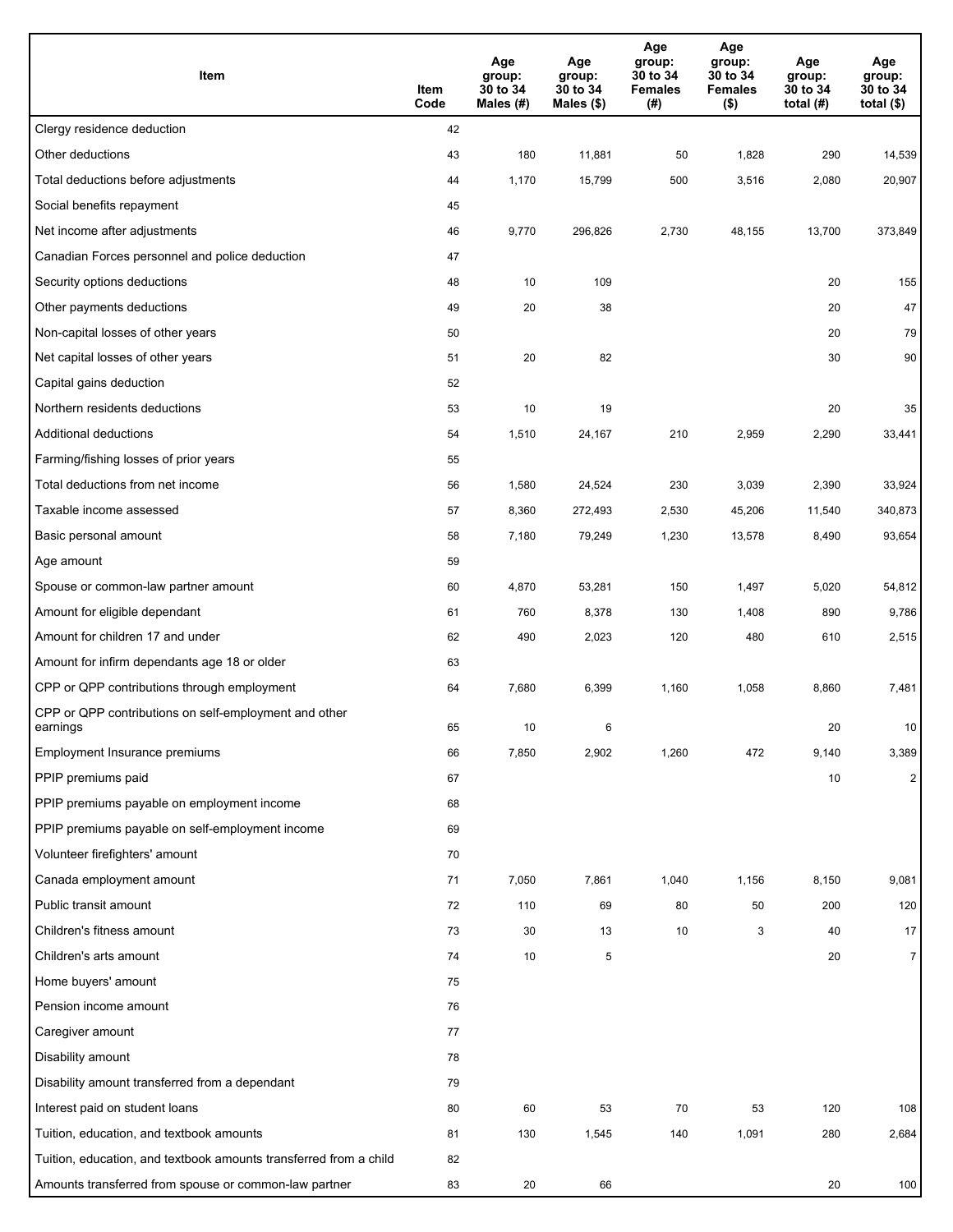| Item                                                | <b>Item</b><br>Code | Age<br>group:<br>30 to 34<br>Males $(H)$ | Age<br>group:<br>30 to 34<br>Males $(\$)$ | Age<br>group:<br>30 to 34<br><b>Females</b><br>(# ) | Age<br>group:<br>30 to 34<br><b>Females</b><br>$($ \$) | Age<br>group:<br>30 to 34<br>total $(H)$ | Age<br>group:<br>30 to 34<br>total $(§)$ |
|-----------------------------------------------------|---------------------|------------------------------------------|-------------------------------------------|-----------------------------------------------------|--------------------------------------------------------|------------------------------------------|------------------------------------------|
| Medical expenses                                    | 84                  | 30                                       | 46                                        | 30                                                  | 72                                                     | 60                                       | 118                                      |
| Total tax credits on personal amounts               | 85                  | 8,340                                    | 24,300                                    | 1,660                                               | 3,147                                                  | 10,110                                   | 27,602                                   |
| Allowable charitable donations and government gifts | 86                  | 150                                      | 438                                       | 100                                                 | 80                                                     | 250                                      | 558                                      |
| Eligible cultural and ecological gifts              | 87                  |                                          |                                           |                                                     |                                                        |                                          |                                          |
| Total tax credit on donations and gifts             | 88                  | 150                                      | 127                                       | 100                                                 | 21                                                     | 250                                      | 160                                      |
| Total federal non-refundable tax credits            | 89                  | 8,350                                    | 24,427                                    | 1,670                                               | 3,169                                                  | 10,140                                   | 27,762                                   |
| Federal dividend tax credit                         | 90                  | 60                                       | 11                                        |                                                     |                                                        | 90                                       | 23                                       |
| Overseas employment tax credit                      | 91                  |                                          |                                           |                                                     |                                                        |                                          |                                          |
| Minimum tax carryover                               | 92                  |                                          |                                           |                                                     |                                                        |                                          |                                          |
| Basic federal tax                                   | 93                  | 3,420                                    | 37,942                                    | 1,090                                               | 5,790                                                  | 5,100                                    | 48,287                                   |
| Federal Foreign Tax Credit                          | 94                  | 60                                       | 311                                       | 40                                                  | 245                                                    | 110                                      | 557                                      |
| Federal Political contribution tax credit           | 95                  |                                          |                                           |                                                     |                                                        |                                          |                                          |
| <b>Investment Tax Credit</b>                        | 96                  |                                          |                                           |                                                     |                                                        |                                          |                                          |
| Labour-sponsored funds tax credit                   | 97                  |                                          |                                           |                                                     |                                                        |                                          |                                          |
| Alternative minimum tax payable                     | 98                  |                                          |                                           |                                                     |                                                        |                                          |                                          |
| Net federal tax                                     | 99                  | 3,410                                    | 39,242                                    | 1,080                                               | 6,194                                                  | 5,070                                    | 50,799                                   |
| CPP contributions on self-employment                | 100                 | 10                                       | 12                                        |                                                     |                                                        | 20                                       | 20                                       |
| Social Benefits repayment                           | 101                 |                                          |                                           |                                                     |                                                        |                                          |                                          |
| <b>Net Provincial Tax</b>                           | 102                 | 3,160                                    | 17,731                                    | 660                                                 | 1,770                                                  | 4,110                                    | 20,957                                   |
| Total tax payable                                   | 103                 | 4,180                                    | 56,986                                    | 1,140                                               | 7,972                                                  | 5,900                                    | 71,777                                   |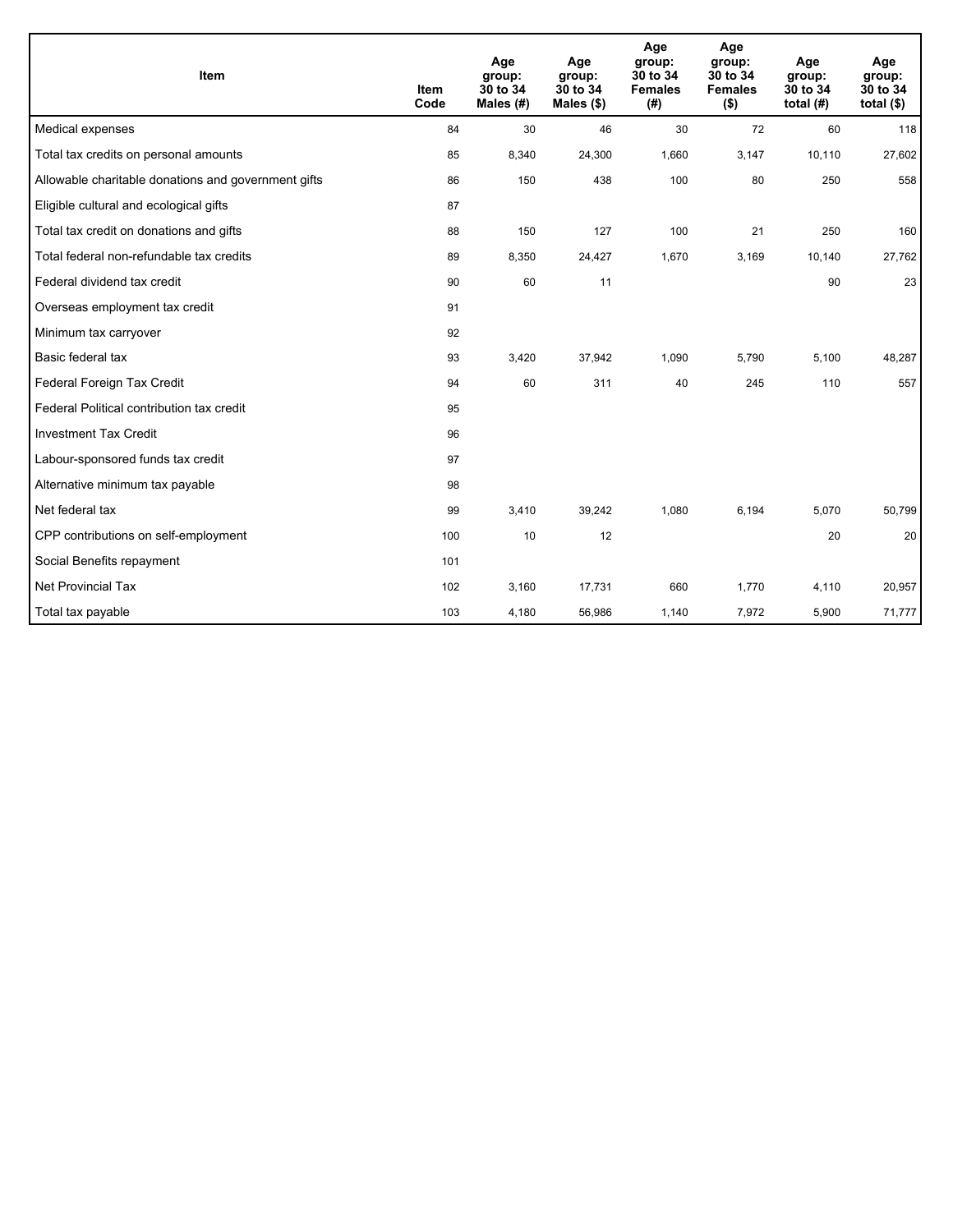| Item                                                                                           | Item<br>Code   | Age<br>group:<br>35 to 39<br>Males (#) | Age<br>group:<br>35 to 39<br>Males (\$) | Age<br>group:<br>35 to 39<br><b>Females</b><br>(# ) | Age<br>group:<br>35 to 39<br><b>Females</b><br>$($ \$) | Age<br>group:<br>35 to 39<br>total (#) | Age<br>group:<br>35 to 39<br>total $($ |
|------------------------------------------------------------------------------------------------|----------------|----------------------------------------|-----------------------------------------|-----------------------------------------------------|--------------------------------------------------------|----------------------------------------|----------------------------------------|
| Number of taxable returns                                                                      | $\mathbf{1}$   | 4,060                                  |                                         | 960                                                 |                                                        | 5,960                                  |                                        |
| Number of non-taxable returns                                                                  | $\overline{2}$ | 6,260                                  |                                         | 1,570                                               |                                                        | 9,010                                  |                                        |
| Total number of returns                                                                        | 3              | 10,320                                 |                                         | 2,520                                               |                                                        | 14,970                                 |                                        |
| Employment income                                                                              | 4              | 9,790                                  | 271,732                                 | 2,050                                               | 35,351                                                 | 12,700                                 | 328,433                                |
| Commissions (from employment)                                                                  | 5              | 30                                     | 413                                     |                                                     |                                                        | 40                                     | 592                                    |
| Other employment income                                                                        | 6              | 200                                    | 6,918                                   | 90                                                  | 1,936                                                  | 350                                    | 11,387                                 |
| Old Age Security pension (OASP)                                                                | $\overline{7}$ |                                        |                                         |                                                     |                                                        |                                        |                                        |
| CPP or QPP benefits                                                                            | 8              |                                        |                                         | 10                                                  | 76                                                     | 30                                     | 159                                    |
| Other pensions or superannuation                                                               | 9              |                                        |                                         |                                                     |                                                        |                                        |                                        |
| Elected split-pension amount                                                                   | 10             |                                        |                                         |                                                     |                                                        |                                        |                                        |
| Universal Child Care Benefit (UCCB)                                                            | 11             | 20                                     | 34                                      | 70                                                  | 112                                                    | 90                                     | 148                                    |
| Employment Insurance and other benefits                                                        | 12             | 550                                    | 3,024                                   | 70                                                  | 694                                                    | 620                                    | 3,718                                  |
| Taxable amount of dividends from taxable Canadian corporations                                 | 13             | 50                                     | 156                                     |                                                     |                                                        | 90                                     | 274                                    |
| Interest and other investment income                                                           | 14             | 100                                    | 97                                      | 80                                                  | 64                                                     | 180                                    | 161                                    |
| Net partnership income (Limited or non-active partners only)                                   | 15             |                                        |                                         |                                                     |                                                        | 710                                    | 178                                    |
| Net rental income                                                                              | 16             | 50                                     | 61                                      | 50                                                  | 86                                                     | 100                                    | 146                                    |
| Taxable capital gains                                                                          | 17             | 180                                    | 2,255                                   | 140                                                 | 2,417                                                  | 780                                    | 10,450                                 |
| Registered retirement savings plan income (RRSP)                                               | 18             | 50                                     | 314                                     | 80                                                  | 844                                                    | 140                                    | 1,158                                  |
| Other income                                                                                   | 19             | 180                                    | 2,274                                   | 120                                                 | 1,046                                                  | 310                                    | 3,607                                  |
| Net business income                                                                            | 20             | 90                                     | 1,712                                   | 70                                                  | 1,636                                                  | 580                                    | 10,525                                 |
| Net professional income                                                                        | 21             | 40                                     | 2,745                                   | 30                                                  | 714                                                    | 180                                    | 5,056                                  |
| Net commission income                                                                          | 22             |                                        |                                         |                                                     |                                                        | 10                                     | 63                                     |
| Net farming income                                                                             | 23             |                                        |                                         |                                                     |                                                        |                                        |                                        |
| Net fishing income                                                                             | 24             |                                        |                                         |                                                     |                                                        |                                        |                                        |
| Workers' compensation benefits                                                                 | 25             | $10$                                   | 34                                      |                                                     |                                                        | 10                                     | 34                                     |
| Social assistance payments                                                                     | 26             |                                        |                                         |                                                     |                                                        |                                        |                                        |
| Net federal supplements                                                                        | 27             |                                        |                                         |                                                     |                                                        |                                        |                                        |
| Total income assessed                                                                          | 28             | 10,220                                 | 292,210                                 | 2,430                                               | 45,411                                                 | 14,770                                 | 376,475                                |
| Registered pension plan contributions (RPP)                                                    | 29             | 520                                    | 2,743                                   | 210                                                 | 1,006                                                  | 820                                    | 4,005                                  |
| <b>RRSP</b> deduction                                                                          | 30             | 210                                    | 1,684                                   | 150                                                 | 756                                                    | 360                                    | 2,441                                  |
| Deduction for elected split-pension amount                                                     | 31             |                                        |                                         |                                                     |                                                        |                                        |                                        |
| Annual union, professional, or like dues                                                       | 32             | 470                                    | 364                                     | 220                                                 | 139                                                    | 690                                    | 505                                    |
| Child care expenses                                                                            | 33             | 20                                     | 113                                     | 60                                                  | 304                                                    | 90                                     | 419                                    |
| <b>Business investment loss</b>                                                                | 34             |                                        |                                         |                                                     |                                                        |                                        |                                        |
| Moving expenses                                                                                | 35             | 10                                     | 51                                      |                                                     |                                                        | 10                                     | 52                                     |
| Support payments made                                                                          | 36             |                                        |                                         |                                                     |                                                        |                                        |                                        |
| Carrying charges and interest expenses                                                         | 37             | 40                                     | 56                                      | 30                                                  | 17                                                     | 70                                     | 74                                     |
| Deductions for CPP/QPP contributions on self-employment and other<br>earnings                  | 38             | 10                                     | 11                                      |                                                     |                                                        | 20                                     | 20                                     |
| Deductions for provincial parental insurance plan (PPIP) premiums on<br>self-employment income | 39             |                                        |                                         |                                                     |                                                        |                                        |                                        |
| Exploration and development expenses                                                           | 40             |                                        |                                         |                                                     |                                                        | 440                                    | 949                                    |
| Other employment expenses                                                                      | 41             | 60                                     | 318                                     | 30                                                  | 73                                                     | 90                                     | 429                                    |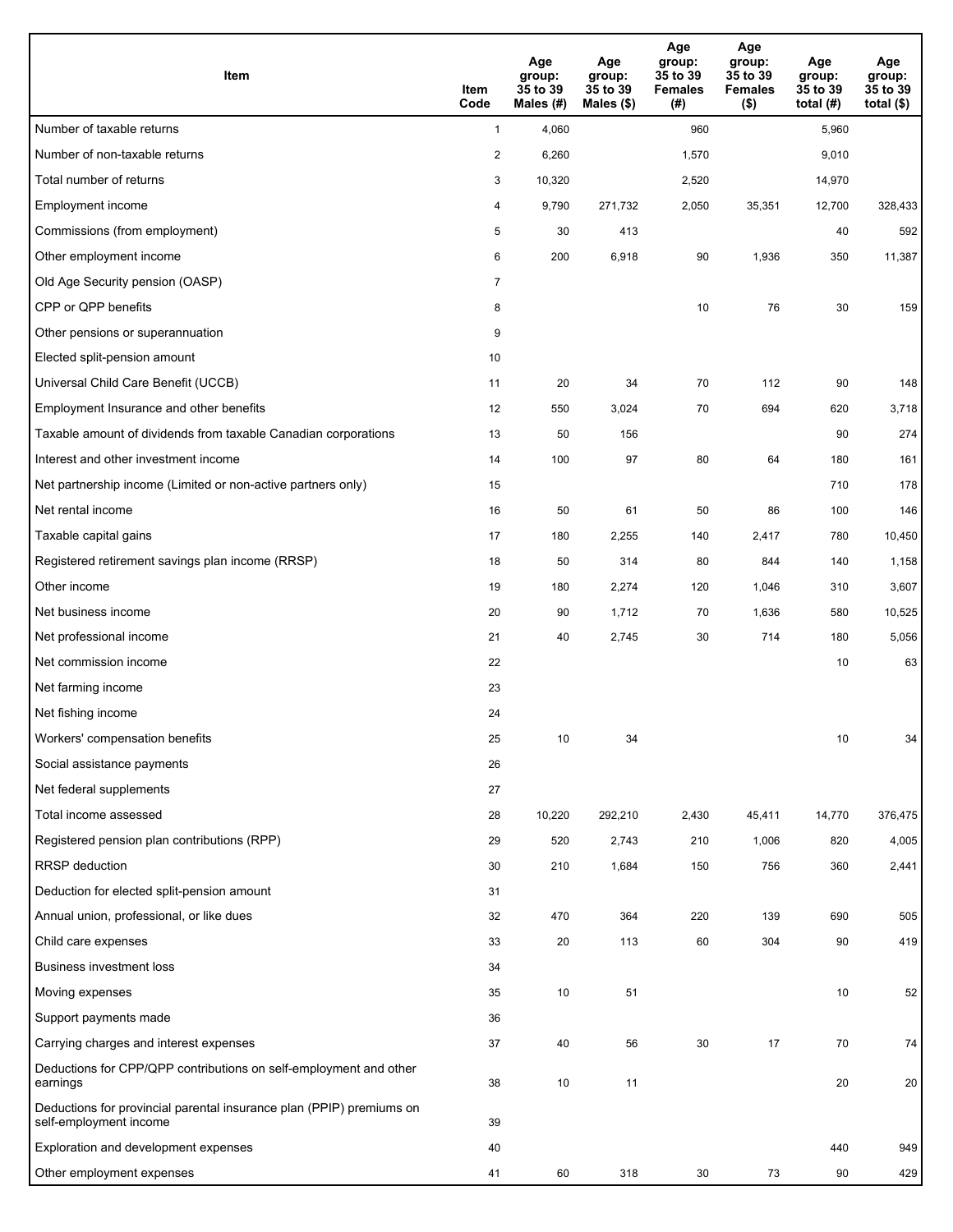| Item                                                              | Item<br>Code | Age<br>group:<br>35 to 39<br>Males (#) | Age<br>group:<br>35 to 39<br>Males (\$) | Age<br>group:<br>35 to 39<br><b>Females</b><br>(# ) | Age<br>group:<br>35 to 39<br><b>Females</b><br>$($ \$) | Age<br>group:<br>35 to 39<br>total $(H)$ | Age<br>group:<br>35 to 39<br>total $($)$ |
|-------------------------------------------------------------------|--------------|----------------------------------------|-----------------------------------------|-----------------------------------------------------|--------------------------------------------------------|------------------------------------------|------------------------------------------|
| Clergy residence deduction                                        | 42           |                                        |                                         |                                                     |                                                        |                                          |                                          |
| Other deductions                                                  | 43           | 220                                    | 13,029                                  | 40                                                  | 1,791                                                  | 330                                      | 16,103                                   |
| Total deductions before adjustments                               | 44           | 1,190                                  | 18,431                                  | 510                                                 | 4,164                                                  | 2,300                                    | 25,125                                   |
| Social benefits repayment                                         | 45           |                                        |                                         |                                                     |                                                        |                                          |                                          |
| Net income after adjustments                                      | 46           | 10,110                                 | 274,156                                 | 2,350                                               | 41,405                                                 | 14,220                                   | 352,742                                  |
| Canadian Forces personnel and police deduction                    | 47           |                                        |                                         |                                                     |                                                        |                                          |                                          |
| Security options deductions                                       | 48           | 40                                     | 974                                     |                                                     |                                                        | 50                                       | 1,019                                    |
| Other payments deductions                                         | 49           | 10                                     | 36                                      |                                                     |                                                        | 10                                       | 36                                       |
| Non-capital losses of other years                                 | 50           |                                        |                                         |                                                     |                                                        | 10                                       | 20                                       |
| Net capital losses of other years                                 | 51           | 20                                     | 99                                      |                                                     |                                                        | 30                                       | 105                                      |
| Capital gains deduction                                           | 52           |                                        |                                         |                                                     |                                                        |                                          |                                          |
| Northern residents deductions                                     | 53           |                                        |                                         |                                                     |                                                        |                                          |                                          |
| Additional deductions                                             | 54           | 1,850                                  | 23,205                                  | 200                                                 | 2,874                                                  | 2,800                                    | 34,208                                   |
| Farming/fishing losses of prior years                             | 55           |                                        |                                         |                                                     |                                                        |                                          |                                          |
| Total deductions from net income                                  | 56           | 1,930                                  | 24,556                                  | 220                                                 | 2,937                                                  | 2,910                                    | 35,628                                   |
| Taxable income assessed                                           | 57           | 8,360                                  | 249,647                                 | 2,160                                               | 38,496                                                 | 11,560                                   | 318,391                                  |
| Basic personal amount                                             | 58           | 7,840                                  | 86,520                                  | 1,020                                               | 11,260                                                 | 8,950                                    | 98,817                                   |
| Age amount                                                        | 59           |                                        |                                         |                                                     |                                                        |                                          |                                          |
| Spouse or common-law partner amount                               | 60           | 5,980                                  | 65,466                                  | 180                                                 | 1,863                                                  | 6,160                                    | 67,340                                   |
| Amount for eligible dependant                                     | 61           | 830                                    | 9,151                                   | 180                                                 | 1,998                                                  | 1,010                                    | 11,170                                   |
| Amount for children 17 and under                                  | 62           | 590                                    | 2,739                                   | 200                                                 | 771                                                    | 790                                      | 3,516                                    |
| Amount for infirm dependants age 18 or older                      | 63           |                                        |                                         |                                                     |                                                        |                                          |                                          |
| CPP or QPP contributions through employment                       | 64           | 8,170                                  | 6,850                                   | 930                                                 | 947                                                    | 9,120                                    | 7,827                                    |
| CPP or QPP contributions on self-employment and other<br>earnings | 65           | 10                                     | 11                                      |                                                     |                                                        | 20                                       | 20                                       |
| Employment Insurance premiums                                     | 66           | 8,290                                  | 3,069                                   | 950                                                 | 378                                                    | 9,280                                    | 3,465                                    |
| PPIP premiums paid                                                | 67           |                                        |                                         |                                                     |                                                        |                                          |                                          |
| PPIP premiums payable on employment income                        | 68           |                                        |                                         |                                                     |                                                        |                                          |                                          |
| PPIP premiums payable on self-employment income                   | 69           |                                        |                                         |                                                     |                                                        |                                          |                                          |
| Volunteer firefighters' amount                                    | 70           |                                        |                                         |                                                     |                                                        |                                          |                                          |
| Canada employment amount                                          | 71           | 7,710                                  | 8,605                                   | 830                                                 | 921                                                    | 8,620                                    | 9,605                                    |
| Public transit amount                                             | 72           | 60                                     | 36                                      | 30                                                  | 21                                                     | 80                                       | 57                                       |
| Children's fitness amount                                         | 73           | 70                                     | 37                                      | 30                                                  | 15                                                     | 100                                      | 51                                       |
| Children's arts amount                                            | 74           | 40                                     | 16                                      | 20                                                  | 9                                                      | 50                                       | 24                                       |
| Home buyers' amount                                               | 75           |                                        |                                         |                                                     |                                                        |                                          |                                          |
| Pension income amount                                             | 76           |                                        |                                         |                                                     |                                                        |                                          |                                          |
| Caregiver amount                                                  | 77           |                                        |                                         |                                                     |                                                        |                                          |                                          |
| Disability amount                                                 | 78           |                                        |                                         |                                                     |                                                        |                                          |                                          |
| Disability amount transferred from a dependant                    | 79           |                                        |                                         |                                                     |                                                        |                                          |                                          |
| Interest paid on student loans                                    | 80           | 30                                     | 29                                      | 30                                                  | 16                                                     | 60                                       | 45                                       |
| Tuition, education, and textbook amounts                          | 81           | 80                                     | 827                                     | 80                                                  | 361                                                    | 160                                      | 1,188                                    |
| Tuition, education, and textbook amounts transferred from a child | 82           |                                        |                                         |                                                     |                                                        |                                          |                                          |
| Amounts transferred from spouse or common-law partner             | 83           | 40                                     | 123                                     | 10                                                  | 59                                                     | 50                                       | 182                                      |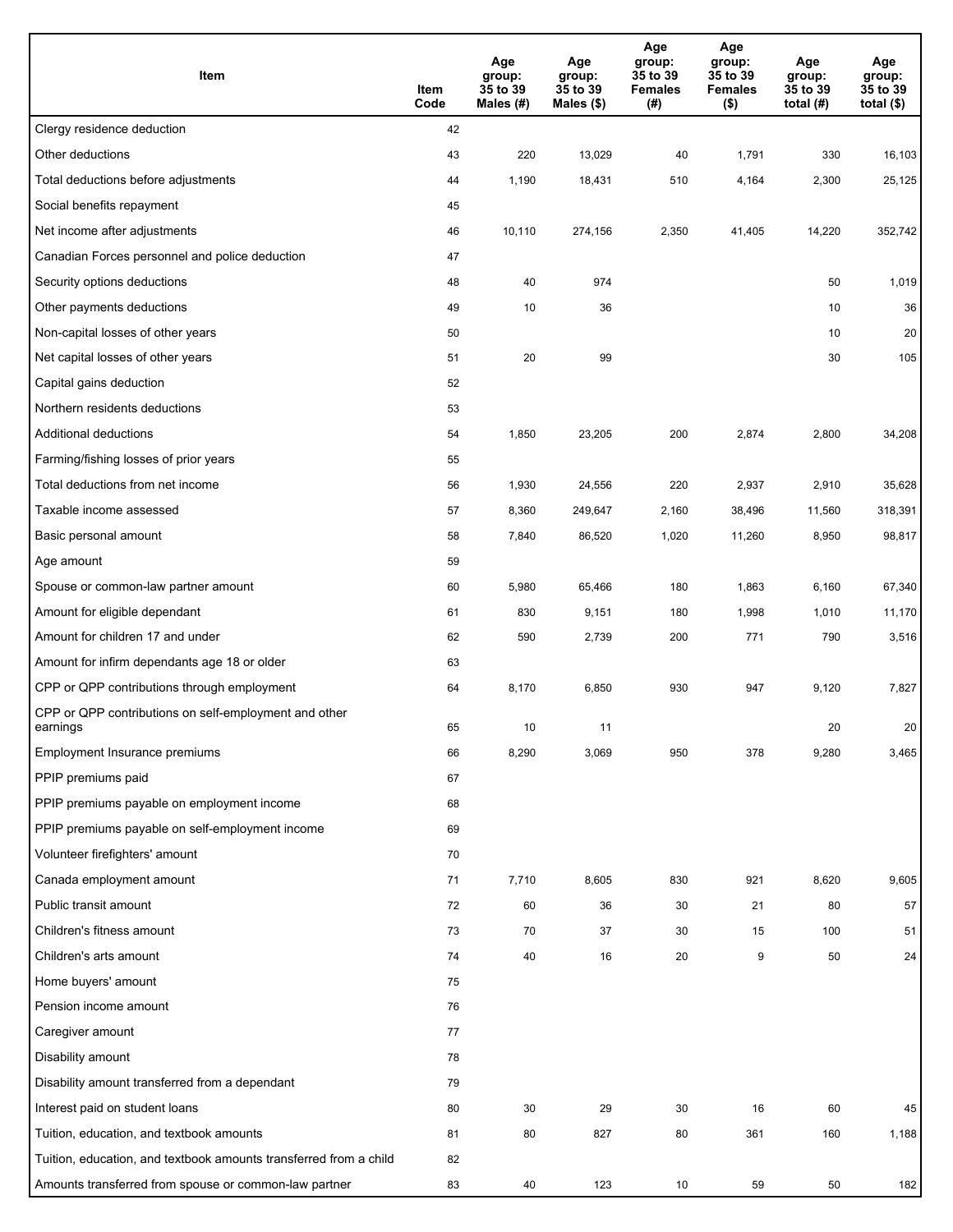| Item                                                | <b>Item</b><br>Code | Age<br>group:<br>35 to 39<br>Males (#) | Age<br>group:<br>35 to 39<br>Males $(\$)$ | Age<br>group:<br>35 to 39<br><b>Females</b><br>(#) | Age<br>group:<br>35 to 39<br><b>Females</b><br>$($ \$) | Age<br>group:<br>35 to 39<br>total $(H)$ | Age<br>group:<br>35 to 39<br>total $($)$ |
|-----------------------------------------------------|---------------------|----------------------------------------|-------------------------------------------|----------------------------------------------------|--------------------------------------------------------|------------------------------------------|------------------------------------------|
| Medical expenses                                    | 84                  | 20                                     | 54                                        | 40                                                 | 144                                                    | 60                                       | 198                                      |
| Total tax credits on personal amounts               | 85                  | 8,740                                  | 27,538                                    | 1,310                                              | 2,821                                                  | 10,190                                   | 30,540                                   |
| Allowable charitable donations and government gifts | 86                  | 200                                    | 264                                       | 100                                                | 91                                                     | 350                                      | 356                                      |
| Eligible cultural and ecological gifts              | 87                  |                                        |                                           |                                                    |                                                        |                                          |                                          |
| Total tax credit on donations and gifts             | 88                  | 190                                    | 74                                        | 100                                                | 24                                                     | 330                                      | 99                                       |
| Total federal non-refundable tax credits            | 89                  | 8,770                                  | 27,612                                    | 1,320                                              | 2,846                                                  | 10,260                                   | 30,639                                   |
| Federal dividend tax credit                         | 90                  | 70                                     | 20                                        |                                                    |                                                        | 110                                      | 36                                       |
| Overseas employment tax credit                      | 91                  |                                        |                                           |                                                    |                                                        |                                          |                                          |
| Minimum tax carryover                               | 92                  |                                        |                                           |                                                    |                                                        |                                          |                                          |
| Basic federal tax                                   | 93                  | 3,010                                  | 29,338                                    | 900                                                | 5,043                                                  | 4,860                                    | 39,995                                   |
| Federal Foreign Tax Credit                          | 94                  | 80                                     | 269                                       | 40                                                 | 113                                                    | 120                                      | 382                                      |
| Federal Political contribution tax credit           | 95                  |                                        |                                           |                                                    |                                                        |                                          |                                          |
| <b>Investment Tax Credit</b>                        | 96                  |                                        |                                           |                                                    |                                                        |                                          |                                          |
| Labour-sponsored funds tax credit                   | 97                  |                                        |                                           |                                                    |                                                        |                                          |                                          |
| Alternative minimum tax payable                     | 98                  |                                        |                                           |                                                    |                                                        |                                          |                                          |
| Net federal tax                                     | 99                  | 2,990                                  | 31,045                                    | 890                                                | 5,877                                                  | 4,830                                    | 43,617                                   |
| CPP contributions on self-employment                | 100                 | 10                                     | 23                                        |                                                    |                                                        | 20                                       | 40                                       |
| Social Benefits repayment                           | 101                 |                                        |                                           |                                                    |                                                        |                                          |                                          |
| Net Provincial Tax                                  | 102                 | 3,130                                  | 11,414                                    | 520                                                | 1,176                                                  | 4,020                                    | 13,962                                   |
| Total tax payable                                   | 103                 | 4,060                                  | 42,486                                    | 960                                                | 7,070                                                  | 5,960                                    | 57,623                                   |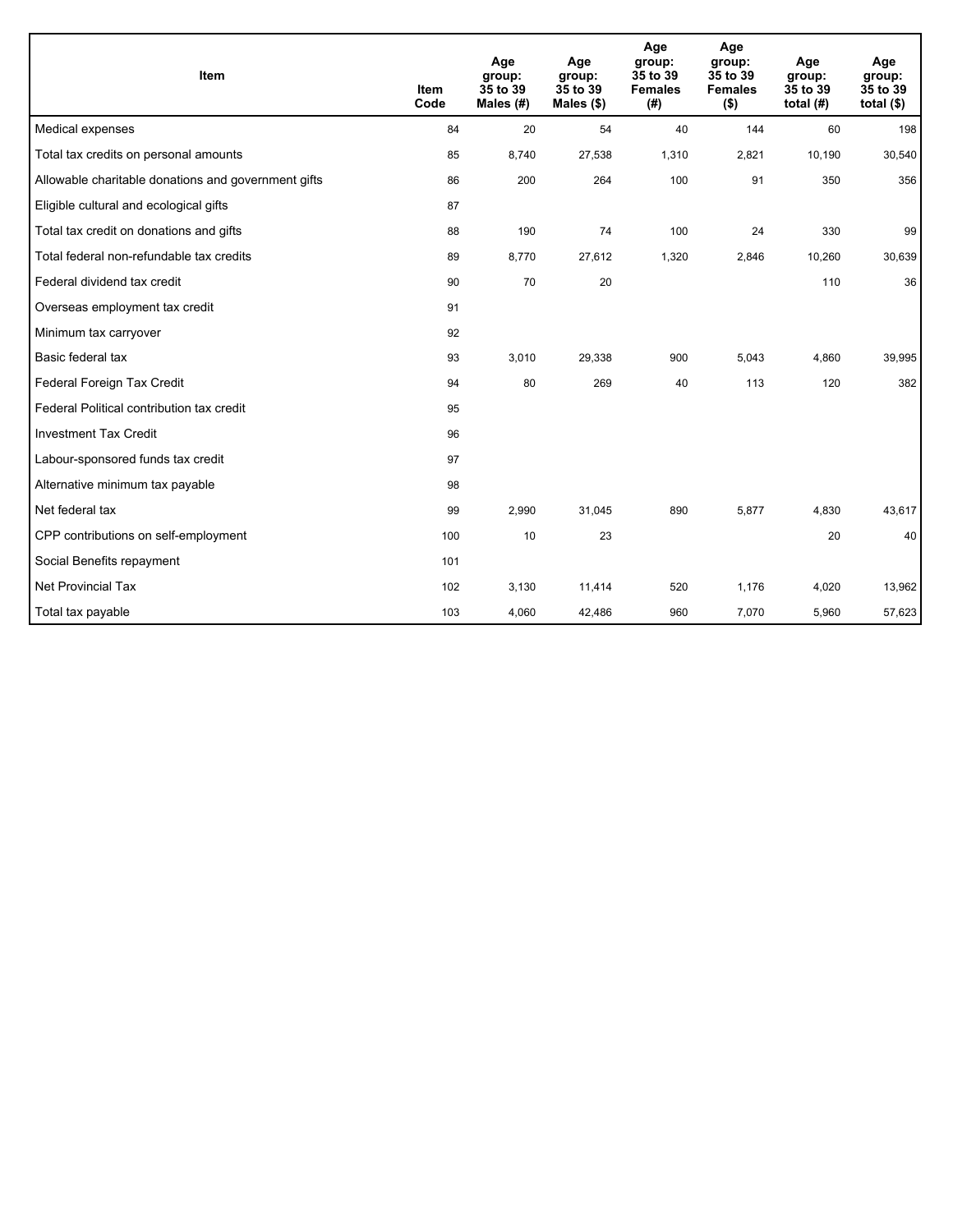| Item                                                                                           | Item<br>Code   | Age<br>group:<br>40 to 44<br>Males (#) | Age<br>group:<br>40 to 44<br>Males (\$) | Age<br>group:<br>40 to 44<br><b>Females</b><br>(#) | Age<br>group:<br>40 to 44<br><b>Females</b><br>$($ \$) | Age<br>group:<br>40 to 44<br>total $(H)$ | Age<br>group:<br>40 to 44<br>total $($)$ |
|------------------------------------------------------------------------------------------------|----------------|----------------------------------------|-----------------------------------------|----------------------------------------------------|--------------------------------------------------------|------------------------------------------|------------------------------------------|
| Number of taxable returns                                                                      | $\mathbf{1}$   | 3,920                                  |                                         | 840                                                |                                                        | 6,170                                    |                                          |
| Number of non-taxable returns                                                                  | $\overline{c}$ | 5,610                                  |                                         | 1,330                                              |                                                        | 8,550                                    |                                          |
| Total number of returns                                                                        | 3              | 9,530                                  |                                         | 2,170                                              |                                                        | 14,720                                   |                                          |
| Employment income                                                                              | 4              | 8,920                                  | 293,494                                 | 1,630                                              | 39,825                                                 | 11,540                                   | 354,966                                  |
| Commissions (from employment)                                                                  | 5              | 30                                     | 861                                     |                                                    |                                                        | 40                                       | 871                                      |
| Other employment income                                                                        | 6              | 200                                    | 6,581                                   | 90                                                 | 2,311                                                  | 330                                      | 11,492                                   |
| Old Age Security pension (OASP)                                                                | $\overline{7}$ |                                        |                                         |                                                    |                                                        |                                          |                                          |
| CPP or QPP benefits                                                                            | 8              | 20                                     | 149                                     | 30                                                 | 152                                                    | 50                                       | 339                                      |
| Other pensions or superannuation                                                               | 9              |                                        |                                         |                                                    |                                                        | 20                                       | 335                                      |
| Elected split-pension amount                                                                   | 10             |                                        |                                         |                                                    |                                                        |                                          |                                          |
| Universal Child Care Benefit (UCCB)                                                            | 11             | 10                                     | 26                                      | 40                                                 | 58                                                     | 60                                       | 85                                       |
| Employment Insurance and other benefits                                                        | 12             | 340                                    | 1,934                                   | 30                                                 | 228                                                    | 370                                      | 2,162                                    |
| Taxable amount of dividends from taxable Canadian corporations                                 | 13             | 60                                     | 107                                     | 40                                                 | 118                                                    | 100                                      | 226                                      |
| Interest and other investment income                                                           | 14             | 110                                    | 99                                      | 90                                                 | 129                                                    | 190                                      | 228                                      |
| Net partnership income (Limited or non-active partners only)                                   | 15             | 60                                     | 17                                      |                                                    |                                                        | 1,140                                    | 1,445                                    |
| Net rental income                                                                              | 16             | 50                                     | 312                                     | 60                                                 | 110                                                    | 120                                      | 423                                      |
| Taxable capital gains                                                                          | 17             | 200                                    | 3,795                                   | 160                                                | 2,981                                                  | 1,180                                    | 24,015                                   |
| Registered retirement savings plan income (RRSP)                                               | 18             | 70                                     | 823                                     | 80                                                 | 826                                                    | 160                                      | 1,650                                    |
| Other income                                                                                   | 19             | 180                                    | 2,926                                   | 100                                                | 1,222                                                  | 290                                      | 4,792                                    |
| Net business income                                                                            | 20             | 140                                    | 3,944                                   | 80                                                 | 1,140                                                  | 890                                      | 17,114                                   |
| Net professional income                                                                        | 21             | 50                                     | 3,393                                   | 30                                                 | 1,469                                                  | 360                                      | 10,156                                   |
| Net commission income                                                                          | 22             |                                        |                                         |                                                    |                                                        |                                          |                                          |
| Net farming income                                                                             | 23             |                                        |                                         |                                                    |                                                        | 20                                       | 74                                       |
| Net fishing income                                                                             | 24             |                                        |                                         |                                                    |                                                        |                                          |                                          |
| Workers' compensation benefits                                                                 | 25             |                                        |                                         |                                                    |                                                        |                                          |                                          |
| Social assistance payments                                                                     | 26             |                                        |                                         |                                                    |                                                        |                                          |                                          |
| Net federal supplements                                                                        | 27             |                                        |                                         |                                                    |                                                        |                                          |                                          |
| Total income assessed                                                                          | 28             | 9,450                                  | 318,646                                 | 2,070                                              | 50,910                                                 | 14,520                                   | 430,556                                  |
| Registered pension plan contributions (RPP)                                                    | 29             | 550                                    | 2,952                                   | 220                                                | 1,251                                                  | 840                                      | 4,423                                    |
| <b>RRSP</b> deduction                                                                          | 30             | 230                                    | 1,684                                   | 150                                                | 799                                                    | 380                                      | 2,489                                    |
| Deduction for elected split-pension amount                                                     | 31             |                                        |                                         |                                                    |                                                        |                                          |                                          |
| Annual union, professional, or like dues                                                       | 32             | 360                                    | 335                                     | 180                                                | 132                                                    | 550                                      | 476                                      |
| Child care expenses                                                                            | 33             | 20                                     | 117                                     | 50                                                 | 161                                                    | 70                                       | 279                                      |
| <b>Business investment loss</b>                                                                | 34             |                                        |                                         |                                                    |                                                        |                                          |                                          |
| Moving expenses                                                                                | 35             |                                        |                                         |                                                    |                                                        |                                          |                                          |
| Support payments made                                                                          | 36             |                                        |                                         |                                                    |                                                        |                                          |                                          |
| Carrying charges and interest expenses                                                         | 37             | 60                                     | 144                                     | 40                                                 | 36                                                     | 110                                      | 326                                      |
| Deductions for CPP/QPP contributions on self-employment and other<br>earnings                  | 38             | 10                                     | 12                                      | 10                                                 | 12                                                     | 20                                       | 23                                       |
| Deductions for provincial parental insurance plan (PPIP) premiums on<br>self-employment income | 39             |                                        |                                         |                                                    |                                                        |                                          |                                          |
| Exploration and development expenses                                                           | 40             |                                        |                                         |                                                    |                                                        | 710                                      | 1,890                                    |
| Other employment expenses                                                                      | 41             | 50                                     | 211                                     | 10                                                 | 22                                                     | 60                                       | 236                                      |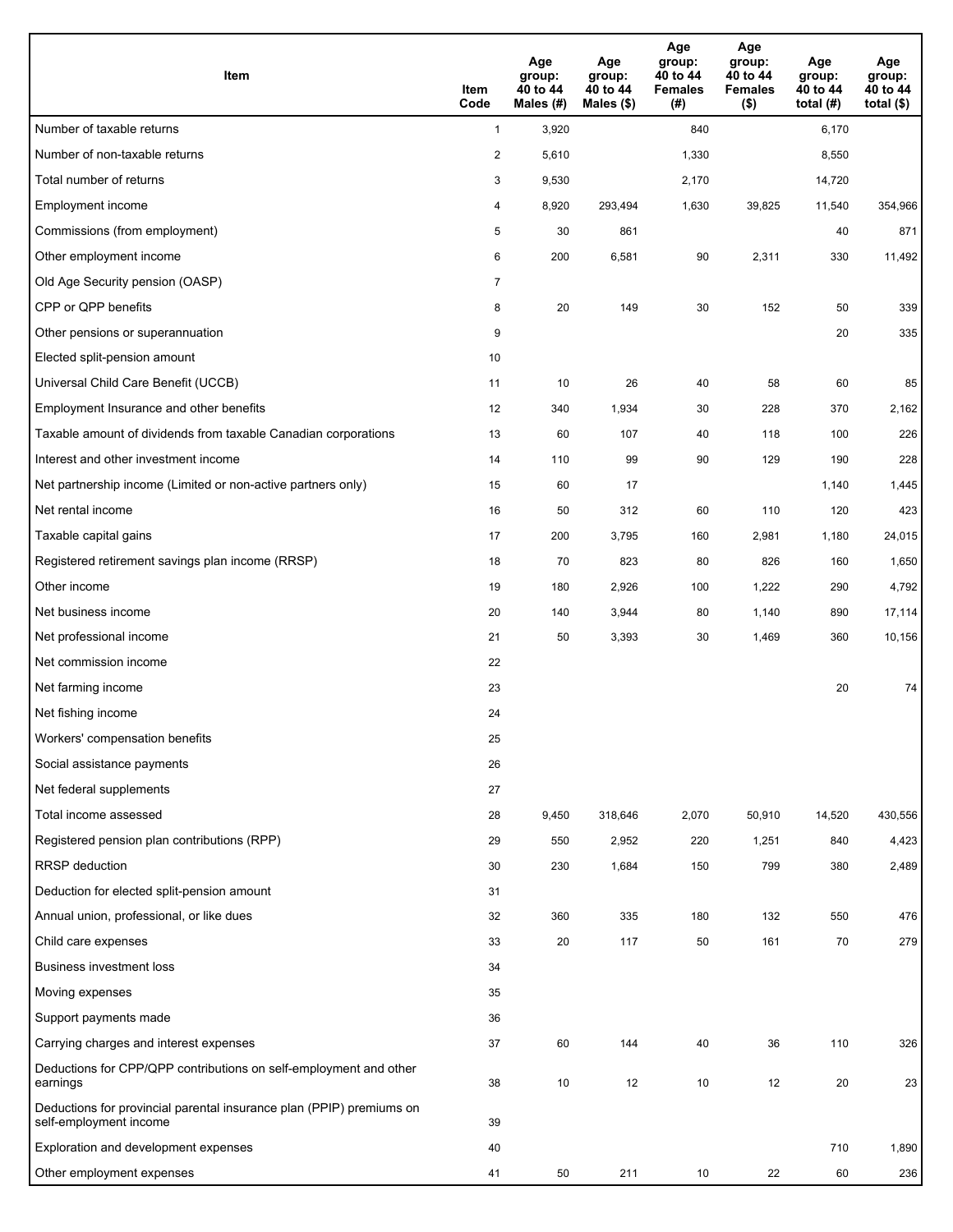| Item                                                              | Item<br>Code | Age<br>group:<br>40 to 44<br>Males (#) | Age<br>group:<br>40 to 44<br>Males (\$) | Age<br>group:<br>40 to 44<br><b>Females</b><br>(#) | Age<br>group:<br>40 to 44<br><b>Females</b><br>$($ \$) | Age<br>group:<br>40 to 44<br>total $(#)$ | Age<br>group:<br>40 to 44<br>total $($)$ |
|-------------------------------------------------------------------|--------------|----------------------------------------|-----------------------------------------|----------------------------------------------------|--------------------------------------------------------|------------------------------------------|------------------------------------------|
| Clergy residence deduction                                        | 42           |                                        |                                         |                                                    |                                                        |                                          |                                          |
| Other deductions                                                  | 43           | 180                                    | 18,754                                  | 60                                                 | 3,541                                                  | 300                                      | 24,301                                   |
| Total deductions before adjustments                               | 44           | 1,080                                  | 24,376                                  | 460                                                | 5,998                                                  | 2,410                                    | 34,662                                   |
| Social benefits repayment                                         | 45           |                                        |                                         |                                                    |                                                        |                                          |                                          |
| Net income after adjustments                                      | 46           | 9,290                                  | 294,809                                 | 1,940                                              | 45,175                                                 | 13,770                                   | 398,681                                  |
| Canadian Forces personnel and police deduction                    | 47           |                                        |                                         |                                                    |                                                        |                                          |                                          |
| Security options deductions                                       | 48           | $70\,$                                 | 5,458                                   | 10                                                 | 184                                                    | 100                                      | 5,681                                    |
| Other payments deductions                                         | 49           |                                        |                                         |                                                    |                                                        |                                          |                                          |
| Non-capital losses of other years                                 | 50           | 10                                     | 33                                      | 10                                                 | 54                                                     | 50                                       | 181                                      |
| Net capital losses of other years                                 | 51           | 30                                     | 165                                     | 20                                                 | 60                                                     | 50                                       | 225                                      |
| Capital gains deduction                                           | 52           |                                        |                                         |                                                    |                                                        |                                          |                                          |
| Northern residents deductions                                     | 53           | 10                                     | 20                                      |                                                    |                                                        | 10                                       | 25                                       |
| Additional deductions                                             | 54           | 1,630                                  | 21,366                                  | 170                                                | 2,190                                                  | 2,830                                    | 38,009                                   |
| Farming/fishing losses of prior years                             | 55           |                                        |                                         |                                                    |                                                        |                                          |                                          |
| Total deductions from net income                                  | 56           | 1,760                                  | 27,123                                  | 210                                                | 2,506                                                  | 3,030                                    | 44,333                                   |
| Taxable income assessed                                           | 57           | 7,740                                  | 268,000                                 | 1,770                                              | 42,694                                                 | 11,070                                   | 357,190                                  |
| Basic personal amount                                             | 58           | 6,860                                  | 75,758                                  | 860                                                | 9,504                                                  | 7,850                                    | 86,598                                   |
| Age amount                                                        | 59           |                                        |                                         |                                                    |                                                        |                                          |                                          |
| Spouse or common-law partner amount                               | 60           | 5,350                                  | 58,555                                  | 130                                                | 1,332                                                  | 5,480                                    | 59,898                                   |
| Amount for eligible dependant                                     | 61           | 690                                    | 7,627                                   | 130                                                | 1,446                                                  | 820                                      | 9,073                                    |
| Amount for children 17 and under                                  | 62           | 570                                    | 2,715                                   | 170                                                | 673                                                    | 750                                      | 3,392                                    |
| Amount for infirm dependants age 18 or older                      | 63           |                                        |                                         |                                                    |                                                        |                                          |                                          |
| CPP or QPP contributions through employment                       | 64           | 7,300                                  | 6,282                                   | 690                                                | 839                                                    | 8,020                                    | 7,174                                    |
| CPP or QPP contributions on self-employment and other<br>earnings | 65           | 10                                     | 12                                      | 10                                                 | 12                                                     | 20                                       | 23                                       |
| Employment Insurance premiums                                     | 66           | 7,350                                  | 2,774                                   | 710                                                | 328                                                    | 8,100                                    | 3,124                                    |
| PPIP premiums paid                                                | 67           |                                        |                                         |                                                    |                                                        |                                          |                                          |
| PPIP premiums payable on employment income                        | 68           |                                        |                                         |                                                    |                                                        |                                          |                                          |
| PPIP premiums payable on self-employment income                   | 69           |                                        |                                         |                                                    |                                                        |                                          |                                          |
| Volunteer firefighters' amount                                    | 70           |                                        |                                         |                                                    |                                                        |                                          |                                          |
| Canada employment amount                                          | 71           | 6,730                                  | 7,509                                   | 650                                                | 717                                                    | 7,470                                    | 8,332                                    |
| Public transit amount                                             | 72           | 20                                     | 15                                      | 10                                                 | 13                                                     | 40                                       | 27                                       |
| Children's fitness amount                                         | 73           | 70                                     | 57                                      | 50                                                 | 25                                                     | 120                                      | 82                                       |
| Children's arts amount                                            | 74           | 50                                     | 27                                      | 30                                                 | 13                                                     | 70                                       | 40                                       |
| Home buyers' amount                                               | 75           |                                        |                                         |                                                    |                                                        |                                          |                                          |
| Pension income amount                                             | 76           |                                        |                                         |                                                    |                                                        | 20                                       | 36                                       |
| Caregiver amount                                                  | 77           |                                        |                                         |                                                    |                                                        |                                          |                                          |
| Disability amount                                                 | 78           |                                        |                                         |                                                    |                                                        |                                          |                                          |
| Disability amount transferred from a dependant                    | 79           |                                        |                                         |                                                    |                                                        |                                          |                                          |
| Interest paid on student loans                                    | 80           |                                        |                                         |                                                    |                                                        | 20                                       | 18                                       |
| Tuition, education, and textbook amounts                          | 81           | 40                                     | 257                                     | 40                                                 | 162                                                    | 80                                       | 433                                      |
| Tuition, education, and textbook amounts transferred from a child | 82           |                                        |                                         |                                                    |                                                        | 10                                       | 50                                       |
| Amounts transferred from spouse or common-law partner             | 83           |                                        |                                         | 20                                                 | 59                                                     | 20                                       | 72                                       |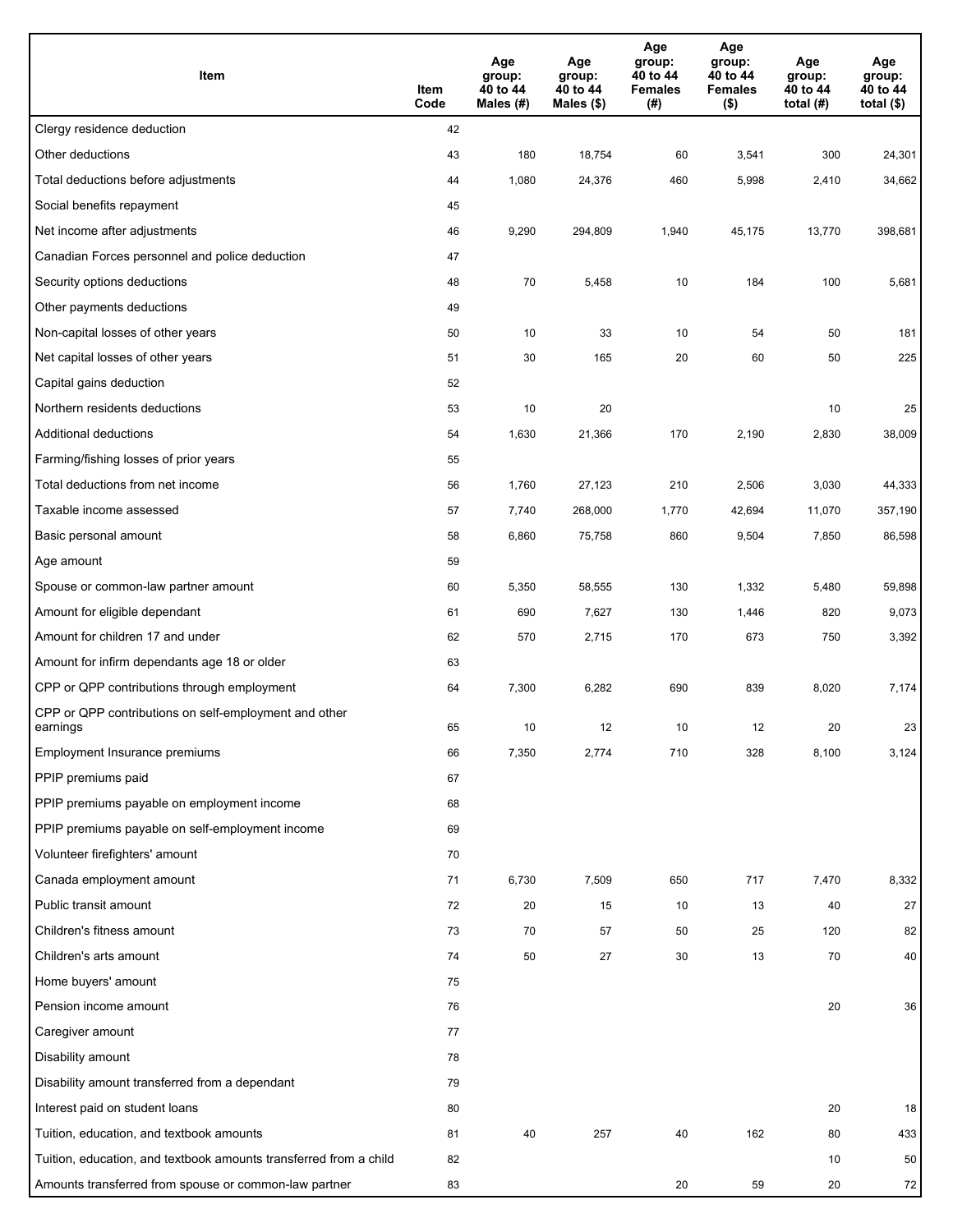| Item                                                | <b>Item</b><br>Code | Age<br>group:<br>40 to 44<br>Males $(H)$ | Age<br>group:<br>40 to 44<br>Males (\$) | Age<br>group:<br>40 to 44<br><b>Females</b><br>(#) | Age<br>group:<br>40 to 44<br><b>Females</b><br>$($ \$) | Age<br>group:<br>40 to 44<br>total $(H)$ | Age<br>group:<br>40 to 44<br>total $($ |
|-----------------------------------------------------|---------------------|------------------------------------------|-----------------------------------------|----------------------------------------------------|--------------------------------------------------------|------------------------------------------|----------------------------------------|
| Medical expenses                                    | 84                  | 20                                       | 112                                     | 40                                                 | 217                                                    | 70                                       | 329                                    |
| Total tax credits on personal amounts               | 85                  | 7,780                                    | 24,281                                  | 1,070                                              | 2,312                                                  | 9,030                                    | 26,826                                 |
| Allowable charitable donations and government gifts | 86                  | 210                                      | 365                                     | 110                                                | 106                                                    | 480                                      | 489                                    |
| Eligible cultural and ecological gifts              | 87                  |                                          |                                         |                                                    |                                                        |                                          |                                        |
| Total tax credit on donations and gifts             | 88                  | 210                                      | 102                                     | 110                                                | 29                                                     | 410                                      | 139                                    |
| Total federal non-refundable tax credits            | 89                  | 7,810                                    | 24,384                                  | 1,080                                              | 2,341                                                  | 9,160                                    | 26,965                                 |
| Federal dividend tax credit                         | 90                  | 90                                       | 15                                      | 40                                                 | 13                                                     | 120                                      | 28                                     |
| Overseas employment tax credit                      | 91                  |                                          |                                         |                                                    |                                                        |                                          |                                        |
| Minimum tax carryover                               | 92                  |                                          |                                         |                                                    |                                                        |                                          |                                        |
| Basic federal tax                                   | 93                  | 2,880                                    | 37,533                                  | 800                                                | 6,573                                                  | 5,090                                    | 53,113                                 |
| Federal Foreign Tax Credit                          | 94                  | 60                                       | 388                                     | 40                                                 | 134                                                    | 100                                      | 588                                    |
| Federal Political contribution tax credit           | 95                  |                                          |                                         |                                                    |                                                        |                                          |                                        |
| <b>Investment Tax Credit</b>                        | 96                  |                                          |                                         |                                                    |                                                        |                                          |                                        |
| Labour-sponsored funds tax credit                   | 97                  |                                          |                                         |                                                    |                                                        |                                          |                                        |
| Alternative minimum tax payable                     | 98                  |                                          |                                         |                                                    |                                                        |                                          |                                        |
| Net federal tax                                     | 99                  | 2,870                                    | 39,404                                  | 780                                                | 7,431                                                  | 5,060                                    | 57,780                                 |
| CPP contributions on self-employment                | 100                 | 10                                       | 23                                      | 10                                                 | 23                                                     | 20                                       | 46                                     |
| Social Benefits repayment                           | 101                 |                                          |                                         |                                                    |                                                        |                                          |                                        |
| <b>Net Provincial Tax</b>                           | 102                 | 3,040                                    | 15,858                                  | 430                                                | 1,939                                                  | 4,000                                    | 19,551                                 |
| Total tax payable                                   | 103                 | 3,920                                    | 55,291                                  | 840                                                | 9,393                                                  | 6,170                                    | 77,384                                 |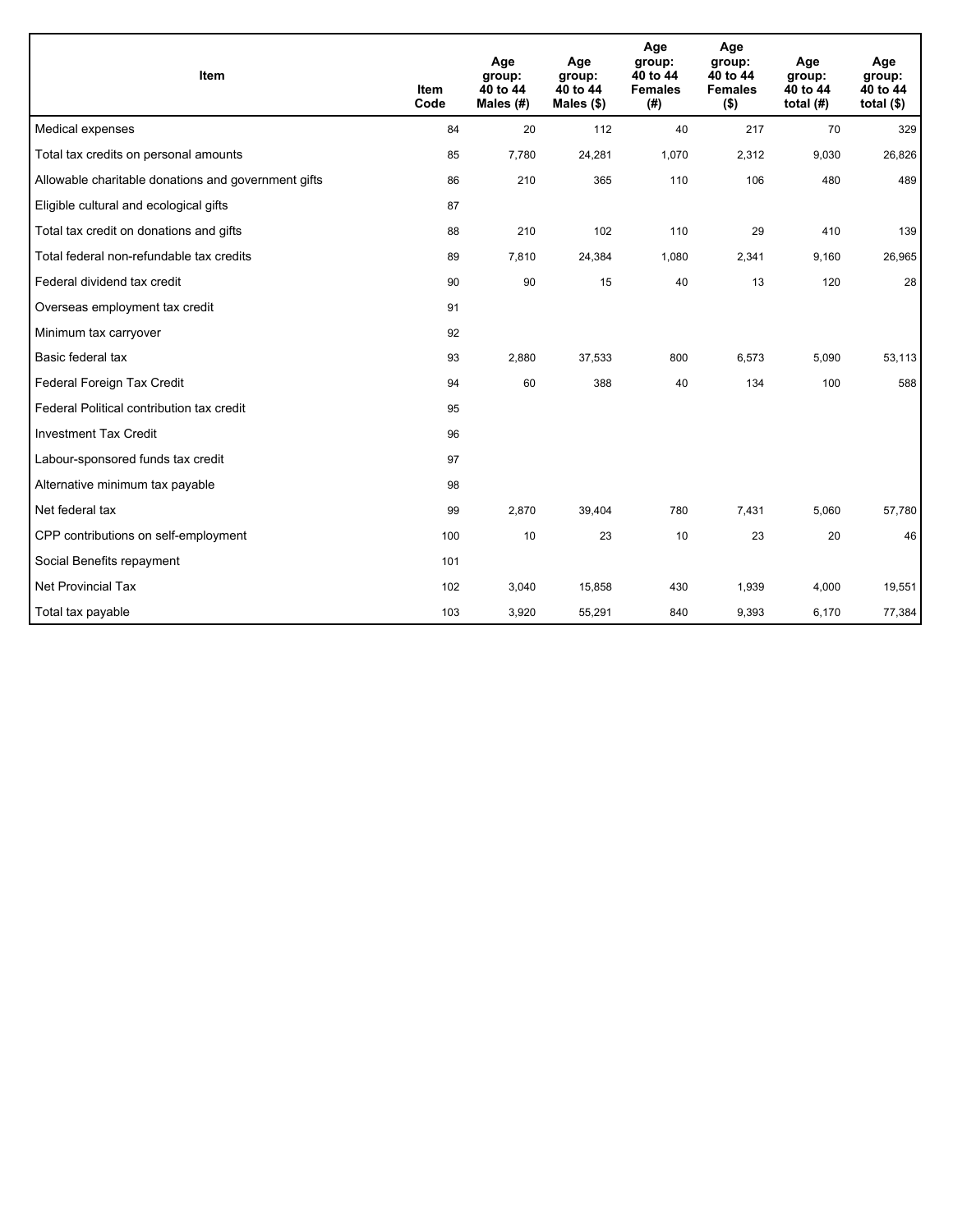| Item                                                                                           | Item<br>Code   | Age<br>group:<br>45 to 49<br>Males (#) | Age<br>group:<br>45 to 49<br>Males (\$) | Age<br>group:<br>45 to 49<br><b>Females</b><br>(#) | Age<br>group:<br>45 to 49<br><b>Females</b><br>$($ \$) | Age<br>group:<br>45 to 49<br>total (#) | Age<br>group:<br>45 to 49<br>total $($ |
|------------------------------------------------------------------------------------------------|----------------|----------------------------------------|-----------------------------------------|----------------------------------------------------|--------------------------------------------------------|----------------------------------------|----------------------------------------|
| Number of taxable returns                                                                      | $\mathbf{1}$   | 3,280                                  |                                         | 810                                                |                                                        | 5,560                                  |                                        |
| Number of non-taxable returns                                                                  | $\overline{2}$ | 4,170                                  |                                         | 1,090                                              |                                                        | 7,640                                  |                                        |
| Total number of returns                                                                        | 3              | 7,450                                  |                                         | 1,900                                              |                                                        | 13,190                                 |                                        |
| Employment income                                                                              | 4              | 6,730                                  | 296,943                                 | 1,330                                              | 40,095                                                 | 9,120                                  | 361,920                                |
| Commissions (from employment)                                                                  | 5              | 30                                     | 262                                     |                                                    |                                                        | 30                                     | 393                                    |
| Other employment income                                                                        | 6              | 200                                    | 13,283                                  | 80                                                 | 2,097                                                  | 340                                    | 17,663                                 |
| Old Age Security pension (OASP)                                                                | $\overline{7}$ |                                        |                                         |                                                    |                                                        |                                        |                                        |
| CPP or QPP benefits                                                                            | 8              | 30                                     | 225                                     | 50                                                 | 363                                                    | 100                                    | 660                                    |
| Other pensions or superannuation                                                               | 9              | 20                                     | 383                                     | 20                                                 | 205                                                    | 30                                     | 608                                    |
| Elected split-pension amount                                                                   | 10             |                                        |                                         |                                                    |                                                        |                                        |                                        |
| Universal Child Care Benefit (UCCB)                                                            | 11             |                                        |                                         | 10                                                 | 11                                                     | 20                                     | 18                                     |
| Employment Insurance and other benefits                                                        | 12             | 130                                    | 781                                     | 20                                                 | 127                                                    | 150                                    | 908                                    |
| Taxable amount of dividends from taxable Canadian corporations                                 | 13             | 60                                     | 322                                     | 50                                                 | 190                                                    | 110                                    | 512                                    |
| Interest and other investment income                                                           | 14             | 100                                    | 202                                     | 80                                                 | 152                                                    | 190                                    | 354                                    |
| Net partnership income (Limited or non-active partners only)                                   | 15             |                                        |                                         |                                                    |                                                        | 1,790                                  | 9,464                                  |
| Net rental income                                                                              | 16             | 60                                     | 125                                     | 50                                                 | 70                                                     | 110                                    | 195                                    |
| Taxable capital gains                                                                          | 17             | 240                                    | 7,690                                   | 180                                                | 4,298                                                  | 1,850                                  | 46,792                                 |
| Registered retirement savings plan income (RRSP)                                               | 18             | 70                                     | 934                                     | 90                                                 | 994                                                    | 160                                    | 1,928                                  |
| Other income                                                                                   | 19             | 130                                    | 1,739                                   | 90                                                 | 991                                                    | 230                                    | 2,965                                  |
| Net business income                                                                            | 20             | 150                                    | 3,281                                   | 90                                                 | 3                                                      | 950                                    | 17,015                                 |
| Net professional income                                                                        | 21             | 60                                     | 3,485                                   | 30                                                 | 1,555                                                  | 350                                    | 10,115                                 |
| Net commission income                                                                          | 22             |                                        |                                         |                                                    |                                                        | 10                                     | 1,187                                  |
| Net farming income                                                                             | 23             | 20                                     | 78                                      | 10                                                 | 98                                                     | 40                                     | 175                                    |
| Net fishing income                                                                             | 24             |                                        |                                         |                                                    |                                                        |                                        |                                        |
| Workers' compensation benefits                                                                 | 25             |                                        |                                         |                                                    |                                                        |                                        |                                        |
| Social assistance payments                                                                     | 26             |                                        |                                         |                                                    |                                                        |                                        |                                        |
| Net federal supplements                                                                        | 27             |                                        |                                         |                                                    |                                                        |                                        |                                        |
| Total income assessed                                                                          | 28             | 7,350                                  | 332,518                                 | 1,830                                              | 51,486                                                 | 13,000                                 | 473,040                                |
| Registered pension plan contributions (RPP)                                                    | 29             | 610                                    | 3,878                                   | 200                                                | 1,075                                                  | 920                                    | 5,283                                  |
| <b>RRSP</b> deduction                                                                          | 30             | 220                                    | 1,644                                   | 110                                                | 842                                                    | 340                                    | 2,520                                  |
| Deduction for elected split-pension amount                                                     | 31             |                                        |                                         |                                                    |                                                        |                                        |                                        |
| Annual union, professional, or like dues                                                       | 32             | 320                                    | 318                                     | 150                                                | 93                                                     | 480                                    | 415                                    |
| Child care expenses                                                                            | 33             |                                        |                                         | 20                                                 | 31                                                     | 20                                     | 59                                     |
| <b>Business investment loss</b>                                                                | 34             |                                        |                                         |                                                    |                                                        |                                        |                                        |
| Moving expenses                                                                                | 35             |                                        |                                         |                                                    |                                                        |                                        |                                        |
| Support payments made                                                                          | 36             | 20                                     | 390                                     |                                                    |                                                        | 20                                     | 390                                    |
| Carrying charges and interest expenses                                                         | 37             | 70                                     | 124                                     | 40                                                 | 48                                                     | 130                                    | 206                                    |
| Deductions for CPP/QPP contributions on self-employment and other<br>earnings                  | 38             |                                        |                                         |                                                    |                                                        | 20                                     | 12                                     |
| Deductions for provincial parental insurance plan (PPIP) premiums on<br>self-employment income | 39             |                                        |                                         |                                                    |                                                        |                                        |                                        |
| Exploration and development expenses                                                           | 40             |                                        |                                         |                                                    |                                                        | 1,290                                  | 3,737                                  |
| Other employment expenses                                                                      | 41             | 50                                     | 277                                     | 10                                                 | 33                                                     | 60                                     | 325                                    |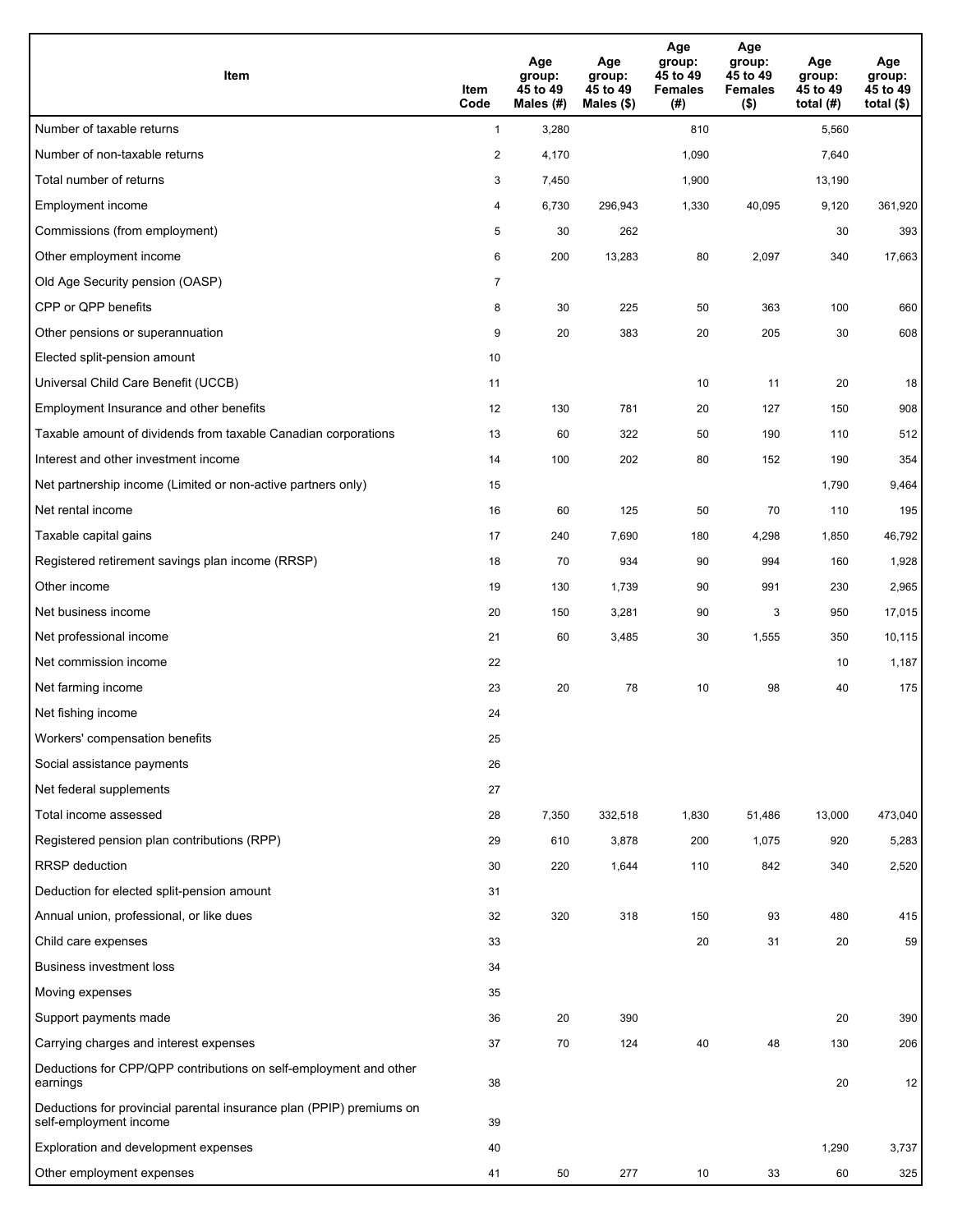| Item                                                              | Item<br>Code | Age<br>group:<br>45 to 49<br>Males $(H)$ | Age<br>group:<br>45 to 49<br>Males (\$) | Age<br>group:<br>45 to 49<br><b>Females</b><br>(#) | Age<br>group:<br>45 to 49<br><b>Females</b><br>$($ \$) | Age<br>group:<br>45 to 49<br>total $(#)$ | Age<br>group:<br>45 to 49<br>total $($)$ |
|-------------------------------------------------------------------|--------------|------------------------------------------|-----------------------------------------|----------------------------------------------------|--------------------------------------------------------|------------------------------------------|------------------------------------------|
| Clergy residence deduction                                        | 42           |                                          |                                         |                                                    |                                                        |                                          |                                          |
| Other deductions                                                  | 43           | 160                                      | 19,370                                  | 60                                                 | 3,874                                                  | 280                                      | 25,365                                   |
| Total deductions before adjustments                               | 44           | 1,070                                    | 26,353                                  | 390                                                | 6,003                                                  | 2,930                                    | 38,526                                   |
| Social benefits repayment                                         | 45           |                                          |                                         |                                                    |                                                        |                                          |                                          |
| Net income after adjustments                                      | 46           | 7,130                                    | 307,217                                 | 1,700                                              | 46,639                                                 | 12,060                                   | 439,564                                  |
| Canadian Forces personnel and police deduction                    | 47           |                                          |                                         |                                                    |                                                        |                                          |                                          |
| Security options deductions                                       | 48           | 80                                       | 5,514                                   | 10                                                 | 293                                                    | 100                                      | 5,896                                    |
| Other payments deductions                                         | 49           |                                          |                                         |                                                    |                                                        |                                          |                                          |
| Non-capital losses of other years                                 | 50           | 20                                       | 21                                      |                                                    |                                                        | 70                                       | 97                                       |
| Net capital losses of other years                                 | 51           | 30                                       | 275                                     | 20                                                 | 39                                                     | 50                                       | 369                                      |
| Capital gains deduction                                           | 52           |                                          |                                         |                                                    |                                                        |                                          |                                          |
| Northern residents deductions                                     | 53           |                                          |                                         |                                                    |                                                        | 10                                       | 26                                       |
| Additional deductions                                             | 54           | 1,120                                    | 16,705                                  | 180                                                | 1,995                                                  | 2,910                                    | 50,039                                   |
| Farming/fishing losses of prior years                             | 55           |                                          |                                         |                                                    |                                                        |                                          |                                          |
| Total deductions from net income                                  | 56           | 1,260                                    | 22,681                                  | 210                                                | 2,353                                                  | 3,110                                    | 56,569                                   |
| Taxable income assessed                                           | 57           | 6,040                                    | 284,748                                 | 1,550                                              | 44,470                                                 | 9,270                                    | 388,130                                  |
| Basic personal amount                                             | 58           | 4,840                                    | 53,439                                  | 750                                                | 8,219                                                  | 5,710                                    | 62,993                                   |
| Age amount                                                        | 59           |                                          |                                         |                                                    |                                                        |                                          |                                          |
| Spouse or common-law partner amount                               | 60           | 3,690                                    | 40,166                                  | 90                                                 | 913                                                    | 3,780                                    | 41,114                                   |
| Amount for eligible dependant                                     | 61           | 410                                      | 4,515                                   | 90                                                 | 964                                                    | 500                                      | 5,479                                    |
| Amount for children 17 and under                                  | 62           | 450                                      | 1,938                                   | 120                                                | 518                                                    | 580                                      | 2,472                                    |
| Amount for infirm dependants age 18 or older                      | 63           |                                          |                                         |                                                    |                                                        |                                          |                                          |
| CPP or QPP contributions through employment                       | 64           | 5,130                                    | 4,771                                   | 580                                                | 730                                                    | 5,730                                    | 5,526                                    |
| CPP or QPP contributions on self-employment and other<br>earnings | 65           |                                          |                                         |                                                    |                                                        | 20                                       | 12                                       |
| Employment Insurance premiums                                     | 66           | 5,170                                    | 2,082                                   | 560                                                | 278                                                    | 5,760                                    | 2,372                                    |
| PPIP premiums paid                                                | 67           |                                          |                                         |                                                    |                                                        |                                          |                                          |
| PPIP premiums payable on employment income                        | 68           |                                          |                                         |                                                    |                                                        |                                          |                                          |
| PPIP premiums payable on self-employment income                   | 69           |                                          |                                         |                                                    |                                                        |                                          |                                          |
| Volunteer firefighters' amount                                    | 70           |                                          |                                         |                                                    |                                                        |                                          |                                          |
| Canada employment amount                                          | 71           | 4,710                                    | 5,259                                   | 510                                                | 564                                                    | 5,310                                    | 5,922                                    |
| Public transit amount                                             | 72           | 10                                       | 6                                       |                                                    |                                                        | 20                                       | 10                                       |
| Children's fitness amount                                         | 73           | 60                                       | 47                                      | 30                                                 | 23                                                     | 100                                      | 69                                       |
| Children's arts amount                                            | 74           | 40                                       | 25                                      | 20                                                 | 11                                                     | 60                                       | 36                                       |
| Home buyers' amount                                               | 75           |                                          |                                         |                                                    |                                                        |                                          |                                          |
| Pension income amount                                             | 76           | 20                                       | 30                                      | 20                                                 | 41                                                     | 40                                       | 72                                       |
| Caregiver amount                                                  | 77           |                                          |                                         |                                                    |                                                        |                                          |                                          |
| Disability amount                                                 | 78           |                                          |                                         |                                                    |                                                        | 10                                       | 108                                      |
| Disability amount transferred from a dependant                    | 79           |                                          |                                         |                                                    |                                                        |                                          |                                          |
| Interest paid on student loans                                    | 80           |                                          |                                         |                                                    |                                                        | 10                                       | 6                                        |
| Tuition, education, and textbook amounts                          | 81           | 30                                       | 78                                      | 30                                                 | 110                                                    | 60                                       | 192                                      |
| Tuition, education, and textbook amounts transferred from a child | 82           | 30                                       | 98                                      | 10                                                 | 65                                                     | 40                                       | 163                                      |
| Amounts transferred from spouse or common-law partner             | 83           | 10                                       | 53                                      |                                                    |                                                        | 20                                       | 84                                       |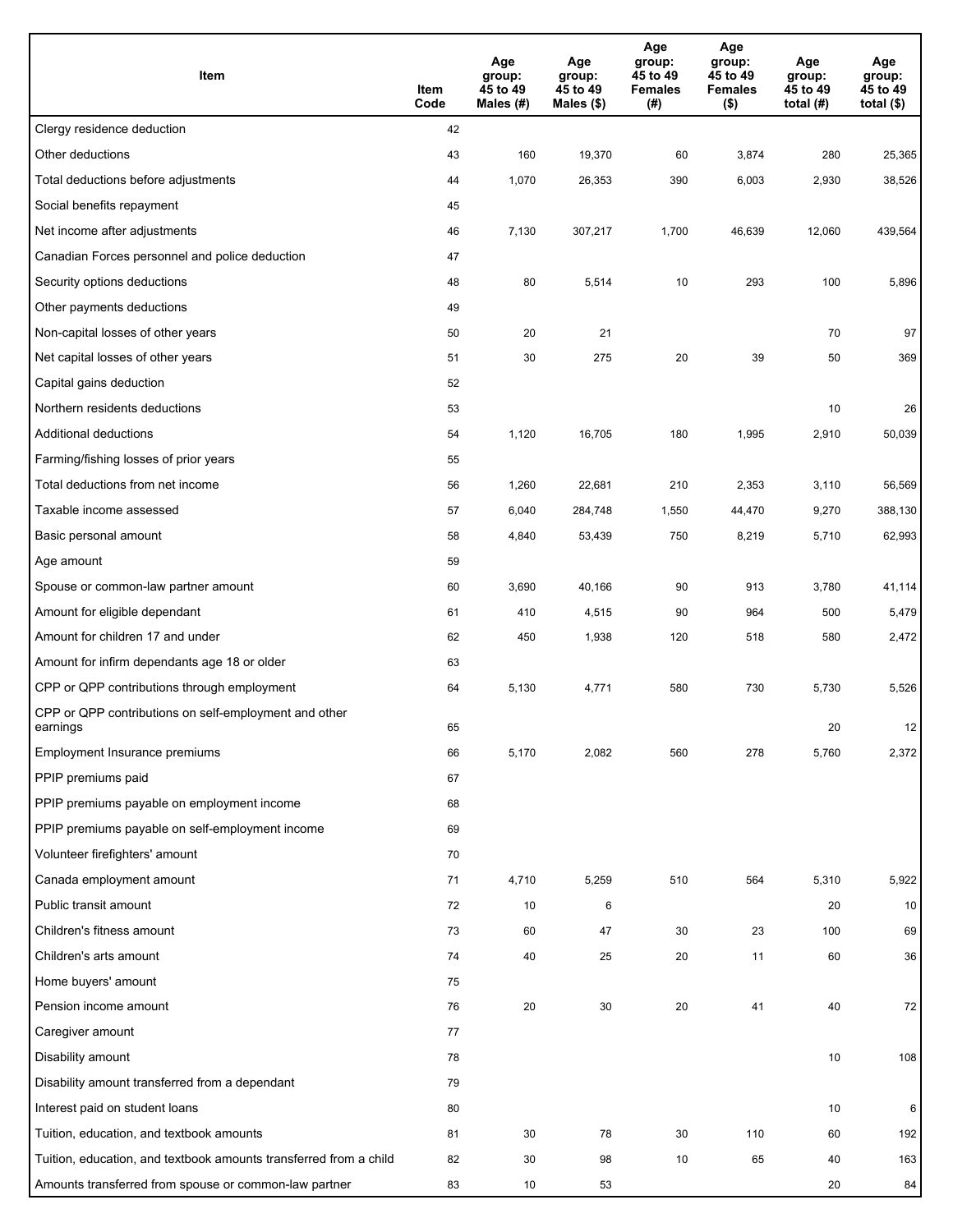| Item                                                | <b>Item</b><br>Code | Age<br>group:<br>45 to 49<br>Males $(H)$ | Age<br>group:<br>45 to 49<br>Males (\$) | Age<br>group:<br>45 to 49<br><b>Females</b><br>(#) | Age<br>group:<br>45 to 49<br><b>Females</b><br>$($ \$) | Age<br>group:<br>45 to 49<br>total $(H)$ | Age<br>group:<br>45 to 49<br>total $($ |
|-----------------------------------------------------|---------------------|------------------------------------------|-----------------------------------------|----------------------------------------------------|--------------------------------------------------------|------------------------------------------|----------------------------------------|
| Medical expenses                                    | 84                  | 40                                       | 136                                     | 20                                                 | 83                                                     | 60                                       | 220                                    |
| Total tax credits on personal amounts               | 85                  | 5,590                                    | 16,921                                  | 940                                                | 1,895                                                  | 6,680                                    | 19,047                                 |
| Allowable charitable donations and government gifts | 86                  | 230                                      | 882                                     | 100                                                | 85                                                     | 490                                      | 978                                    |
| Eligible cultural and ecological gifts              | 87                  |                                          |                                         |                                                    |                                                        |                                          |                                        |
| Total tax credit on donations and gifts             | 88                  | 230                                      | 252                                     | 100                                                | 23                                                     | 430                                      | 278                                    |
| Total federal non-refundable tax credits            | 89                  | 5,620                                    | 17,174                                  | 950                                                | 1,918                                                  | 6,830                                    | 19,324                                 |
| Federal dividend tax credit                         | 90                  | 70                                       | 45                                      | 50                                                 | 22                                                     | 110                                      | 68                                     |
| Overseas employment tax credit                      | 91                  |                                          |                                         |                                                    |                                                        |                                          |                                        |
| Minimum tax carryover                               | 92                  |                                          |                                         |                                                    |                                                        |                                          |                                        |
| Basic federal tax                                   | 93                  | 2,540                                    | 49,956                                  | 790                                                | 7,626                                                  | 4,800                                    | 69,573                                 |
| Federal Foreign Tax Credit                          | 94                  | 50                                       | 125                                     | 30                                                 | 39                                                     | 70                                       | 164                                    |
| Federal Political contribution tax credit           | 95                  |                                          |                                         |                                                    |                                                        |                                          |                                        |
| <b>Investment Tax Credit</b>                        | 96                  |                                          |                                         |                                                    |                                                        |                                          |                                        |
| Labour-sponsored funds tax credit                   | 97                  |                                          |                                         |                                                    |                                                        |                                          |                                        |
| Alternative minimum tax payable                     | 98                  |                                          |                                         |                                                    |                                                        |                                          |                                        |
| Net federal tax                                     | 99                  | 2,530                                    | 52,496                                  | 780                                                | 8,591                                                  | 4,780                                    | 76,175                                 |
| CPP contributions on self-employment                | 100                 |                                          |                                         |                                                    |                                                        | 20                                       | 24                                     |
| Social Benefits repayment                           | 101                 |                                          |                                         |                                                    |                                                        |                                          |                                        |
| <b>Net Provincial Tax</b>                           | 102                 | 2,490                                    | 21,448                                  | 390                                                | 2,416                                                  | 3,440                                    | 25,918                                 |
| Total tax payable                                   | 103                 | 3,280                                    | 73,957                                  | 810                                                | 11,017                                                 | 5,560                                    | 102,117                                |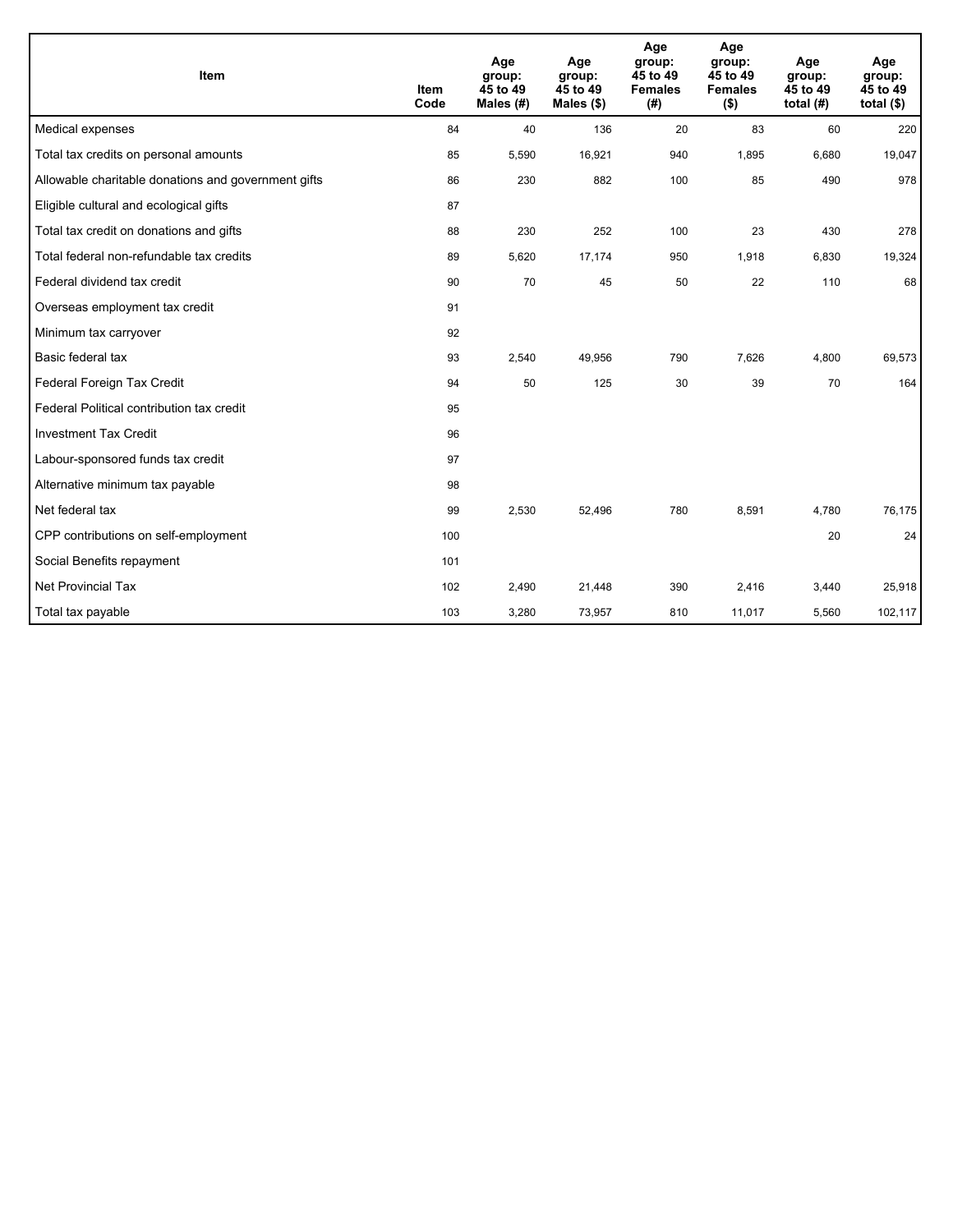| <b>Item</b>                                                                                    | Item<br>Code            | Age<br>group:<br>50 to 54<br>Males (#) | Age<br>group:<br>50 to 54<br>Males $(\$)$ | Age<br>group:<br>50 to 54<br><b>Females</b><br>(#) | Age<br>group:<br>50 to 54<br><b>Females</b><br>$($ \$) | Age<br>group:<br>50 to 54<br>total $(H)$ | Age<br>group:<br>50 to 54<br>total $($)$ |
|------------------------------------------------------------------------------------------------|-------------------------|----------------------------------------|-------------------------------------------|----------------------------------------------------|--------------------------------------------------------|------------------------------------------|------------------------------------------|
| Number of taxable returns                                                                      | $\mathbf{1}$            | 2,960                                  |                                           | 770                                                |                                                        | 5,260                                    |                                          |
| Number of non-taxable returns                                                                  | $\overline{\mathbf{c}}$ | 2,780                                  |                                           | 1,010                                              |                                                        | 6,420                                    |                                          |
| Total number of returns                                                                        | 3                       | 5,740                                  |                                           | 1,780                                              |                                                        | 11,680                                   |                                          |
| Employment income                                                                              | 4                       | 4,860                                  | 308,795                                   | 1,090                                              | 38,276                                                 | 7,060                                    | 386,006                                  |
| Commissions (from employment)                                                                  | 5                       | 20                                     | 449                                       |                                                    |                                                        | 20                                       | 491                                      |
| Other employment income                                                                        | 6                       | 230                                    | 10,727                                    | 80                                                 | 1,909                                                  | 360                                      | 15,996                                   |
| Old Age Security pension (OASP)                                                                | $\overline{7}$          |                                        |                                           |                                                    |                                                        |                                          |                                          |
| CPP or QPP benefits                                                                            | 8                       | 50                                     | 444                                       | 80                                                 | 508                                                    | 150                                      | 1,034                                    |
| Other pensions or superannuation                                                               | 9                       | 50                                     | 1,353                                     | 20                                                 | 306                                                    | 70                                       | 1,681                                    |
| Elected split-pension amount                                                                   | 10                      |                                        |                                           |                                                    |                                                        |                                          |                                          |
| Universal Child Care Benefit (UCCB)                                                            | 11                      |                                        |                                           |                                                    |                                                        |                                          |                                          |
| Employment Insurance and other benefits                                                        | 12                      | 60                                     | 374                                       | 20                                                 | 108                                                    | 70                                       | 482                                      |
| Taxable amount of dividends from taxable Canadian corporations                                 | 13                      | 60                                     | 312                                       | 60                                                 | 183                                                    | 120                                      | 495                                      |
| Interest and other investment income                                                           | 14                      | 110                                    | 242                                       | 90                                                 | 209                                                    | 200                                      | 451                                      |
| Net partnership income (Limited or non-active partners only)                                   | 15                      | 150                                    | 1,353                                     | 130                                                | 42                                                     | 2,130                                    | 1,653                                    |
| Net rental income                                                                              | 16                      | 70                                     | 247                                       | 40                                                 | 97                                                     | 110                                      | 343                                      |
| Taxable capital gains                                                                          | 17                      | 240                                    | 7,112                                     | 210                                                | 9,762                                                  | 2,140                                    | 58,646                                   |
| Registered retirement savings plan income (RRSP)                                               | 18                      | 80                                     | 1,021                                     | 90                                                 | 1,347                                                  | 160                                      | 2,368                                    |
| Other income                                                                                   | 19                      | 190                                    | 5,322                                     | 100                                                | 994                                                    | 300                                      | 8,228                                    |
| Net business income                                                                            | 20                      | 210                                    | 4,455                                     | 90                                                 | 1,101                                                  | 940                                      | 19,200                                   |
| Net professional income                                                                        | 21                      | 80                                     | 7,743                                     | 20                                                 | 1,471                                                  | 350                                      | 17,072                                   |
| Net commission income                                                                          | 22                      |                                        |                                           |                                                    |                                                        | 10                                       | 144                                      |
| Net farming income                                                                             | 23                      | 30                                     | $-326$                                    | 10                                                 | 119                                                    | 50                                       | $-141$                                   |
| Net fishing income                                                                             | 24                      |                                        |                                           |                                                    |                                                        |                                          |                                          |
| Workers' compensation benefits                                                                 | 25                      |                                        |                                           |                                                    |                                                        |                                          |                                          |
| Social assistance payments                                                                     | 26                      |                                        |                                           |                                                    |                                                        |                                          |                                          |
| Net federal supplements                                                                        | 27                      |                                        |                                           |                                                    |                                                        |                                          |                                          |
| Total income assessed                                                                          | 28                      | 5,670                                  | 349,768                                   | 1,710                                              | 56,625                                                 | 11,500                                   | 514,314                                  |
| Registered pension plan contributions (RPP)                                                    | 29                      | 630                                    | 4,840                                     | 180                                                | 986                                                    | 920                                      | 6,273                                    |
| RRSP deduction                                                                                 | 30                      | 220                                    | 2,062                                     | 130                                                | 1,030                                                  | 340                                      | 3,091                                    |
| Deduction for elected split-pension amount                                                     | 31                      |                                        |                                           |                                                    |                                                        |                                          |                                          |
| Annual union, professional, or like dues                                                       | 32                      | 320                                    | 335                                       | 110                                                | 93                                                     | 430                                      | 432                                      |
| Child care expenses                                                                            | 33                      |                                        |                                           |                                                    |                                                        | 10                                       | 28                                       |
| <b>Business investment loss</b>                                                                | 34                      |                                        |                                           |                                                    |                                                        |                                          |                                          |
| Moving expenses                                                                                | 35                      |                                        |                                           |                                                    |                                                        |                                          |                                          |
| Support payments made                                                                          | 36                      | 10                                     | 782                                       |                                                    |                                                        | 10                                       | 782                                      |
| Carrying charges and interest expenses                                                         | 37                      | 80                                     | 187                                       | 40                                                 | 89                                                     | 140                                      | 307                                      |
| Deductions for CPP/QPP contributions on self-employment and other<br>earnings                  | 38                      |                                        |                                           |                                                    |                                                        | 10                                       | 9                                        |
| Deductions for provincial parental insurance plan (PPIP) premiums on<br>self-employment income | 39                      |                                        |                                           |                                                    |                                                        |                                          |                                          |
| Exploration and development expenses                                                           | 40                      |                                        |                                           |                                                    |                                                        | 1,440                                    | 4,900                                    |
| Other employment expenses                                                                      | 41                      | 40                                     | 146                                       |                                                    |                                                        | 50                                       | 211                                      |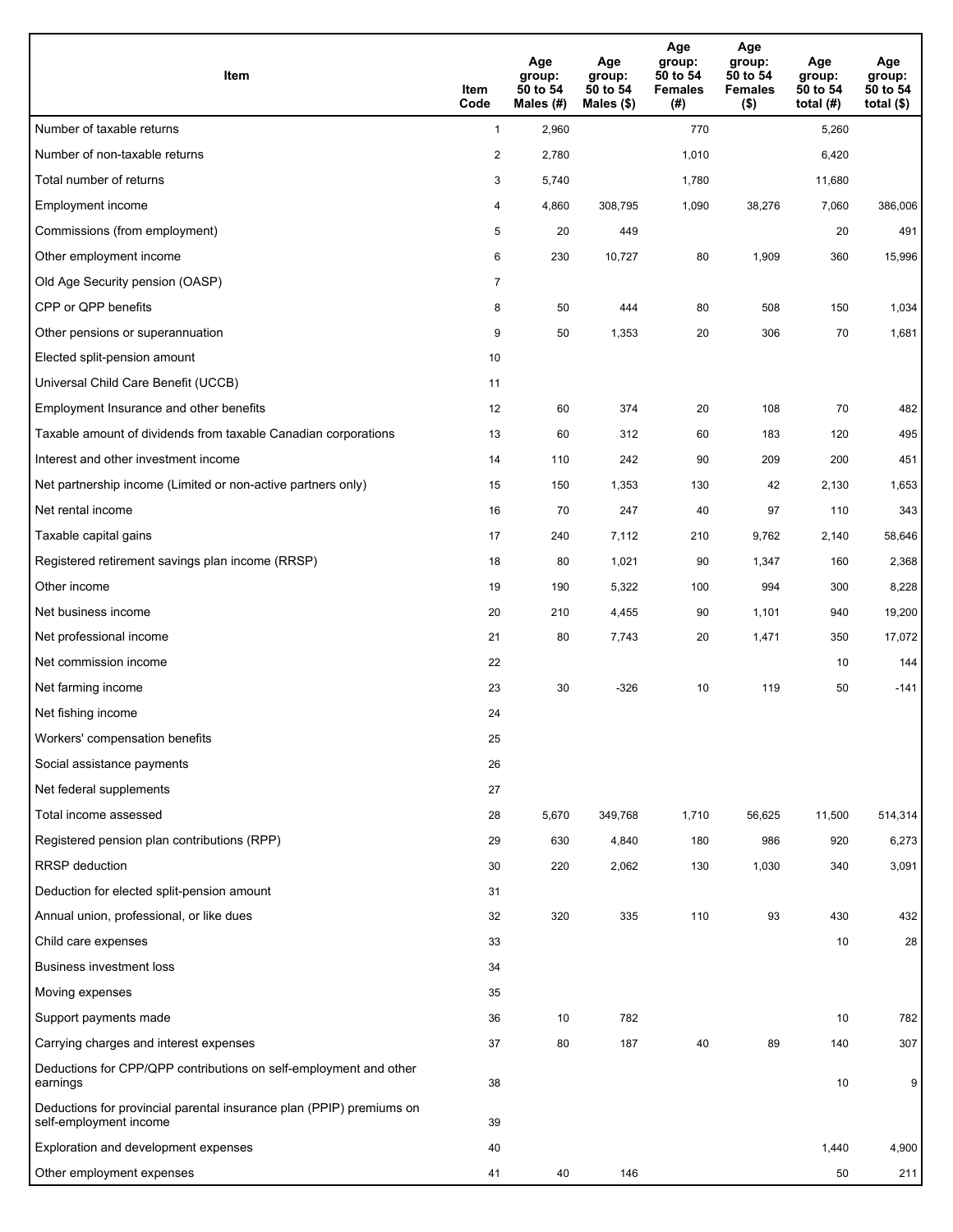| Item                                                              | Item<br>Code | Age<br>group:<br>50 to 54<br>Males $(\#)$ | Age<br>group:<br>50 to 54<br>Males (\$) | Age<br>group:<br>50 to 54<br><b>Females</b><br>(#) | Age<br>group:<br>50 to 54<br><b>Females</b><br>$($ \$) | Age<br>group:<br>50 to 54<br>total $(#)$ | Age<br>group:<br>50 to 54<br>total $($)$ |
|-------------------------------------------------------------------|--------------|-------------------------------------------|-----------------------------------------|----------------------------------------------------|--------------------------------------------------------|------------------------------------------|------------------------------------------|
| Clergy residence deduction                                        | 42           |                                           |                                         |                                                    |                                                        |                                          |                                          |
| Other deductions                                                  | 43           | 180                                       | 27,335                                  | 50                                                 | 2,633                                                  | 290                                      | 32,277                                   |
| Total deductions before adjustments                               | 44           | 1,100                                     | 35,865                                  | 340                                                | 4,876                                                  | 3,070                                    | 48,426                                   |
| Social benefits repayment                                         | 45           |                                           |                                         |                                                    |                                                        |                                          |                                          |
| Net income after adjustments                                      | 46           | 5,380                                     | 316,001                                 | 1,530                                              | 52,106                                                 | 10,360                                   | 470,655                                  |
| Canadian Forces personnel and police deduction                    | 47           |                                           |                                         |                                                    |                                                        |                                          |                                          |
| Security options deductions                                       | 48           | 80                                        | 5,413                                   | 10                                                 | 1,221                                                  | 110                                      | 7,894                                    |
| Other payments deductions                                         | 49           |                                           |                                         |                                                    |                                                        |                                          |                                          |
| Non-capital losses of other years                                 | 50           | 20                                        | 49                                      | 10                                                 | 16                                                     | 70                                       | 286                                      |
| Net capital losses of other years                                 | 51           | 30                                        | 142                                     | 20                                                 | 89                                                     | 50                                       | 253                                      |
| Capital gains deduction                                           | 52           |                                           |                                         |                                                    |                                                        |                                          |                                          |
| Northern residents deductions                                     | 53           |                                           |                                         |                                                    |                                                        |                                          |                                          |
| Additional deductions                                             | 54           | 760                                       | 18,433                                  | 130                                                | 2,079                                                  | 2,650                                    | 52,525                                   |
| Farming/fishing losses of prior years                             | 55           |                                           |                                         |                                                    |                                                        |                                          |                                          |
| Total deductions from net income                                  | 56           | 890                                       | 24,268                                  | 170                                                | 3,454                                                  | 2,870                                    | 61,239                                   |
| Taxable income assessed                                           | 57           | 4,660                                     | 291,913                                 | 1,410                                              | 48,766                                                 | 7,820                                    | 416,237                                  |
| Basic personal amount                                             | 58           | 3,060                                     | 33,723                                  | 600                                                | 6,623                                                  | 3,800                                    | 41,902                                   |
| Age amount                                                        | 59           |                                           |                                         |                                                    |                                                        |                                          |                                          |
| Spouse or common-law partner amount                               | 60           | 2,200                                     | 23,791                                  | 50                                                 | 457                                                    | 2,250                                    | 24,326                                   |
| Amount for eligible dependant                                     | 61           | 160                                       | 1,734                                   | 30                                                 | 333                                                    | 190                                      | 2,067                                    |
| Amount for children 17 and under                                  | 62           | 210                                       | 806                                     | 50                                                 | 162                                                    | 260                                      | 979                                      |
| Amount for infirm dependants age 18 or older                      | 63           |                                           |                                         |                                                    |                                                        |                                          |                                          |
| CPP or QPP contributions through employment                       | 64           | 3,290                                     | 3,627                                   | 380                                                | 555                                                    | 3,710                                    | 4,237                                    |
| CPP or QPP contributions on self-employment and other<br>earnings | 65           |                                           |                                         |                                                    |                                                        | 10                                       | 9                                        |
| Employment Insurance premiums                                     | 66           | 3,330                                     | 1,531                                   | 380                                                | 202                                                    | 3,750                                    | 1,755                                    |
| PPIP premiums paid                                                | 67           |                                           |                                         |                                                    |                                                        |                                          |                                          |
| PPIP premiums payable on employment income                        | 68           |                                           |                                         |                                                    |                                                        |                                          |                                          |
| PPIP premiums payable on self-employment income                   | 69           |                                           |                                         |                                                    |                                                        |                                          |                                          |
| Volunteer firefighters' amount                                    | 70           |                                           |                                         |                                                    |                                                        |                                          |                                          |
| Canada employment amount                                          | 71           | 2,850                                     | 3,174                                   | 350                                                | 380                                                    | 3,280                                    | 3,652                                    |
| Public transit amount                                             | 72           | 20                                        | 16                                      |                                                    |                                                        | 30                                       | 23                                       |
| Children's fitness amount                                         | 73           | 30                                        | 17                                      |                                                    |                                                        | 40                                       | 20                                       |
| Children's arts amount                                            | 74           | 20                                        | 8                                       |                                                    |                                                        | 20                                       | 10                                       |
| Home buyers' amount                                               | 75           |                                           |                                         |                                                    |                                                        |                                          |                                          |
| Pension income amount                                             | 76           | 60                                        | 109                                     | 20                                                 | 44                                                     | 80                                       | 155                                      |
| Caregiver amount                                                  | 77           |                                           |                                         |                                                    |                                                        |                                          |                                          |
| Disability amount                                                 | 78           |                                           |                                         |                                                    |                                                        | 10                                       | 100                                      |
| Disability amount transferred from a dependant                    | 79           |                                           |                                         |                                                    |                                                        |                                          |                                          |
| Interest paid on student loans                                    | 80           |                                           |                                         |                                                    |                                                        |                                          |                                          |
| Tuition, education, and textbook amounts                          | 81           | 20                                        | 129                                     |                                                    |                                                        | 30                                       | 174                                      |
| Tuition, education, and textbook amounts transferred from a child | 82           | 50                                        | 276                                     | 10                                                 | 59                                                     | 70                                       | 335                                      |
| Amounts transferred from spouse or common-law partner             | 83           | 10                                        | 51                                      |                                                    |                                                        | 20                                       | ${\bf 70}$                               |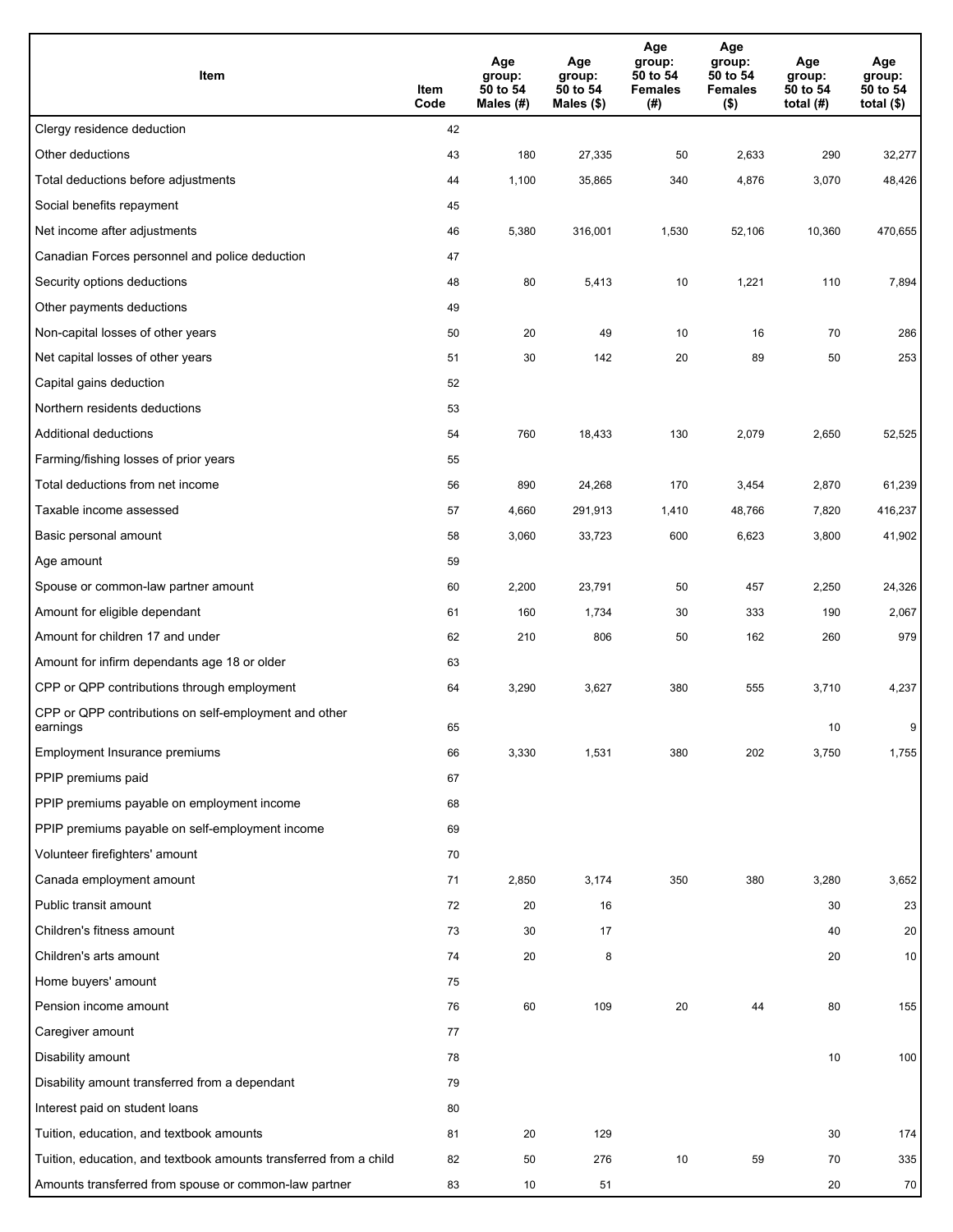| Item                                                | <b>Item</b><br>Code | Age<br>group:<br>50 to 54<br>Males $(H)$ | Age<br>group:<br>50 to 54<br>Males $(\$)$ | Age<br>group:<br>50 to 54<br><b>Females</b><br>(# ) | Age<br>group:<br>50 to 54<br><b>Females</b><br>$($ \$) | Age<br>group:<br>50 to 54<br>total $(H)$ | Age<br>group:<br>50 to 54<br>total $(§)$ |
|-----------------------------------------------------|---------------------|------------------------------------------|-------------------------------------------|-----------------------------------------------------|--------------------------------------------------------|------------------------------------------|------------------------------------------|
| Medical expenses                                    | 84                  | 40                                       | 187                                       | 50                                                  | 167                                                    | 90                                       | 379                                      |
| Total tax credits on personal amounts               | 85                  | 3,820                                    | 10,399                                    | 760                                                 | 1,370                                                  | 4,770                                    | 12,046                                   |
| Allowable charitable donations and government gifts | 86                  | 290                                      | 542                                       | 110                                                 | 136                                                    |                                          |                                          |
| Eligible cultural and ecological gifts              | 87                  |                                          |                                           |                                                     |                                                        |                                          |                                          |
| Total tax credit on donations and gifts             | 88                  | 290                                      | 154                                       | 110                                                 | 38                                                     |                                          |                                          |
| Total federal non-refundable tax credits            | 89                  | 3,880                                    | 10,553                                    | 780                                                 | 1,407                                                  | 4,960                                    | 13,068                                   |
| Federal dividend tax credit                         | 90                  | 70                                       | 43                                        | 50                                                  | 26                                                     | 120                                      | 69                                       |
| Overseas employment tax credit                      | 91                  |                                          |                                           |                                                     |                                                        |                                          |                                          |
| Minimum tax carryover                               | 92                  |                                          |                                           |                                                     |                                                        |                                          |                                          |
| Basic federal tax                                   | 93                  | 2,490                                    | 58,268                                    | 750                                                 | 9,519                                                  | 4,770                                    | 82,996                                   |
| Federal Foreign Tax Credit                          | 94                  | 60                                       | 342                                       | 40                                                  | 67                                                     | 90                                       | 410                                      |
| Federal Political contribution tax credit           | 95                  |                                          |                                           |                                                     |                                                        |                                          |                                          |
| <b>Investment Tax Credit</b>                        | 96                  |                                          |                                           |                                                     |                                                        |                                          |                                          |
| Labour-sponsored funds tax credit                   | 97                  |                                          |                                           |                                                     |                                                        |                                          |                                          |
| Alternative minimum tax payable                     | 98                  |                                          |                                           |                                                     |                                                        |                                          |                                          |
| Net federal tax                                     | 99                  | 2,480                                    | 61,302                                    | 750                                                 | 11.040                                                 | 4,750                                    | 90,398                                   |
| CPP contributions on self-employment                | 100                 |                                          |                                           |                                                     |                                                        | 10                                       | 18                                       |
| Social Benefits repayment                           | 101                 |                                          |                                           |                                                     |                                                        |                                          |                                          |
| <b>Net Provincial Tax</b>                           | 102                 | 2,200                                    | 23,125                                    | 340                                                 | 3,039                                                  | 3,120                                    | 29,972                                   |
| Total tax payable                                   | 103                 | 2,960                                    | 84,439                                    | 770                                                 | 14,087                                                 | 5,260                                    | 120,390                                  |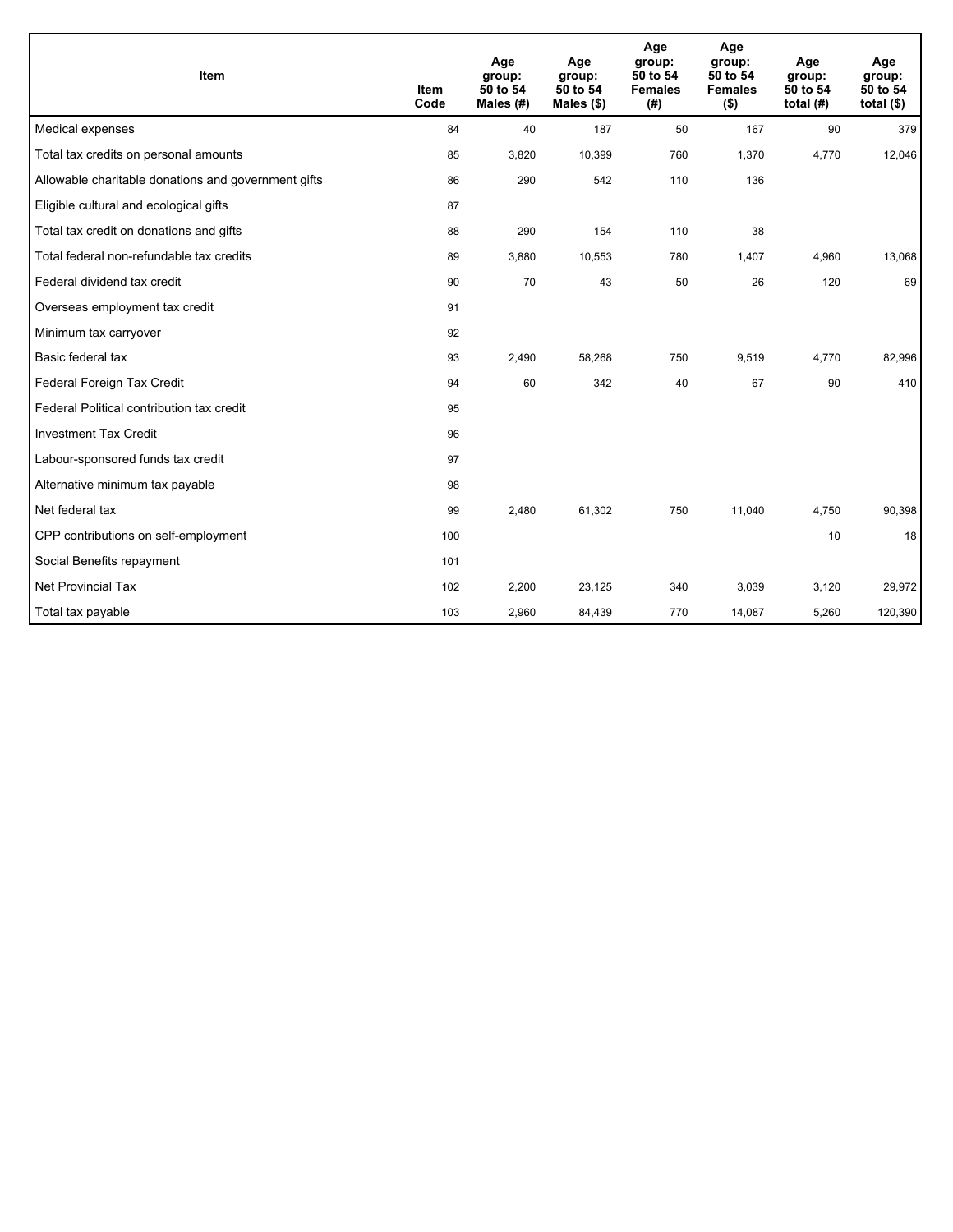| Item                                                                                           | Item<br>Code   | Age<br>group:<br>55 to 59<br>Males (#) | Age<br>group:<br>55 to 59<br>Males (\$) | Age<br>group:<br>55 to 59<br><b>Females</b><br>(# ) | Age<br>group:<br>55 to 59<br><b>Females</b><br>$($ \$) | Age<br>group:<br>55 to 59<br>total (#) | Age<br>group:<br>55 to 59<br>total $($ |
|------------------------------------------------------------------------------------------------|----------------|----------------------------------------|-----------------------------------------|-----------------------------------------------------|--------------------------------------------------------|----------------------------------------|----------------------------------------|
| Number of taxable returns                                                                      | $\mathbf{1}$   | 2,410                                  |                                         | 710                                                 |                                                        | 4,580                                  |                                        |
| Number of non-taxable returns                                                                  | $\overline{2}$ | 1,800                                  |                                         | 950                                                 |                                                        | 5,260                                  |                                        |
| Total number of returns                                                                        | 3              | 4,210                                  |                                         | 1,660                                               |                                                        | 9,840                                  |                                        |
| Employment income                                                                              | 4              | 3,260                                  | 286,875                                 | 890                                                 | 40,642                                                 | 5,200                                  | 360,224                                |
| Commissions (from employment)                                                                  | 5              | 10                                     | 291                                     |                                                     |                                                        | 10                                     | 291                                    |
| Other employment income                                                                        | 6              | 240                                    | 12,973                                  | 70                                                  | 2,696                                                  | 370                                    | 18,543                                 |
| Old Age Security pension (OASP)                                                                | $\overline{7}$ |                                        |                                         |                                                     |                                                        |                                        |                                        |
| CPP or QPP benefits                                                                            | 8              | 90                                     | 874                                     | 170                                                 | 1,173                                                  | 300                                    | 2,232                                  |
| Other pensions or superannuation                                                               | 9              | 120                                    | 2,938                                   | 110                                                 | 1,763                                                  | 230                                    | 4,726                                  |
| Elected split-pension amount                                                                   | 10             |                                        |                                         |                                                     |                                                        |                                        |                                        |
| Universal Child Care Benefit (UCCB)                                                            | 11             |                                        |                                         |                                                     |                                                        |                                        |                                        |
| Employment Insurance and other benefits                                                        | 12             | 30                                     | 168                                     | 10                                                  | 31                                                     | 40                                     | 199                                    |
| Taxable amount of dividends from taxable Canadian corporations                                 | 13             | 60                                     | 397                                     | 40                                                  | 129                                                    | 100                                    | 530                                    |
| Interest and other investment income                                                           | 14             | 80                                     | 273                                     | 70                                                  | 221                                                    | 150                                    | 502                                    |
| Net partnership income (Limited or non-active partners only)                                   | 15             | 180                                    | $-706$                                  |                                                     |                                                        | 2,020                                  | $-2,250$                               |
| Net rental income                                                                              | 16             | 40                                     | 24                                      | 40                                                  | 93                                                     | 80                                     | 117                                    |
| Taxable capital gains                                                                          | 17             | 250                                    | 11,393                                  | 180                                                 | 5,641                                                  | 2,090                                  | 65,550                                 |
| Registered retirement savings plan income (RRSP)                                               | 18             | 70                                     | 1,535                                   | 120                                                 | 1,798                                                  | 190                                    | 3,333                                  |
| Other income                                                                                   | 19             | 180                                    | 2,973                                   | 90                                                  | 1,081                                                  | 310                                    | 8,234                                  |
| Net business income                                                                            | 20             | 150                                    | 7,973                                   | 70                                                  | 1,038                                                  | 810                                    | 24,675                                 |
| Net professional income                                                                        | 21             | 70                                     | 6,559                                   | 30                                                  | 2,116                                                  | 330                                    | 18,042                                 |
| Net commission income                                                                          | 22             |                                        |                                         |                                                     |                                                        | 10                                     | 363                                    |
| Net farming income                                                                             | 23             | 20                                     | 318                                     |                                                     |                                                        | 40                                     | 277                                    |
| Net fishing income                                                                             | 24             |                                        |                                         |                                                     |                                                        |                                        |                                        |
| Workers' compensation benefits                                                                 | 25             |                                        |                                         |                                                     |                                                        |                                        |                                        |
| Social assistance payments                                                                     | 26             |                                        |                                         |                                                     |                                                        |                                        |                                        |
| Net federal supplements                                                                        | 27             |                                        |                                         |                                                     |                                                        |                                        |                                        |
| Total income assessed                                                                          | 28             | 4,140                                  | 335,189                                 | 1,600                                               | 58,157                                                 | 9,670                                  | 505,737                                |
| Registered pension plan contributions (RPP)                                                    | 29             | 550                                    | 4,490                                   | 160                                                 | 1,038                                                  | 780                                    | 5,908                                  |
| <b>RRSP</b> deduction                                                                          | 30             | 160                                    | 1,771                                   | 80                                                  | 849                                                    | 250                                    | 2,620                                  |
| Deduction for elected split-pension amount                                                     | 31             |                                        |                                         |                                                     |                                                        |                                        |                                        |
| Annual union, professional, or like dues                                                       | 32             | 250                                    | 267                                     | 120                                                 | 79                                                     | 370                                    | 346                                    |
| Child care expenses                                                                            | 33             |                                        |                                         |                                                     |                                                        |                                        |                                        |
| <b>Business investment loss</b>                                                                | 34             |                                        |                                         |                                                     |                                                        |                                        |                                        |
| Moving expenses                                                                                | 35             |                                        |                                         |                                                     |                                                        |                                        |                                        |
| Support payments made                                                                          | 36             | 20                                     | 835                                     |                                                     |                                                        | 20                                     | 835                                    |
| Carrying charges and interest expenses                                                         | 37             | 80                                     | 241                                     | 40                                                  | 95                                                     | 150                                    | 367                                    |
| Deductions for CPP/QPP contributions on self-employment and other<br>earnings                  | 38             |                                        |                                         |                                                     |                                                        |                                        |                                        |
| Deductions for provincial parental insurance plan (PPIP) premiums on<br>self-employment income | 39             |                                        |                                         |                                                     |                                                        |                                        |                                        |
| Exploration and development expenses                                                           | 40             | 10                                     | 88                                      |                                                     |                                                        | 1,330                                  | 4,575                                  |
| Other employment expenses                                                                      | 41             | 30                                     | 136                                     |                                                     |                                                        | 40                                     | 170                                    |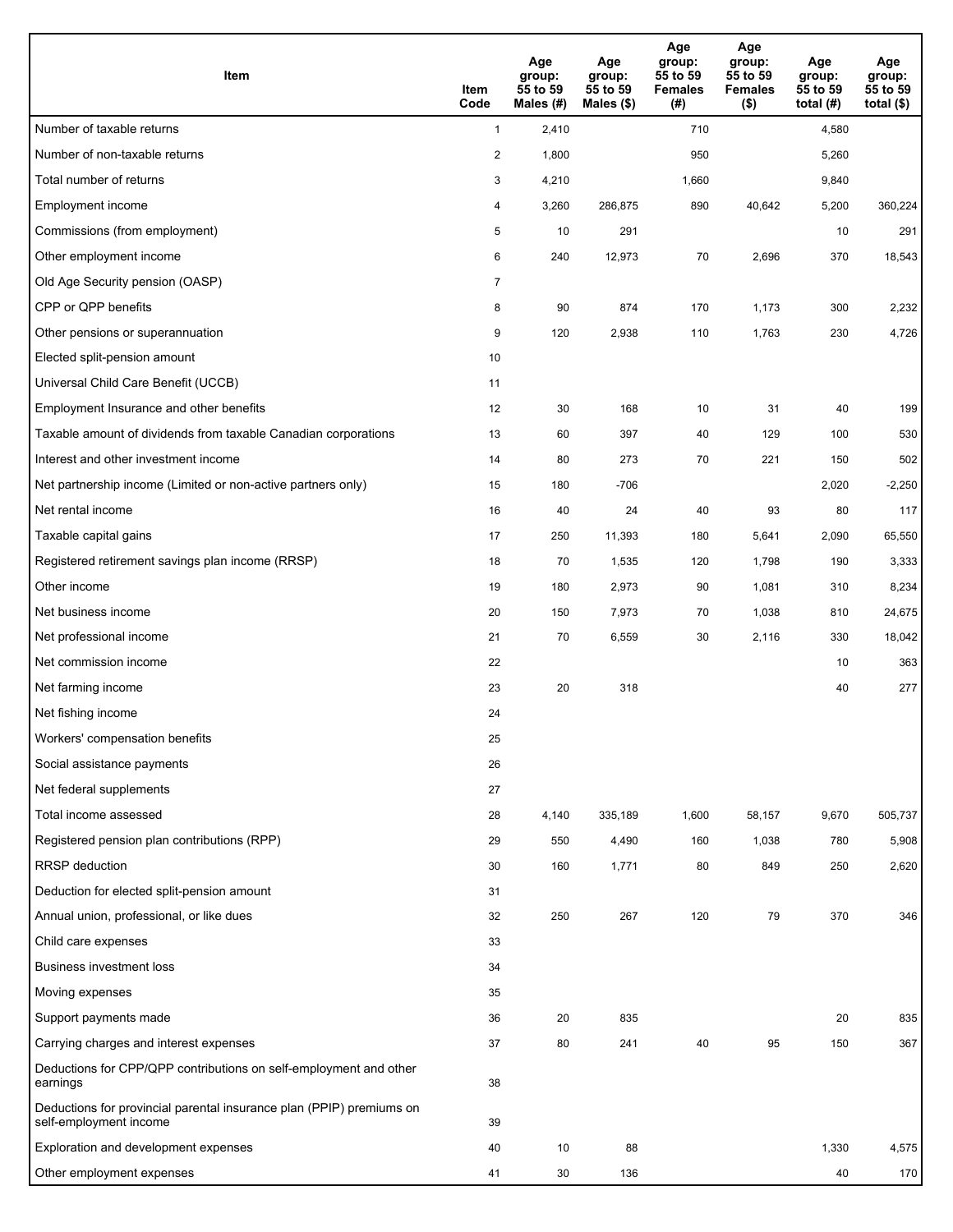| Item                                                              | Item<br>Code | Age<br>group:<br>55 to 59<br>Males (#) | Age<br>group:<br>55 to 59<br>Males (\$) | Age<br>group:<br>55 to 59<br><b>Females</b><br>(#) | Age<br>group:<br>55 to 59<br><b>Females</b><br>$($ \$) | Age<br>group:<br>55 to 59<br>total $(H)$ | Age<br>group:<br>55 to 59<br>total $($)$ |
|-------------------------------------------------------------------|--------------|----------------------------------------|-----------------------------------------|----------------------------------------------------|--------------------------------------------------------|------------------------------------------|------------------------------------------|
| Clergy residence deduction                                        | 42           |                                        |                                         |                                                    |                                                        |                                          |                                          |
| Other deductions                                                  | 43           | 150                                    | 25,674                                  | 30                                                 | 2,021                                                  | 240                                      | 29,209                                   |
| Total deductions before adjustments                               | 44           | 930                                    | 33,685                                  | 290                                                | 4,192                                                  | 2,690                                    | 44,251                                   |
| Social benefits repayment                                         | 45           |                                        |                                         |                                                    |                                                        |                                          |                                          |
| Net income after adjustments                                      | 46           | 3,850                                  | 303,401                                 | 1,450                                              | 54,748                                                 | 8,610                                    | 466,471                                  |
| Canadian Forces personnel and police deduction                    | 47           |                                        |                                         |                                                    |                                                        |                                          |                                          |
| Security options deductions                                       | 48           | 70                                     | 8,883                                   | 10                                                 | 550                                                    | 90                                       | 9,617                                    |
| Other payments deductions                                         | 49           |                                        |                                         |                                                    |                                                        |                                          |                                          |
| Non-capital losses of other years                                 | 50           | 20                                     | 43                                      |                                                    |                                                        | 90                                       | 237                                      |
| Net capital losses of other years                                 | 51           | 30                                     | 185                                     | 10                                                 | 110                                                    | 40                                       | 299                                      |
| Capital gains deduction                                           | 52           |                                        |                                         |                                                    |                                                        |                                          |                                          |
| Northern residents deductions                                     | 53           |                                        |                                         |                                                    |                                                        |                                          |                                          |
| Additional deductions                                             | 54           | 450                                    | 12,839                                  | 170                                                | 4,344                                                  | 2,280                                    | 49,233                                   |
| Farming/fishing losses of prior years                             | 55           |                                        |                                         |                                                    |                                                        |                                          |                                          |
| Total deductions from net income                                  | 56           | 560                                    | 21,997                                  | 200                                                | 5,035                                                  | 2,480                                    | 59,458                                   |
| Taxable income assessed                                           | 57           | 3,460                                  | 281,898                                 | 1,320                                              | 49,776                                                 | 6,500                                    | 413,604                                  |
| Basic personal amount                                             | 58           | 1,680                                  | 18,489                                  | 610                                                | 6,703                                                  | 2,460                                    | 27,101                                   |
| Age amount                                                        | 59           |                                        |                                         |                                                    |                                                        |                                          |                                          |
| Spouse or common-law partner amount                               | 60           | 1,010                                  | 10,854                                  | 40                                                 | 334                                                    | 1,060                                    | 11,259                                   |
| Amount for eligible dependant                                     | 61           | 40                                     | 408                                     | 20                                                 | 160                                                    | 50                                       | 569                                      |
| Amount for children 17 and under                                  | 62           | 80                                     | 248                                     | 20                                                 | 64                                                     | 100                                      | 312                                      |
| Amount for infirm dependants age 18 or older                      | 63           |                                        |                                         |                                                    |                                                        |                                          |                                          |
| CPP or QPP contributions through employment                       | 64           | 1,750                                  | 2,281                                   | 260                                                | 397                                                    | 2,050                                    | 2,732                                    |
| CPP or QPP contributions on self-employment and other<br>earnings | 65           |                                        |                                         |                                                    |                                                        |                                          |                                          |
| Employment Insurance premiums                                     | 66           | 1,780                                  | 951                                     | 250                                                | 148                                                    | 2,070                                    | 1,119                                    |
| PPIP premiums paid                                                | 67           |                                        |                                         |                                                    |                                                        |                                          |                                          |
| PPIP premiums payable on employment income                        | 68           |                                        |                                         |                                                    |                                                        |                                          |                                          |
| PPIP premiums payable on self-employment income                   | 69           |                                        |                                         |                                                    |                                                        |                                          |                                          |
| Volunteer firefighters' amount                                    | 70           |                                        |                                         |                                                    |                                                        |                                          |                                          |
| Canada employment amount                                          | 71           | 1,400                                  | 1,547                                   | 220                                                | 236                                                    | 1,730                                    | 1,905                                    |
| Public transit amount                                             | 72           |                                        |                                         |                                                    |                                                        | 10                                       | 12                                       |
| Children's fitness amount                                         | 73           |                                        |                                         |                                                    |                                                        |                                          |                                          |
| Children's arts amount                                            | 74           |                                        |                                         |                                                    |                                                        |                                          |                                          |
| Home buyers' amount                                               | 75           |                                        |                                         |                                                    |                                                        |                                          |                                          |
| Pension income amount                                             | 76           | 120                                    | 232                                     | 120                                                | 231                                                    | 240                                      | 468                                      |
| Caregiver amount                                                  | 77           |                                        |                                         |                                                    |                                                        |                                          |                                          |
| Disability amount                                                 | 78           | 10                                     | 77                                      | 20                                                 | 115                                                    | 30                                       | 192                                      |
| Disability amount transferred from a dependant                    | 79           |                                        |                                         |                                                    |                                                        |                                          |                                          |
| Interest paid on student loans                                    | 80           |                                        |                                         |                                                    |                                                        |                                          |                                          |
| Tuition, education, and textbook amounts                          | 81           |                                        |                                         |                                                    |                                                        | 10                                       | 44                                       |
| Tuition, education, and textbook amounts transferred from a child | 82           | 20                                     | 104                                     | 10                                                 | 87                                                     | 30                                       | 191                                      |
| Amounts transferred from spouse or common-law partner             | 83           |                                        |                                         | 10                                                 | 61                                                     | 20                                       | 69                                       |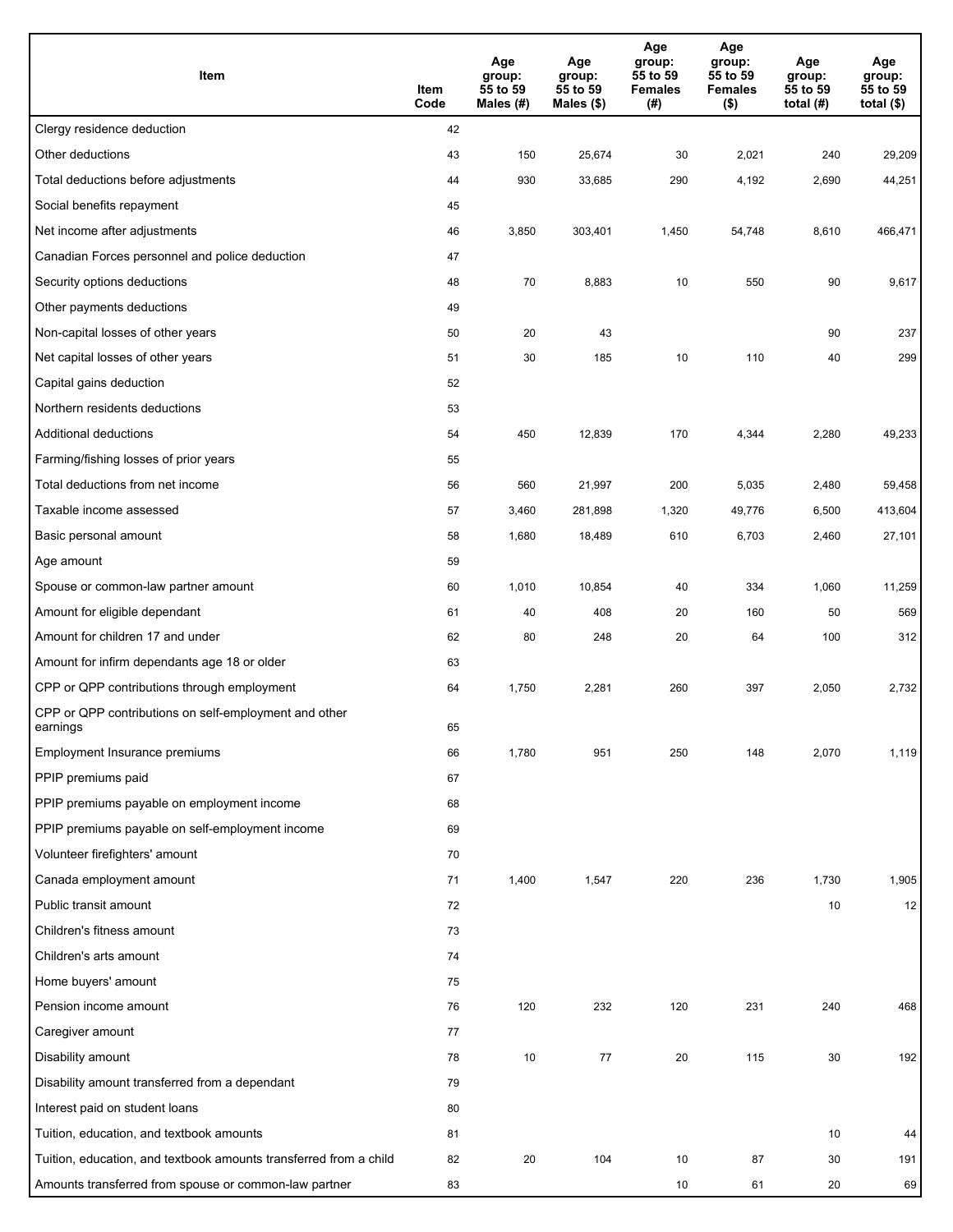| Item                                                | <b>Item</b><br>Code | Age<br>group:<br>55 to 59<br>Males $(H)$ | Age<br>group:<br>55 to 59<br>Males (\$) | Age<br>group:<br>55 to 59<br><b>Females</b><br>(#) | Age<br>group:<br>55 to 59<br><b>Females</b><br>$($ \$) | Age<br>group:<br>55 to 59<br>total $(H)$ | Age<br>group:<br>55 to 59<br>total $($ |
|-----------------------------------------------------|---------------------|------------------------------------------|-----------------------------------------|----------------------------------------------------|--------------------------------------------------------|------------------------------------------|----------------------------------------|
| Medical expenses                                    | 84                  | 50                                       | 313                                     | 50                                                 | 253                                                    | 100                                      | 567                                    |
| Total tax credits on personal amounts               | 85                  | 2,350                                    | 5,340                                   | 740                                                | 1,332                                                  | 3,310                                    | 7,001                                  |
| Allowable charitable donations and government gifts | 86                  | 210                                      | 797                                     | 100                                                | 136                                                    | 430                                      | 2,689                                  |
| Eligible cultural and ecological gifts              | 87                  |                                          |                                         |                                                    |                                                        |                                          |                                        |
| Total tax credit on donations and gifts             | 88                  | 210                                      | 229                                     | 100                                                | 38                                                     | 410                                      | 775                                    |
| Total federal non-refundable tax credits            | 89                  | 2,400                                    | 5,569                                   | 760                                                | 1,370                                                  | 3,480                                    | 7,776                                  |
| Federal dividend tax credit                         | 90                  | 70                                       | 53                                      | 40                                                 | 17                                                     | 110                                      | 70                                     |
| Overseas employment tax credit                      | 91                  |                                          |                                         |                                                    |                                                        |                                          |                                        |
| Minimum tax carryover                               | 92                  |                                          |                                         |                                                    |                                                        |                                          |                                        |
| Basic federal tax                                   | 93                  | 2,210                                    | 61,990                                  | 700                                                | 10,335                                                 | 4,380                                    | 90,353                                 |
| Federal Foreign Tax Credit                          | 94                  | 50                                       | 356                                     |                                                    |                                                        | 70                                       | 408                                    |
| Federal Political contribution tax credit           | 95                  |                                          |                                         |                                                    |                                                        |                                          |                                        |
| <b>Investment Tax Credit</b>                        | 96                  |                                          |                                         |                                                    |                                                        |                                          |                                        |
| Labour-sponsored funds tax credit                   | 97                  |                                          |                                         |                                                    |                                                        |                                          |                                        |
| Alternative minimum tax payable                     | 98                  |                                          |                                         |                                                    |                                                        |                                          |                                        |
| Net federal tax                                     | 99                  | 2,200                                    | 64,386                                  | 700                                                | 11,275                                                 | 4,370                                    | 97,536                                 |
| CPP contributions on self-employment                | 100                 |                                          |                                         |                                                    |                                                        |                                          |                                        |
| Social Benefits repayment                           | 101                 |                                          |                                         |                                                    |                                                        |                                          |                                        |
| Net Provincial Tax                                  | 102                 | 1,730                                    | 25,719                                  | 270                                                | 3,625                                                  | 2,560                                    | 33,251                                 |
| Total tax payable                                   | 103                 | 2,410                                    | 90,120                                  | 710                                                | 14,907                                                 | 4,580                                    | 130,808                                |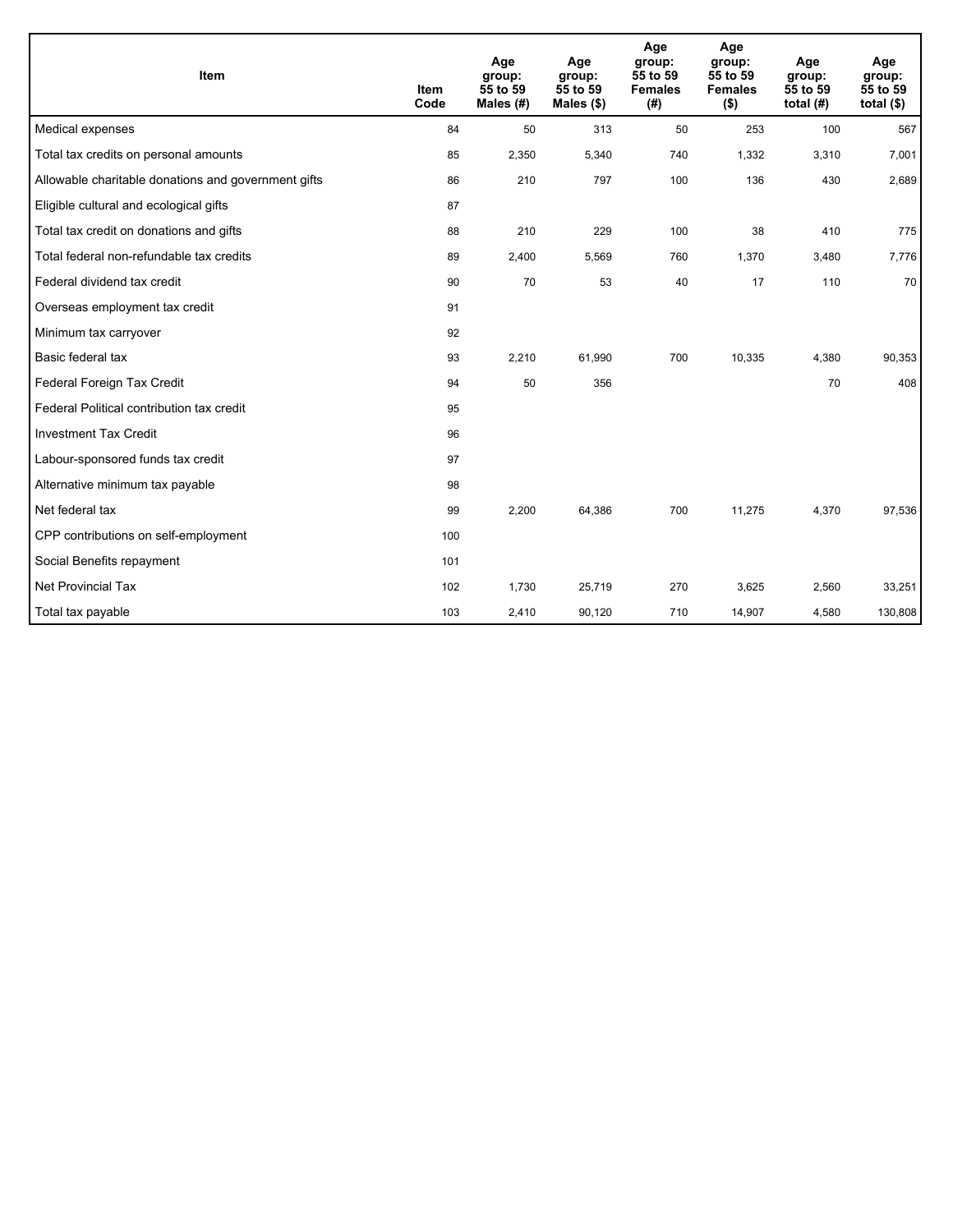| Item                                                                                           | Item<br>Code   | Age<br>group:<br>60 to 64<br>Males (#) | Age<br>group:<br>60 to 64<br>Males (\$) | Age<br>group:<br>60 to 64<br><b>Females</b><br>(#) | Age<br>group:<br>60 to 64<br><b>Females</b><br>$($ \$) | Age<br>group:<br>60 to 64<br>total $(H)$ | Age<br>group:<br>60 to 64<br>total $($ |
|------------------------------------------------------------------------------------------------|----------------|----------------------------------------|-----------------------------------------|----------------------------------------------------|--------------------------------------------------------|------------------------------------------|----------------------------------------|
| Number of taxable returns                                                                      | $\mathbf{1}$   | 1,810                                  |                                         | 760                                                |                                                        | 3,770                                    |                                        |
| Number of non-taxable returns                                                                  | $\overline{2}$ | 1,820                                  |                                         | 1,510                                              |                                                        | 5,500                                    |                                        |
| Total number of returns                                                                        | 3              | 3,620                                  |                                         | 2,260                                              |                                                        | 9,270                                    |                                        |
| Employment income                                                                              | 4              | 2,050                                  | 187,206                                 | 690                                                | 11,756                                                 | 3,470                                    | 220,128                                |
| Commissions (from employment)                                                                  | 5              |                                        |                                         |                                                    |                                                        |                                          |                                        |
| Other employment income                                                                        | 6              | 200                                    | 5,164                                   | 50                                                 | 1,054                                                  | 290                                      | 7,150                                  |
| Old Age Security pension (OASP)                                                                | $\overline{7}$ |                                        |                                         |                                                    |                                                        |                                          |                                        |
| CPP or QPP benefits                                                                            | 8              | 940                                    | 4,663                                   | 1,110                                              | 4,578                                                  | 2,090                                    | 9,448                                  |
| Other pensions or superannuation                                                               | 9              | 260                                    | 5,824                                   | 280                                                | 4,231                                                  | 560                                      | 10,167                                 |
| Elected split-pension amount                                                                   | 10             |                                        |                                         |                                                    |                                                        |                                          |                                        |
| Universal Child Care Benefit (UCCB)                                                            | 11             |                                        |                                         |                                                    |                                                        |                                          |                                        |
| Employment Insurance and other benefits                                                        | 12             | 20                                     | 91                                      |                                                    |                                                        | 20                                       | 134                                    |
| Taxable amount of dividends from taxable Canadian corporations                                 | 13             | 30                                     | 124                                     | 20                                                 | 206                                                    | 50                                       | 331                                    |
| Interest and other investment income                                                           | 14             | 50                                     | 117                                     | 30                                                 | 90                                                     | 80                                       | 207                                    |
| Net partnership income (Limited or non-active partners only)                                   | 15             | 160                                    | 120                                     | 140                                                | -9                                                     | 1,880                                    | $-1,070$                               |
| Net rental income                                                                              | 16             | 20                                     | -34                                     | 20                                                 |                                                        | 40                                       | $-34$                                  |
| Taxable capital gains                                                                          | 17             | 190                                    | 8,551                                   | 170                                                | 7,781                                                  | 1,950                                    | 62,343                                 |
| Registered retirement savings plan income (RRSP)                                               | 18             | 100                                    | 1,395                                   | 130                                                | 1,931                                                  | 230                                      | 3,326                                  |
| Other income                                                                                   | 19             | 160                                    | 2,613                                   | 130                                                | 1,639                                                  | 310                                      | 5,923                                  |
| Net business income                                                                            | 20             | 130                                    | 8,458                                   | 40                                                 | 806                                                    | 600                                      | 21,236                                 |
| Net professional income                                                                        | 21             | 60                                     | 5,436                                   | 20                                                 | 638                                                    | 250                                      | 9,671                                  |
| Net commission income                                                                          | 22             |                                        |                                         |                                                    |                                                        | 10                                       | 194                                    |
| Net farming income                                                                             | 23             | 30                                     | 103                                     |                                                    |                                                        | 40                                       | $-674$                                 |
| Net fishing income                                                                             | 24             |                                        |                                         |                                                    |                                                        |                                          |                                        |
| Workers' compensation benefits                                                                 | 25             |                                        |                                         |                                                    |                                                        |                                          |                                        |
| Social assistance payments                                                                     | 26             |                                        |                                         |                                                    |                                                        |                                          |                                        |
| Net federal supplements                                                                        | 27             |                                        |                                         |                                                    |                                                        |                                          |                                        |
| Total income assessed                                                                          | 28             | 3,570                                  | 230,189                                 | 2,210                                              | 34,918                                                 | 9,120                                    | 345,575                                |
| Registered pension plan contributions (RPP)                                                    | 29             | 300                                    | 2,571                                   | 60                                                 | 285                                                    | 410                                      | 3,052                                  |
| <b>RRSP</b> deduction                                                                          | 30             | 110                                    | 1,193                                   | 60                                                 | 609                                                    | 170                                      | 1,821                                  |
| Deduction for elected split-pension amount                                                     | 31             |                                        |                                         |                                                    |                                                        |                                          |                                        |
| Annual union, professional, or like dues                                                       | 32             | 150                                    | 149                                     | 60                                                 | 35                                                     | 200                                      | 184                                    |
| Child care expenses                                                                            | 33             |                                        |                                         |                                                    |                                                        |                                          |                                        |
| <b>Business investment loss</b>                                                                | 34             |                                        |                                         |                                                    |                                                        |                                          |                                        |
| Moving expenses                                                                                | 35             |                                        |                                         |                                                    |                                                        |                                          |                                        |
| Support payments made                                                                          | 36             | 20                                     | 330                                     |                                                    |                                                        | 20                                       | 330                                    |
| Carrying charges and interest expenses                                                         | 37             | 50                                     | 203                                     | 40                                                 | 73                                                     | 120                                      | 342                                    |
| Deductions for CPP/QPP contributions on self-employment and other<br>earnings                  | 38             |                                        |                                         |                                                    |                                                        |                                          |                                        |
| Deductions for provincial parental insurance plan (PPIP) premiums on<br>self-employment income | 39             |                                        |                                         |                                                    |                                                        |                                          |                                        |
| Exploration and development expenses                                                           | 40             | 10                                     | 51                                      |                                                    |                                                        | 1,210                                    | 4,532                                  |
| Other employment expenses                                                                      | 41             | 20                                     | 94                                      |                                                    |                                                        | 30                                       | 157                                    |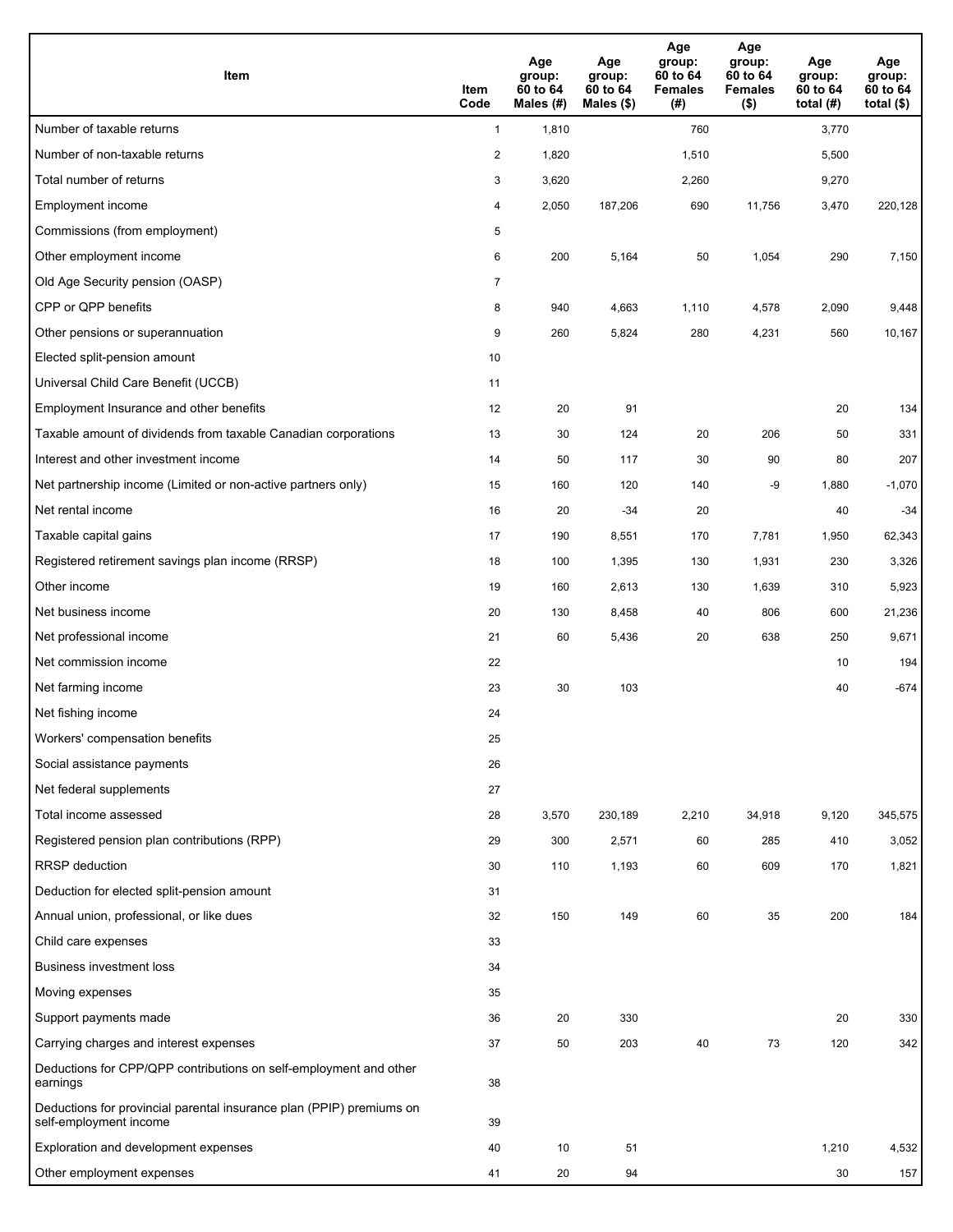| Item                                                              | Item<br>Code | Age<br>group:<br>60 to 64<br>Males (#) | Age<br>group:<br>60 to 64<br>Males (\$) | Age<br>group:<br>60 to 64<br><b>Females</b><br>(# ) | Age<br>group:<br>60 to 64<br><b>Females</b><br>$($ \$) | Age<br>group:<br>60 to 64<br>total $(H)$ | Age<br>group:<br>60 to 64<br>total $($)$ |
|-------------------------------------------------------------------|--------------|----------------------------------------|-----------------------------------------|-----------------------------------------------------|--------------------------------------------------------|------------------------------------------|------------------------------------------|
| Clergy residence deduction                                        | 42           |                                        |                                         |                                                     |                                                        |                                          |                                          |
| Other deductions                                                  | 43           | 110                                    | 36,827                                  | 30                                                  | 1,092                                                  | 200                                      | 41,402                                   |
| Total deductions before adjustments                               | 44           | 610                                    | 41,514                                  | 180                                                 | 2,214                                                  | 2,120                                    | 51,934                                   |
| Social benefits repayment                                         | 45           |                                        |                                         |                                                     |                                                        |                                          |                                          |
| Net income after adjustments                                      | 46           | 3,320                                  | 189,456                                 | 2,050                                               | 32,788                                                 | 8,150                                    | 300,663                                  |
| Canadian Forces personnel and police deduction                    | 47           |                                        |                                         |                                                     |                                                        |                                          |                                          |
| Security options deductions                                       | 48           | 40                                     | 5,798                                   |                                                     |                                                        | 50                                       | 5,947                                    |
| Other payments deductions                                         | 49           |                                        |                                         |                                                     |                                                        |                                          |                                          |
| Non-capital losses of other years                                 | 50           | 10                                     | 71                                      |                                                     |                                                        | 60                                       | 181                                      |
| Net capital losses of other years                                 | 51           | 20                                     | 178                                     | 10                                                  | 76                                                     | 40                                       | 271                                      |
| Capital gains deduction                                           | 52           |                                        |                                         |                                                     |                                                        |                                          |                                          |
| Northern residents deductions                                     | 53           |                                        |                                         |                                                     |                                                        |                                          |                                          |
| Additional deductions                                             | 54           | 620                                    | 6,756                                   | 630                                                 | 3,360                                                  | 2,610                                    | 35,598                                   |
| Farming/fishing losses of prior years                             | 55           |                                        |                                         |                                                     |                                                        |                                          |                                          |
| Total deductions from net income                                  | 56           | 700                                    | 12,917                                  | 650                                                 | 3,497                                                  | 2,750                                    | 42,130                                   |
| Taxable income assessed                                           | 57           | 2,850                                  | 176,647                                 | 1,570                                               | 29,356                                                 | 5,900                                    | 264,624                                  |
| Basic personal amount                                             | 58           | 1,650                                  | 18,184                                  | 1,340                                               | 14,813                                                 | 3,110                                    | 34,355                                   |
| Age amount                                                        | 59           |                                        |                                         |                                                     |                                                        |                                          |                                          |
| Spouse or common-law partner amount                               | 60           | 600                                    | 6,145                                   | 90                                                  | 671                                                    | 690                                      | 6,904                                    |
| Amount for eligible dependant                                     | 61           |                                        |                                         |                                                     |                                                        | 10                                       | 114                                      |
| Amount for children 17 and under                                  | 62           | 40                                     | 127                                     |                                                     |                                                        | 40                                       | 138                                      |
| Amount for infirm dependants age 18 or older                      | 63           |                                        |                                         |                                                     |                                                        |                                          |                                          |
| CPP or QPP contributions through employment                       | 64           | 830                                    | 1,175                                   | 130                                                 | 192                                                    | 990                                      | 1,414                                    |
| CPP or QPP contributions on self-employment and other<br>earnings | 65           |                                        |                                         |                                                     |                                                        |                                          |                                          |
| Employment Insurance premiums                                     | 66           | 850                                    | 490                                     | 110                                                 | 68                                                     | 980                                      | 568                                      |
| PPIP premiums paid                                                | 67           |                                        |                                         |                                                     |                                                        |                                          |                                          |
| PPIP premiums payable on employment income                        | 68           |                                        |                                         |                                                     |                                                        |                                          |                                          |
| PPIP premiums payable on self-employment income                   | 69           |                                        |                                         |                                                     |                                                        |                                          |                                          |
| Volunteer firefighters' amount                                    | 70           |                                        |                                         |                                                     |                                                        |                                          |                                          |
| Canada employment amount                                          | 71           | 650                                    | 697                                     | 110                                                 | 107                                                    | 800                                      | 850                                      |
| Public transit amount                                             | 72           |                                        |                                         |                                                     |                                                        |                                          |                                          |
| Children's fitness amount                                         | 73           |                                        |                                         |                                                     |                                                        |                                          |                                          |
| Children's arts amount                                            | 74           |                                        |                                         |                                                     |                                                        |                                          |                                          |
| Home buyers' amount                                               | 75           |                                        |                                         |                                                     |                                                        |                                          |                                          |
| Pension income amount                                             | 76           | 270                                    | 511                                     | 280                                                 | 534                                                    | 550                                      | 1,061                                    |
| Caregiver amount                                                  | 77           |                                        |                                         |                                                     |                                                        |                                          |                                          |
| Disability amount                                                 | 78           | 40                                     | 277                                     | 20                                                  | 139                                                    | 50                                       | 416                                      |
| Disability amount transferred from a dependant                    | 79           |                                        |                                         |                                                     |                                                        |                                          |                                          |
| Interest paid on student loans                                    | 80           |                                        |                                         |                                                     |                                                        |                                          |                                          |
| Tuition, education, and textbook amounts                          | 81           |                                        |                                         |                                                     |                                                        |                                          |                                          |
| Tuition, education, and textbook amounts transferred from a child | 82           | 10                                     | 56                                      |                                                     |                                                        | 10                                       | 62                                       |
| Amounts transferred from spouse or common-law partner             | 83           | 30                                     | 136                                     | 70                                                  | 409                                                    | 100                                      | 554                                      |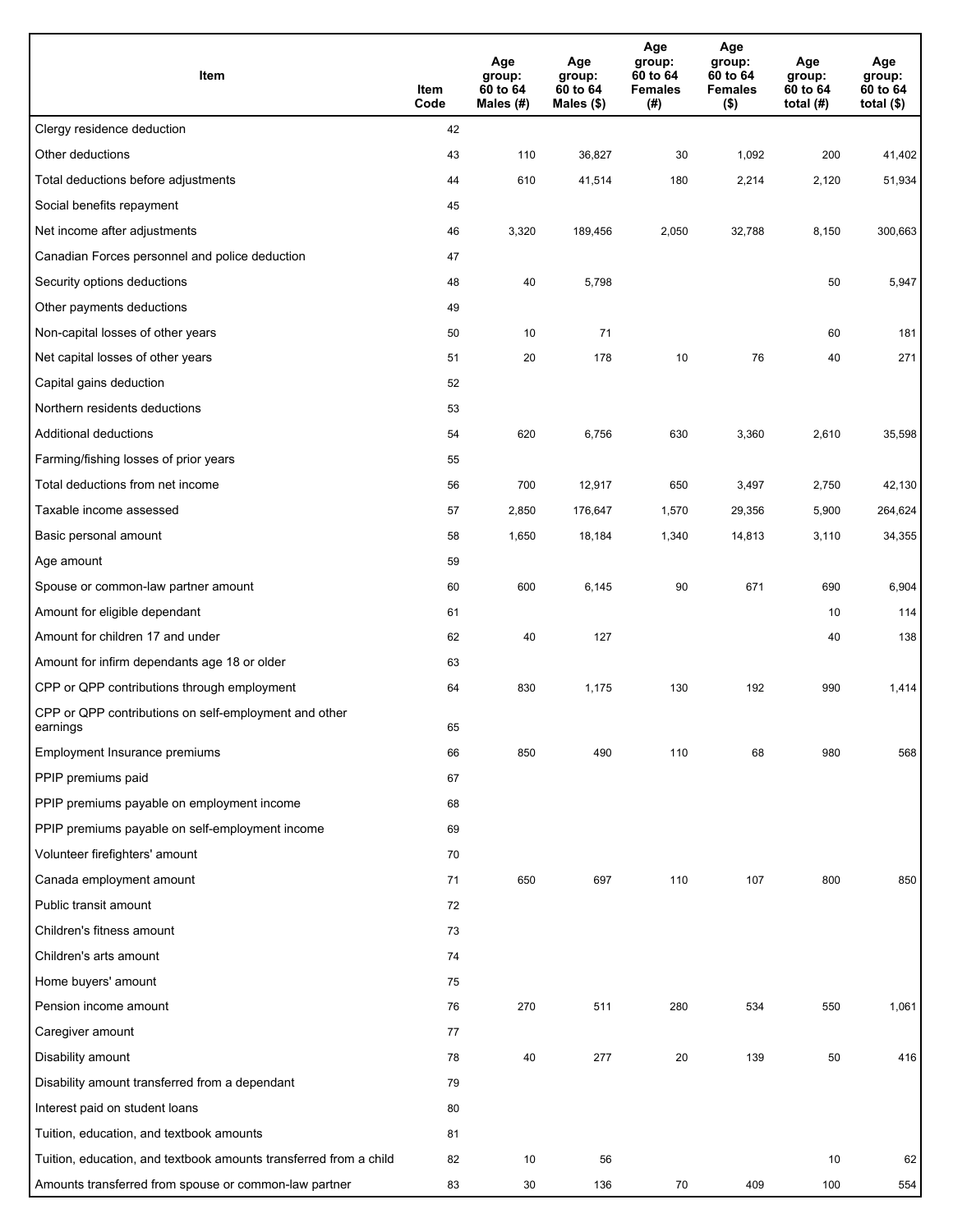| Item                                                | <b>Item</b><br>Code | Age<br>group:<br>60 to 64<br>Males (#) | Age<br>group:<br>60 to 64<br>Males $(\$)$ | Age<br>group:<br>60 to 64<br><b>Females</b><br>(# ) | Age<br>group:<br>60 to 64<br><b>Females</b><br>$($ \$) | Age<br>group:<br>60 to 64<br>total $(H)$ | Age<br>group:<br>60 to 64<br>total $($)$ |
|-----------------------------------------------------|---------------------|----------------------------------------|-------------------------------------------|-----------------------------------------------------|--------------------------------------------------------|------------------------------------------|------------------------------------------|
| Medical expenses                                    | 84                  | 70                                     | 305                                       | 50                                                  | 258                                                    | 120                                      | 570                                      |
| Total tax credits on personal amounts               | 85                  | 2,080                                  | 4,246                                     | 1,420                                               | 2,586                                                  | 3,660                                    | 7,069                                    |
| Allowable charitable donations and government gifts | 86                  |                                        |                                           | 60                                                  | 199                                                    |                                          |                                          |
| Eligible cultural and ecological gifts              | 87                  |                                        |                                           |                                                     |                                                        |                                          |                                          |
| Total tax credit on donations and gifts             | 88                  |                                        |                                           | 60                                                  | 57                                                     |                                          |                                          |
| Total federal non-refundable tax credits            | 89                  | 2,120                                  | 4,688                                     | 1,430                                               | 2,643                                                  | 3,780                                    | 8,063                                    |
| Federal dividend tax credit                         | 90                  | 30                                     | 18                                        | 30                                                  | 30                                                     | 60                                       | 49                                       |
| Overseas employment tax credit                      | 91                  |                                        |                                           |                                                     |                                                        |                                          |                                          |
| Minimum tax carryover                               | 92                  |                                        |                                           |                                                     |                                                        |                                          |                                          |
| Basic federal tax                                   | 93                  | 1,750                                  | 38,309                                    | 760                                                 | 4,850                                                  | 3,710                                    | 54,908                                   |
| Federal Foreign Tax Credit                          | 94                  | 40                                     | 167                                       | 30                                                  | 55                                                     | 70                                       | 221                                      |
| Federal Political contribution tax credit           | 95                  |                                        |                                           |                                                     |                                                        |                                          |                                          |
| <b>Investment Tax Credit</b>                        | 96                  |                                        |                                           |                                                     |                                                        |                                          |                                          |
| Labour-sponsored funds tax credit                   | 97                  |                                        |                                           |                                                     |                                                        |                                          |                                          |
| Alternative minimum tax payable                     | 98                  |                                        |                                           |                                                     |                                                        |                                          |                                          |
| Net federal tax                                     | 99                  | 1,740                                  | 39,570                                    | 750                                                 | 5,792                                                  | 3,690                                    | 59,955                                   |
| CPP contributions on self-employment                | 100                 |                                        |                                           |                                                     |                                                        |                                          |                                          |
| Social Benefits repayment                           | 101                 |                                        |                                           |                                                     |                                                        |                                          |                                          |
| <b>Net Provincial Tax</b>                           | 102                 | 1,070                                  | 15,806                                    | 140                                                 | 738                                                    | 1,600                                    | 18,759                                   |
| Total tax payable                                   | 103                 | 1,810                                  | 55,380                                    | 760                                                 | 6,531                                                  | 3,770                                    | 78,719                                   |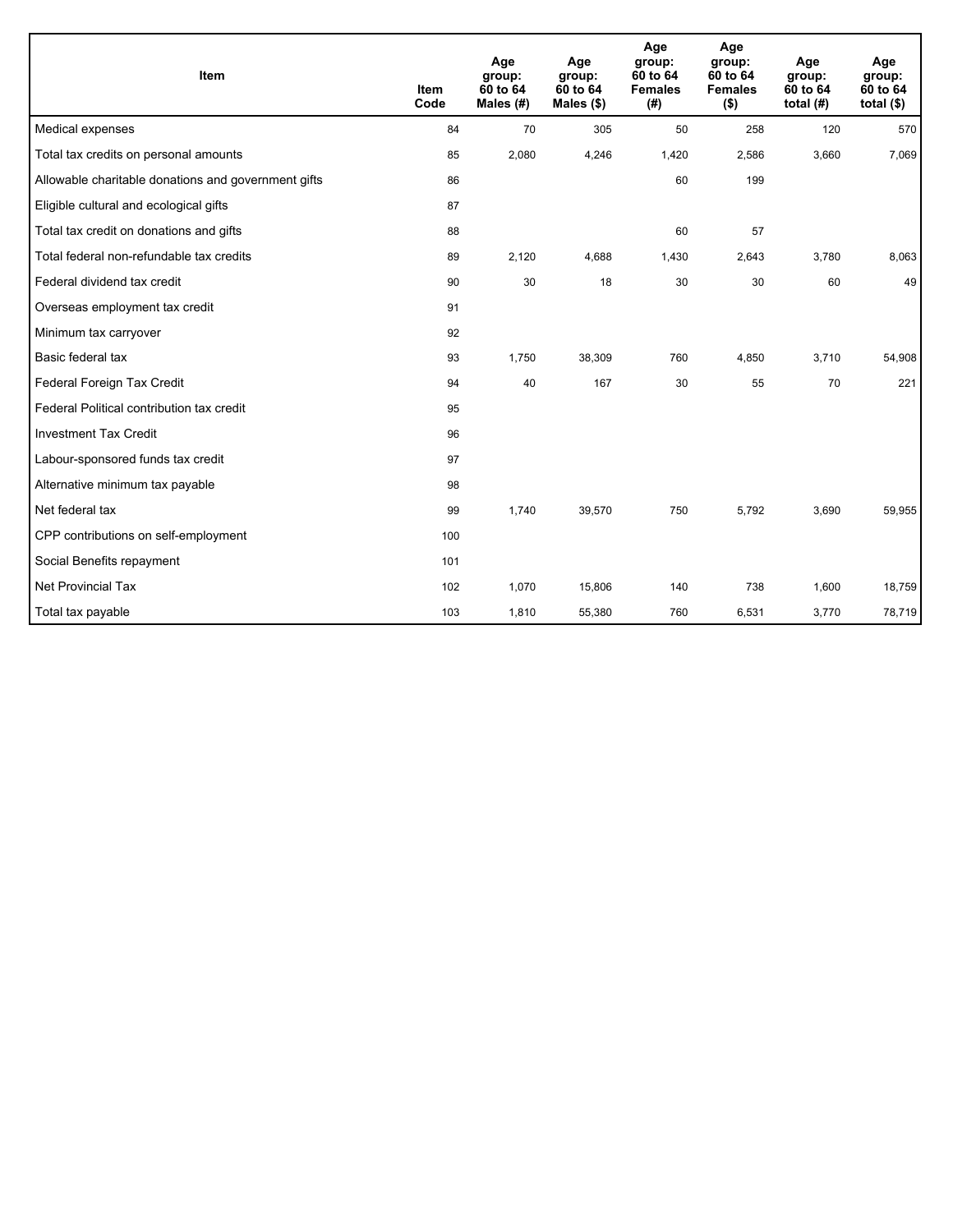| Item                                                                                           | Item<br>Code   | Age<br>group:<br>65 to 69<br>Males (#) | Age<br>group:<br>65 to 69<br>Males (\$) | Age<br>group:<br>65 to 69<br><b>Females</b><br>(# ) | Age<br>group:<br>65 to 69<br><b>Females</b><br>$($ \$) | Age<br>group:<br>65 to 69<br>total $(H)$ | Age<br>group:<br>65 to 69<br>total $($)$ |
|------------------------------------------------------------------------------------------------|----------------|----------------------------------------|-----------------------------------------|-----------------------------------------------------|--------------------------------------------------------|------------------------------------------|------------------------------------------|
| Number of taxable returns                                                                      | $\mathbf{1}$   | 2,000                                  |                                         | 1,120                                               |                                                        | 4,040                                    |                                          |
| Number of non-taxable returns                                                                  | $\overline{c}$ | 3,070                                  |                                         | 2,520                                               |                                                        | 7,260                                    |                                          |
| Total number of returns                                                                        | 3              | 5,070                                  |                                         | 3,630                                               |                                                        | 11,310                                   |                                          |
| Employment income                                                                              | 4              | 1,470                                  | 73,570                                  | 700                                                 | 3,328                                                  | 2,600                                    | 89,613                                   |
| Commissions (from employment)                                                                  | 5              |                                        |                                         |                                                     |                                                        |                                          |                                          |
| Other employment income                                                                        | 6              | 140                                    | 2,719                                   | 40                                                  | 259                                                    | 200                                      | 3,745                                    |
| Old Age Security pension (OASP)                                                                | $\overline{7}$ | 2,330                                  | 9,055                                   | 1,990                                               | 7,186                                                  | 4,340                                    | 16,261                                   |
| CPP or QPP benefits                                                                            | 8              | 3,110                                  | 13,405                                  | 2,510                                               | 8,546                                                  | 5,690                                    | 22,175                                   |
| Other pensions or superannuation                                                               | 9              | 790                                    | 12,632                                  | 530                                                 | 5,926                                                  | 1,330                                    | 18,590                                   |
| Elected split-pension amount                                                                   | 10             |                                        |                                         |                                                     |                                                        |                                          |                                          |
| Universal Child Care Benefit (UCCB)                                                            | 11             |                                        |                                         |                                                     |                                                        |                                          |                                          |
| Employment Insurance and other benefits                                                        | 12             |                                        |                                         |                                                     |                                                        |                                          |                                          |
| Taxable amount of dividends from taxable Canadian corporations                                 | 13             |                                        |                                         |                                                     |                                                        | 10                                       | 79                                       |
| Interest and other investment income                                                           | 14             | 10                                     | 38                                      | 20                                                  | 41                                                     | 30                                       | 85                                       |
| Net partnership income (Limited or non-active partners only)                                   | 15             |                                        |                                         |                                                     |                                                        | 1,470                                    | 86                                       |
| Net rental income                                                                              | 16             |                                        |                                         |                                                     |                                                        |                                          |                                          |
| Taxable capital gains                                                                          | 17             | 170                                    | 7,888                                   | 130                                                 | 6,935                                                  | 1,670                                    | 59,614                                   |
| Registered retirement savings plan income (RRSP)                                               | 18             | 170                                    | 2,245                                   | 120                                                 | 1,363                                                  | 290                                      | 3,608                                    |
| Other income                                                                                   | 19             | 140                                    | 1,743                                   | 60                                                  | 569                                                    | 220                                      | 5,070                                    |
| Net business income                                                                            | 20             | 90                                     | 2,685                                   | 20                                                  | -36                                                    | 430                                      | 8,283                                    |
| Net professional income                                                                        | 21             | 40                                     | 2,274                                   |                                                     |                                                        | 130                                      | 4,719                                    |
| Net commission income                                                                          | 22             |                                        |                                         |                                                     |                                                        | 10                                       | 186                                      |
| Net farming income                                                                             | 23             | 20                                     | 522                                     | 10                                                  | 96                                                     | 40                                       | 514                                      |
| Net fishing income                                                                             | 24             |                                        |                                         |                                                     |                                                        |                                          |                                          |
| Workers' compensation benefits                                                                 | 25             |                                        |                                         |                                                     |                                                        |                                          |                                          |
| Social assistance payments                                                                     | 26             |                                        |                                         |                                                     |                                                        |                                          |                                          |
| Net federal supplements                                                                        | 27             |                                        |                                         |                                                     |                                                        |                                          |                                          |
| Total income assessed                                                                          | 28             | 5,000                                  | 130,969                                 | 3,590                                               | 34,982                                                 | 11,180                                   | 231,224                                  |
| Registered pension plan contributions (RPP)                                                    | 29             | 100                                    | 882                                     | 10                                                  | 59                                                     | 130                                      | 1,030                                    |
| <b>RRSP</b> deduction                                                                          | 30             | 50                                     | 1,139                                   | 20                                                  | 148                                                    | 70                                       | 1,287                                    |
| Deduction for elected split-pension amount                                                     | 31             |                                        |                                         |                                                     |                                                        |                                          |                                          |
| Annual union, professional, or like dues                                                       | 32             | 90                                     | 57                                      | 20                                                  | 7                                                      | 100                                      | 64                                       |
| Child care expenses                                                                            | 33             |                                        |                                         |                                                     |                                                        |                                          |                                          |
| <b>Business investment loss</b>                                                                | 34             |                                        |                                         |                                                     |                                                        |                                          |                                          |
| Moving expenses                                                                                | 35             |                                        |                                         |                                                     |                                                        |                                          |                                          |
| Support payments made                                                                          | 36             | 20                                     | 277                                     |                                                     |                                                        | 20                                       | 277                                      |
| Carrying charges and interest expenses                                                         | 37             | 40                                     | 66                                      | 20                                                  | 18                                                     | 80                                       | 103                                      |
| Deductions for CPP/QPP contributions on self-employment and other<br>earnings                  | 38             |                                        |                                         |                                                     |                                                        |                                          |                                          |
| Deductions for provincial parental insurance plan (PPIP) premiums on<br>self-employment income | 39             |                                        |                                         |                                                     |                                                        |                                          |                                          |
| Exploration and development expenses                                                           | 40             | 10                                     | 32                                      |                                                     |                                                        | 950                                      | 3,675                                    |
| Other employment expenses                                                                      | 41             | 20                                     | 108                                     |                                                     |                                                        | 20                                       | 120                                      |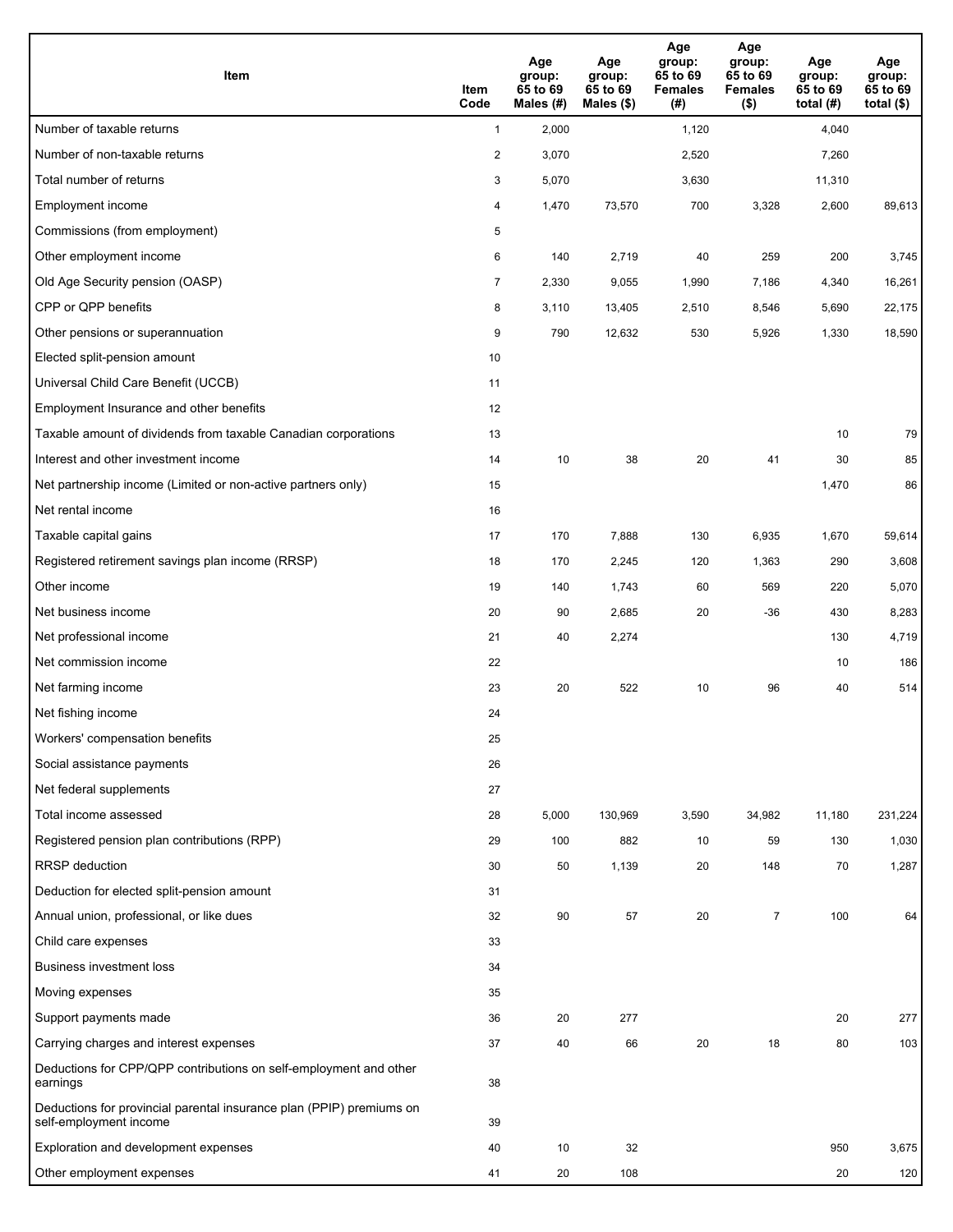| Item                                                              | Item<br>Code | Age<br>group:<br>65 to 69<br>Males (#) | Age<br>group:<br>65 to 69<br>Males (\$) | Age<br>group:<br>65 to 69<br><b>Females</b><br>(#) | Age<br>group:<br>65 to 69<br><b>Females</b><br>$($ \$) | Age<br>group:<br>65 to 69<br>total $(H)$ | Age<br>group:<br>65 to 69<br>total $($)$ |
|-------------------------------------------------------------------|--------------|----------------------------------------|-----------------------------------------|----------------------------------------------------|--------------------------------------------------------|------------------------------------------|------------------------------------------|
| Clergy residence deduction                                        | 42           |                                        |                                         |                                                    |                                                        |                                          |                                          |
| Other deductions                                                  | 43           | 80                                     | 8,293                                   |                                                    |                                                        | 140                                      | 10,939                                   |
| Total deductions before adjustments                               | 44           | 340                                    | 10,884                                  | 80                                                 | 471                                                    | 1,430                                    | 17,527                                   |
| Social benefits repayment                                         | 45           | 20                                     | 39                                      |                                                    |                                                        | 30                                       | 50                                       |
| Net income after adjustments                                      | 46           | 4,820                                  | 121,198                                 | 3,470                                              | 34,903                                                 | 10,450                                   | 218,269                                  |
| Canadian Forces personnel and police deduction                    | 47           |                                        |                                         |                                                    |                                                        |                                          |                                          |
| Security options deductions                                       | 48           | 10                                     | 1,189                                   |                                                    |                                                        | 20                                       | 1,428                                    |
| Other payments deductions                                         | 49           |                                        |                                         |                                                    |                                                        |                                          |                                          |
| Non-capital losses of other years                                 | 50           | 10                                     | 104                                     |                                                    |                                                        | 70                                       | 279                                      |
| Net capital losses of other years                                 | 51           | 10                                     | 26                                      |                                                    |                                                        | 20                                       | 160                                      |
| Capital gains deduction                                           | 52           |                                        |                                         |                                                    |                                                        |                                          |                                          |
| Northern residents deductions                                     | 53           |                                        |                                         |                                                    |                                                        |                                          |                                          |
| Additional deductions                                             | 54           | 1,790                                  | 12,416                                  | 1,460                                              | 8,118                                                  | 4,290                                    | 41,282                                   |
| Farming/fishing losses of prior years                             | 55           |                                        |                                         |                                                    |                                                        |                                          |                                          |
| Total deductions from net income                                  | 56           | 1,830                                  | 13,868                                  | 1,480                                              | 8,254                                                  | 4,380                                    | 43,341                                   |
| Taxable income assessed                                           | 57           | 3,740                                  | 107,541                                 | 2,530                                              | 26,750                                                 | 7,450                                    | 180,045                                  |
| Basic personal amount                                             | 58           | 3,390                                  | 37,430                                  | 2,710                                              | 29,913                                                 | 6,220                                    | 68,656                                   |
| Age amount                                                        | 59           | 3,290                                  | 21,652                                  | 2,690                                              | 18,097                                                 | 6,100                                    | 40,521                                   |
| Spouse or common-law partner amount                               | 60           | 860                                    | 8,167                                   | 140                                                | 982                                                    | 1,000                                    | 9,201                                    |
| Amount for eligible dependant                                     | 61           |                                        |                                         |                                                    |                                                        |                                          |                                          |
| Amount for children 17 and under                                  | 62           | 40                                     | 171                                     |                                                    |                                                        | 40                                       | 171                                      |
| Amount for infirm dependants age 18 or older                      | 63           |                                        |                                         |                                                    |                                                        |                                          |                                          |
| CPP or QPP contributions through employment                       | 64           | 290                                    | 385                                     | 30                                                 | 43                                                     | 330                                      | 446                                      |
| CPP or QPP contributions on self-employment and other<br>earnings | 65           |                                        |                                         |                                                    |                                                        |                                          |                                          |
| Employment Insurance premiums                                     | 66           | 310                                    | 173                                     | 30                                                 | 14                                                     | 340                                      | 190                                      |
| PPIP premiums paid                                                | 67           |                                        |                                         |                                                    |                                                        |                                          |                                          |
| PPIP premiums payable on employment income                        | 68           |                                        |                                         |                                                    |                                                        |                                          |                                          |
| PPIP premiums payable on self-employment income                   | 69           |                                        |                                         |                                                    |                                                        |                                          |                                          |
| Volunteer firefighters' amount                                    | 70           |                                        |                                         |                                                    |                                                        |                                          |                                          |
| Canada employment amount                                          | 71           | 240                                    | 231                                     | 50                                                 | 35                                                     | 310                                      | 282                                      |
| Public transit amount                                             | 72           |                                        |                                         |                                                    |                                                        | 10                                       | 6                                        |
| Children's fitness amount                                         | 73           |                                        |                                         |                                                    |                                                        |                                          |                                          |
| Children's arts amount                                            | 74           |                                        |                                         |                                                    |                                                        |                                          |                                          |
| Home buyers' amount                                               | 75           |                                        |                                         |                                                    |                                                        |                                          |                                          |
| Pension income amount                                             | 76           | 810                                    | 1,518                                   | 540                                                | 1,017                                                  | 1,360                                    | 2,545                                    |
| Caregiver amount                                                  | 77           |                                        |                                         |                                                    |                                                        |                                          |                                          |
| Disability amount                                                 | 78           | 20                                     | 185                                     | 20                                                 | 115                                                    | 40                                       | 300                                      |
| Disability amount transferred from a dependant                    | 79           |                                        |                                         |                                                    |                                                        |                                          |                                          |
| Interest paid on student loans                                    | 80           |                                        |                                         |                                                    |                                                        |                                          |                                          |
| Tuition, education, and textbook amounts                          | 81           |                                        |                                         |                                                    |                                                        |                                          |                                          |
| Tuition, education, and textbook amounts transferred from a child | 82           |                                        |                                         |                                                    |                                                        |                                          |                                          |
| Amounts transferred from spouse or common-law partner             | 83           | 140                                    | 902                                     | 100                                                | 626                                                    | 250                                      | 1,541                                    |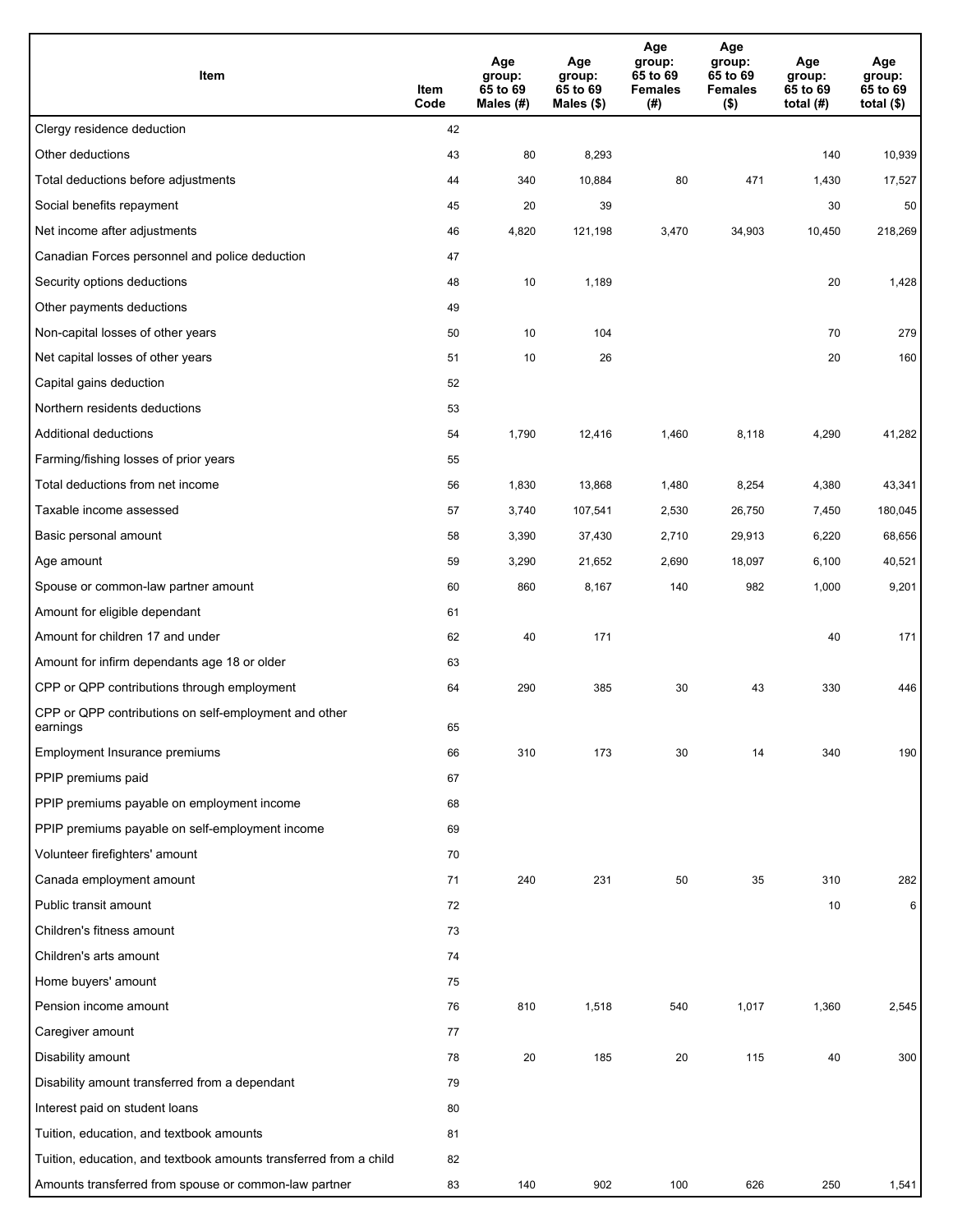| Item                                                | <b>Item</b><br>Code | Age<br>group:<br>65 to 69<br>Males $(H)$ | Age<br>group:<br>65 to 69<br>Males $(\$)$ | Age<br>group:<br>65 to 69<br><b>Females</b><br>(#) | Age<br>group:<br>65 to 69<br><b>Females</b><br>$($ \$) | Age<br>group:<br>65 to 69<br>total $(H)$ | Age<br>group:<br>65 to 69<br>total $($)$ |
|-----------------------------------------------------|---------------------|------------------------------------------|-------------------------------------------|----------------------------------------------------|--------------------------------------------------------|------------------------------------------|------------------------------------------|
| Medical expenses                                    | 84                  | 120                                      | 453                                       | 70                                                 | 265                                                    | 200                                      | 724                                      |
| Total tax credits on personal amounts               | 85                  | 3,590                                    | 10,709                                    | 2,730                                              | 7,675                                                  | 6,460                                    | 18,715                                   |
| Allowable charitable donations and government gifts | 86                  | 100                                      | 338                                       | 40                                                 | 100                                                    | 180                                      | 621                                      |
| Eligible cultural and ecological gifts              | 87                  |                                          |                                           |                                                    |                                                        |                                          |                                          |
| Total tax credit on donations and gifts             | 88                  | 100                                      | 104                                       | 40                                                 | 28                                                     | 180                                      | 185                                      |
| Total federal non-refundable tax credits            | 89                  | 3,620                                    | 10,814                                    | 2,740                                              | 7,703                                                  | 6,530                                    | 18,901                                   |
| Federal dividend tax credit                         | 90                  |                                          |                                           |                                                    |                                                        | 20                                       | 10                                       |
| Overseas employment tax credit                      | 91                  |                                          |                                           |                                                    |                                                        |                                          |                                          |
| Minimum tax carryover                               | 92                  |                                          |                                           |                                                    |                                                        |                                          |                                          |
| Basic federal tax                                   | 93                  | 1,990                                    | 21,992                                    | 1,110                                              | 4,302                                                  | 4,030                                    | 36,024                                   |
| Federal Foreign Tax Credit                          | 94                  | 20                                       | 49                                        | 10                                                 | 37                                                     | 40                                       | 86                                       |
| Federal Political contribution tax credit           | 95                  |                                          |                                           |                                                    |                                                        |                                          |                                          |
| <b>Investment Tax Credit</b>                        | 96                  |                                          |                                           |                                                    |                                                        |                                          |                                          |
| Labour-sponsored funds tax credit                   | 97                  |                                          |                                           |                                                    |                                                        |                                          |                                          |
| Alternative minimum tax payable                     | 98                  |                                          |                                           |                                                    |                                                        |                                          |                                          |
| Net federal tax                                     | 99                  | 1,980                                    | 21,933                                    | 1.110                                              | 4,289                                                  | 4,020                                    | 39,405                                   |
| CPP contributions on self-employment                | 100                 |                                          |                                           |                                                    |                                                        |                                          |                                          |
| Social Benefits repayment                           | 101                 | 20                                       | 39                                        |                                                    |                                                        | 30                                       | 50                                       |
| Net Provincial Tax                                  | 102                 | 470                                      | 6,787                                     | 50                                                 | 257                                                    | 720                                      | 7,951                                    |
| Total tax payable                                   | 103                 | 2,000                                    | 28,759                                    | 1,120                                              | 4,558                                                  | 4,040                                    | 47,407                                   |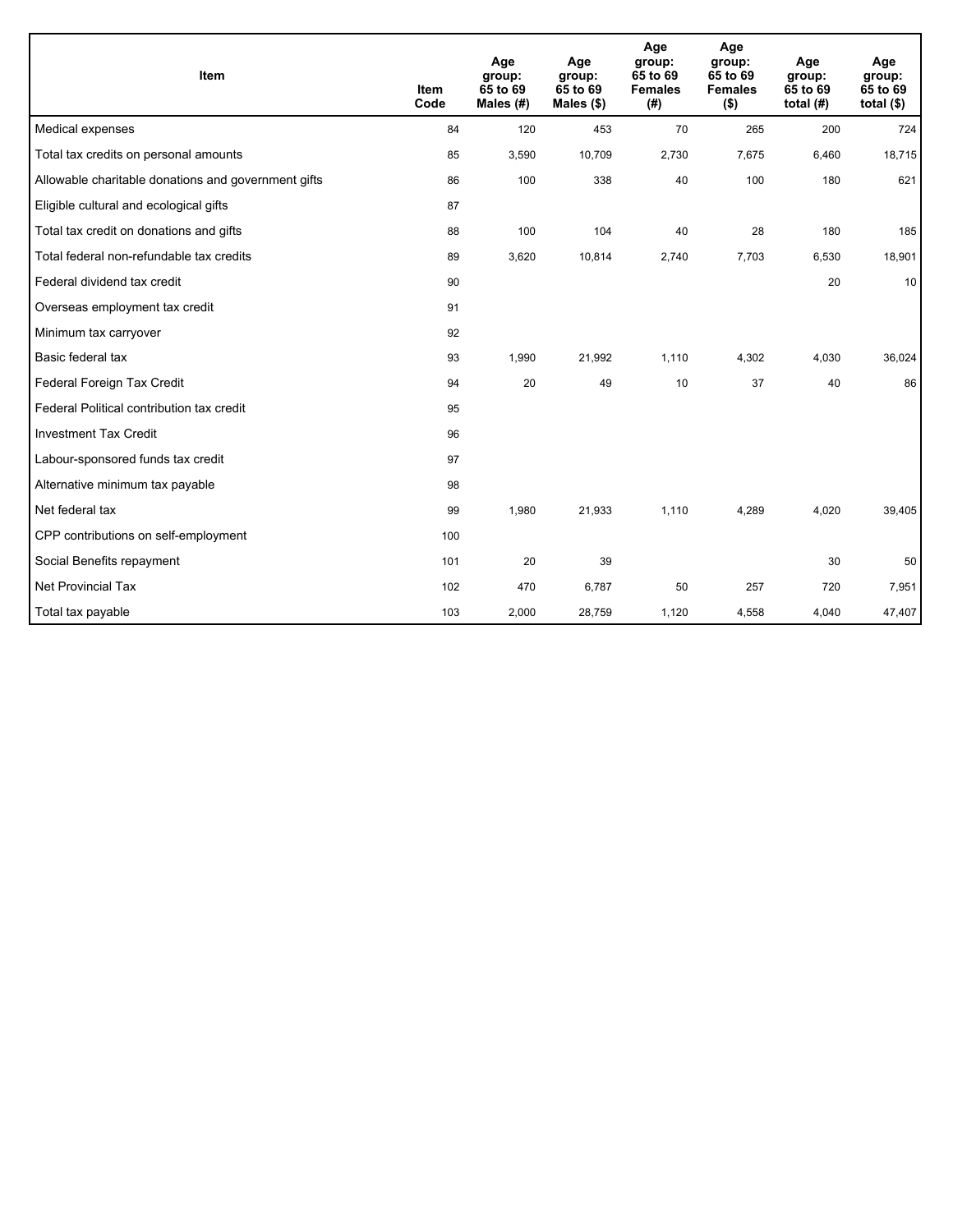| Item                                                                                           | Item<br>Code   | Age<br>group:<br>70 to 74<br>Males (#) | Age<br>group:<br>70 to 74<br>Males (\$) | Age<br>group:<br>70 to 74<br><b>Females</b><br>(# ) | Age<br>group:<br>70 to 74<br><b>Females</b><br>$($ \$) | Age<br>group:<br>70 to 74<br>total $(#)$ | Age<br>group:<br>70 to 74<br>total $($)$ |
|------------------------------------------------------------------------------------------------|----------------|----------------------------------------|-----------------------------------------|-----------------------------------------------------|--------------------------------------------------------|------------------------------------------|------------------------------------------|
| Number of taxable returns                                                                      | $\mathbf{1}$   | 1,780                                  |                                         | 1,040                                               |                                                        | 3,500                                    |                                          |
| Number of non-taxable returns                                                                  | $\overline{2}$ | 2,860                                  |                                         | 2,240                                               |                                                        | 6,450                                    |                                          |
| Total number of returns                                                                        | 3              | 4,640                                  |                                         | 3,290                                               |                                                        | 9,950                                    |                                          |
| Employment income                                                                              | 4              | 930                                    | 18,779                                  | 520                                                 | 483                                                    | 1,660                                    | 28,234                                   |
| Commissions (from employment)                                                                  | 5              |                                        |                                         |                                                     |                                                        |                                          |                                          |
| Other employment income                                                                        | 6              |                                        |                                         |                                                     |                                                        | 80                                       | 307                                      |
| Old Age Security pension (OASP)                                                                | $\overline{7}$ | 2,910                                  | 10,002                                  | 2,230                                               | 7,860                                                  | 5,220                                    | 17,970                                   |
| CPP or QPP benefits                                                                            | 8              | 3,350                                  | 14,635                                  | 2,350                                               | 8,424                                                  | 5,770                                    | 23,266                                   |
| Other pensions or superannuation                                                               | 9              | 910                                    | 12,244                                  | 580                                                 | 7,106                                                  | 1,490                                    | 19,406                                   |
| Elected split-pension amount                                                                   | 10             |                                        |                                         |                                                     |                                                        |                                          |                                          |
| Universal Child Care Benefit (UCCB)                                                            | 11             |                                        |                                         |                                                     |                                                        |                                          |                                          |
| Employment Insurance and other benefits                                                        | 12             |                                        |                                         |                                                     |                                                        |                                          |                                          |
| Taxable amount of dividends from taxable Canadian corporations                                 | 13             |                                        |                                         |                                                     |                                                        |                                          |                                          |
| Interest and other investment income                                                           | 14             |                                        |                                         |                                                     |                                                        |                                          |                                          |
| Net partnership income (Limited or non-active partners only)                                   | 15             | 80                                     | 124                                     | 80                                                  | $-21$                                                  | 1,240                                    | $-4,128$                                 |
| Net rental income                                                                              | 16             |                                        |                                         |                                                     |                                                        |                                          |                                          |
| Taxable capital gains                                                                          | 17             | 120                                    | 13,115                                  | 80                                                  | 5,521                                                  | 1,500                                    | 63,618                                   |
| Registered retirement savings plan income (RRSP)                                               | 18             | 80                                     | 836                                     | 60                                                  | 806                                                    | 140                                      | 1,642                                    |
| Other income                                                                                   | 19             | 90                                     | 713                                     | 40                                                  | 299                                                    | 150                                      | 8,950                                    |
| Net business income                                                                            | 20             |                                        |                                         |                                                     |                                                        | 250                                      | 13,960                                   |
| Net professional income                                                                        | 21             | 20                                     | 790                                     |                                                     |                                                        | 50                                       | 1,918                                    |
| Net commission income                                                                          | 22             |                                        |                                         |                                                     |                                                        |                                          |                                          |
| Net farming income                                                                             | 23             | 20                                     | 70                                      |                                                     |                                                        | 30                                       | 80                                       |
| Net fishing income                                                                             | 24             |                                        |                                         |                                                     |                                                        |                                          |                                          |
| Workers' compensation benefits                                                                 | 25             |                                        |                                         |                                                     |                                                        |                                          |                                          |
| Social assistance payments                                                                     | 26             |                                        |                                         |                                                     |                                                        |                                          |                                          |
| Net federal supplements                                                                        | 27             |                                        |                                         |                                                     |                                                        |                                          |                                          |
| Total income assessed                                                                          | 28             | 4,580                                  | 84,554                                  | 3,240                                               | 31,056                                                 | 9,820                                    | 175,621                                  |
| Registered pension plan contributions (RPP)                                                    | 29             | 20                                     | 128                                     |                                                     |                                                        | 30                                       | 161                                      |
| <b>RRSP</b> deduction                                                                          | 30             | 10                                     | 173                                     |                                                     |                                                        | 20                                       | 453                                      |
| Deduction for elected split-pension amount                                                     | 31             |                                        |                                         |                                                     |                                                        |                                          |                                          |
| Annual union, professional, or like dues                                                       | 32             | 50                                     | 22                                      |                                                     |                                                        | 60                                       | 24                                       |
| Child care expenses                                                                            | 33             |                                        |                                         |                                                     |                                                        |                                          |                                          |
| Business investment loss                                                                       | 34             |                                        |                                         |                                                     |                                                        |                                          |                                          |
| Moving expenses                                                                                | 35             |                                        |                                         |                                                     |                                                        |                                          |                                          |
| Support payments made                                                                          | 36             | 20                                     | 297                                     |                                                     |                                                        | 20                                       | 297                                      |
| Carrying charges and interest expenses                                                         | 37             |                                        |                                         | 20                                                  | 25                                                     | 60                                       | 234                                      |
| Deductions for CPP/QPP contributions on self-employment and other<br>earnings                  | 38             |                                        |                                         |                                                     |                                                        |                                          |                                          |
| Deductions for provincial parental insurance plan (PPIP) premiums on<br>self-employment income | 39             |                                        |                                         |                                                     |                                                        |                                          |                                          |
| Exploration and development expenses                                                           | 40             |                                        |                                         |                                                     |                                                        | 940                                      | 4,364                                    |
| Other employment expenses                                                                      | 41             |                                        |                                         |                                                     |                                                        |                                          |                                          |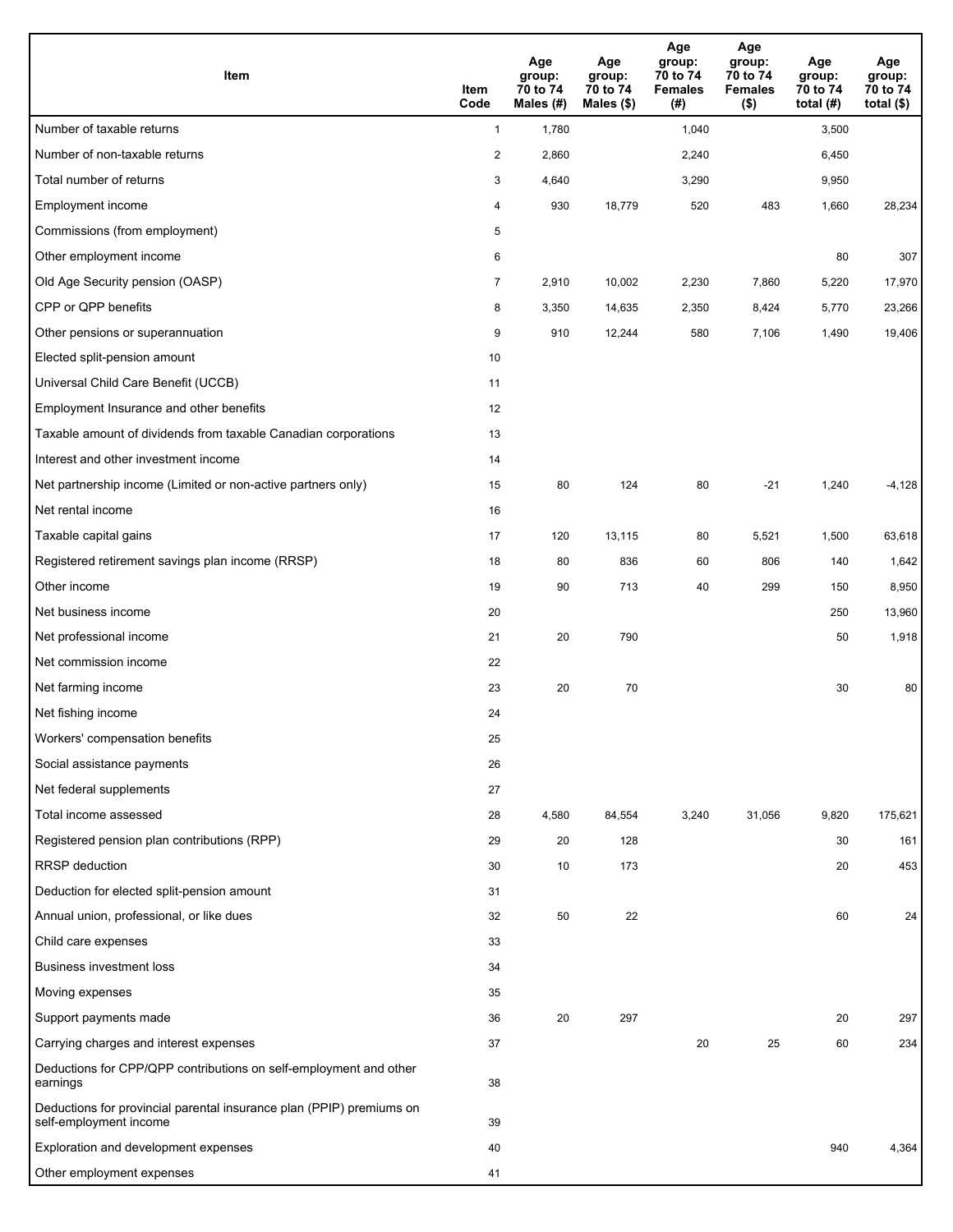| Item                                                              | Item<br>Code | Age<br>group:<br>70 to 74<br>Males $(H)$ | Age<br>group:<br>70 to 74<br>Males (\$) | Age<br>group:<br>70 to 74<br><b>Females</b><br>(#) | Age<br>group:<br>70 to 74<br><b>Females</b><br>$($ \$) | Age<br>group:<br>70 to 74<br>total $(#)$ | Age<br>group:<br>70 to 74<br>total $($)$ |
|-------------------------------------------------------------------|--------------|------------------------------------------|-----------------------------------------|----------------------------------------------------|--------------------------------------------------------|------------------------------------------|------------------------------------------|
| Clergy residence deduction                                        | 42           |                                          |                                         |                                                    |                                                        |                                          |                                          |
| Other deductions                                                  | 43           | 40                                       | 1,265                                   | 20                                                 | 117                                                    | 70                                       | 2,128                                    |
| Total deductions before adjustments                               | 44           | 150                                      | 1,944                                   | 70                                                 | 491                                                    | 1,180                                    | 7,700                                    |
| Social benefits repayment                                         | 45           | 10                                       | 15                                      |                                                    |                                                        | 20                                       | 30                                       |
| Net income after adjustments                                      | 46           | 4,470                                    | 83,312                                  | 3,160                                              | 30,608                                                 | 9,390                                    | 173,463                                  |
| Canadian Forces personnel and police deduction                    | 47           |                                          |                                         |                                                    |                                                        |                                          |                                          |
| Security options deductions                                       | 48           |                                          |                                         |                                                    |                                                        |                                          |                                          |
| Other payments deductions                                         | 49           |                                          |                                         |                                                    |                                                        |                                          |                                          |
| Non-capital losses of other years                                 | 50           |                                          |                                         |                                                    |                                                        | 40                                       | 295                                      |
| Net capital losses of other years                                 | 51           |                                          |                                         |                                                    |                                                        |                                          |                                          |
| Capital gains deduction                                           | 52           |                                          |                                         |                                                    |                                                        |                                          |                                          |
| Northern residents deductions                                     | 53           |                                          |                                         |                                                    |                                                        |                                          |                                          |
| Additional deductions                                             | 54           | 2,010                                    | 12,492                                  | 1,450                                              | 7,966                                                  | 4,460                                    | 40,933                                   |
| Farming/fishing losses of prior years                             | 55           |                                          |                                         |                                                    |                                                        |                                          |                                          |
| Total deductions from net income                                  | 56           | 2,020                                    | 12,623                                  | 1,450                                              | 8,133                                                  | 4,510                                    | 41,568                                   |
| Taxable income assessed                                           | 57           | 3,490                                    | 70,901                                  | 2,330                                              | 22,590                                                 | 6,670                                    | 137,765                                  |
| Basic personal amount                                             | 58           | 3,480                                    | 38,379                                  | 2,580                                              | 28,511                                                 | 6,210                                    | 68,524                                   |
| Age amount                                                        | 59           | 3,450                                    | 22,876                                  | 2,580                                              | 17,319                                                 | 6,170                                    | 41,189                                   |
| Spouse or common-law partner amount                               | 60           |                                          |                                         | 100                                                | 658                                                    |                                          |                                          |
| Amount for eligible dependant                                     | 61           |                                          |                                         |                                                    |                                                        |                                          |                                          |
| Amount for children 17 and under                                  | 62           | 40                                       | 161                                     |                                                    |                                                        | 40                                       | 161                                      |
| Amount for infirm dependants age 18 or older                      | 63           |                                          |                                         |                                                    |                                                        |                                          |                                          |
| CPP or QPP contributions through employment                       | 64           |                                          |                                         |                                                    |                                                        |                                          |                                          |
| CPP or QPP contributions on self-employment and other<br>earnings | 65           |                                          |                                         |                                                    |                                                        |                                          |                                          |
| Employment Insurance premiums                                     | 66           | 70                                       | 38                                      |                                                    |                                                        | 70                                       | 40                                       |
| PPIP premiums paid                                                | 67           |                                          |                                         |                                                    |                                                        |                                          |                                          |
| PPIP premiums payable on employment income                        | 68           |                                          |                                         |                                                    |                                                        |                                          |                                          |
| PPIP premiums payable on self-employment income                   | 69           |                                          |                                         |                                                    |                                                        |                                          |                                          |
| Volunteer firefighters' amount                                    | 70           |                                          |                                         |                                                    |                                                        |                                          |                                          |
| Canada employment amount                                          | 71           | 80                                       | 55                                      | 20                                                 | 12                                                     | 100                                      | 71                                       |
| Public transit amount                                             | 72           |                                          |                                         |                                                    |                                                        |                                          |                                          |
| Children's fitness amount                                         | 73           |                                          |                                         |                                                    |                                                        |                                          |                                          |
| Children's arts amount                                            | 74           |                                          |                                         |                                                    |                                                        |                                          |                                          |
| Home buyers' amount                                               | 75           |                                          |                                         |                                                    |                                                        |                                          |                                          |
| Pension income amount                                             | 76           | 920                                      | 1,710                                   | 590                                                | 1,103                                                  | 1,510                                    | 2,825                                    |
| Caregiver amount                                                  | 77           |                                          |                                         |                                                    |                                                        |                                          |                                          |
| Disability amount                                                 | 78           | 20                                       | 134                                     | 10                                                 | 77                                                     | 30                                       | 211                                      |
| Disability amount transferred from a dependant                    | 79           |                                          |                                         |                                                    |                                                        |                                          |                                          |
| Interest paid on student loans                                    | 80           |                                          |                                         |                                                    |                                                        |                                          |                                          |
| Tuition, education, and textbook amounts                          | 81           |                                          |                                         |                                                    |                                                        |                                          |                                          |
| Tuition, education, and textbook amounts transferred from a child | 82           |                                          |                                         |                                                    |                                                        |                                          |                                          |
| Amounts transferred from spouse or common-law partner             | 83           | 250                                      | 1,600                                   | 120                                                | 705                                                    | 360                                      | 2,312                                    |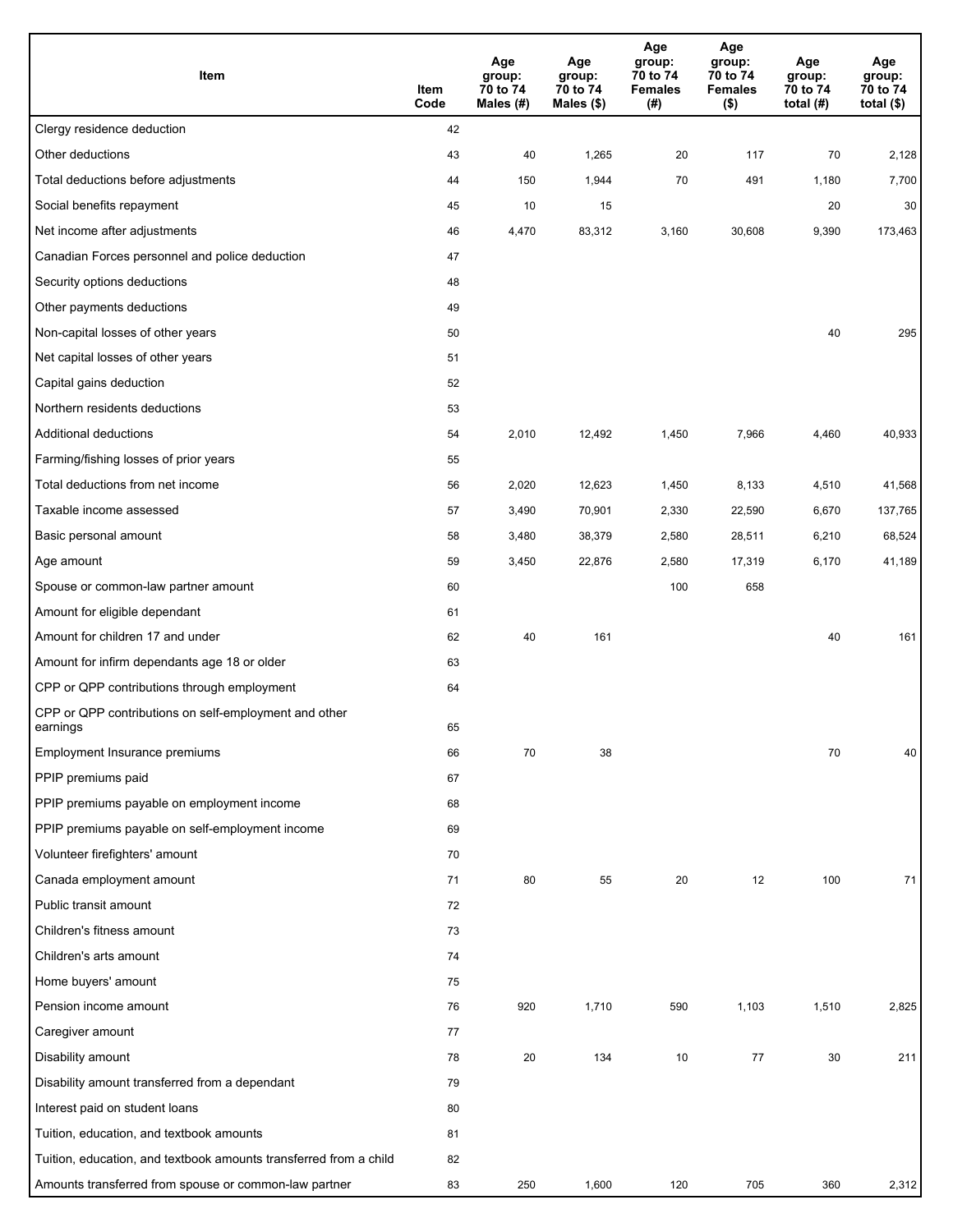| Item                                                | <b>Item</b><br>Code | Age<br>group:<br>70 to 74<br>Males $(H)$ | Age<br>group:<br>70 to 74<br>Males (\$) | Age<br>group:<br>70 to 74<br><b>Females</b><br>(#) | Age<br>group:<br>70 to 74<br><b>Females</b><br>$($ \$) | Age<br>group:<br>70 to 74<br>total $(H)$ | Age<br>group:<br>70 to 74<br>total $($ \$) |
|-----------------------------------------------------|---------------------|------------------------------------------|-----------------------------------------|----------------------------------------------------|--------------------------------------------------------|------------------------------------------|--------------------------------------------|
| Medical expenses                                    | 84                  | 130                                      | 426                                     | 70                                                 | 230                                                    | 200                                      | 667                                        |
| Total tax credits on personal amounts               | 85                  | 3,530                                    | 10,662                                  | 2,590                                              | 7,298                                                  | 6,270                                    | 18,370                                     |
| Allowable charitable donations and government gifts | 86                  | 70                                       | 445                                     | 40                                                 | 90                                                     | 110                                      | 540                                        |
| Eligible cultural and ecological gifts              | 87                  |                                          |                                         |                                                    |                                                        |                                          |                                            |
| Total tax credit on donations and gifts             | 88                  | 70                                       | 152                                     | 40                                                 | 26                                                     | 110                                      | 227                                        |
| Total federal non-refundable tax credits            | 89                  | 3,550                                    | 10,814                                  | 2,600                                              | 7,323                                                  | 6,310                                    | 18,598                                     |
| Federal dividend tax credit                         | 90                  |                                          |                                         |                                                    |                                                        |                                          |                                            |
| Overseas employment tax credit                      | 91                  |                                          |                                         |                                                    |                                                        |                                          |                                            |
| Minimum tax carryover                               | 92                  |                                          |                                         |                                                    |                                                        |                                          |                                            |
| Basic federal tax                                   | 93                  | 1,780                                    | 15,115                                  | 1,040                                              | 3,252                                                  | 3,490                                    | 28,553                                     |
| Federal Foreign Tax Credit                          | 94                  |                                          |                                         |                                                    |                                                        |                                          |                                            |
| Federal Political contribution tax credit           | 95                  |                                          |                                         |                                                    |                                                        |                                          |                                            |
| <b>Investment Tax Credit</b>                        | 96                  |                                          |                                         |                                                    |                                                        |                                          |                                            |
| Labour-sponsored funds tax credit                   | 97                  |                                          |                                         |                                                    |                                                        |                                          |                                            |
| Alternative minimum tax payable                     | 98                  |                                          |                                         |                                                    |                                                        |                                          |                                            |
| Net federal tax                                     | 99                  | 1,780                                    | 13,935                                  | 1,040                                              | 3.180                                                  | 3,490                                    | 31,035                                     |
| CPP contributions on self-employment                | 100                 |                                          |                                         |                                                    |                                                        |                                          |                                            |
| Social Benefits repayment                           | 101                 | 10                                       | 15                                      |                                                    |                                                        | 20                                       | 30                                         |
| <b>Net Provincial Tax</b>                           | 102                 | 150                                      | 4,263                                   | 20                                                 | 63                                                     | 260                                      | 5,122                                      |
| Total tax payable                                   | 103                 | 1,780                                    | 18,213                                  | 1,040                                              | 3,250                                                  | 3,500                                    | 36,187                                     |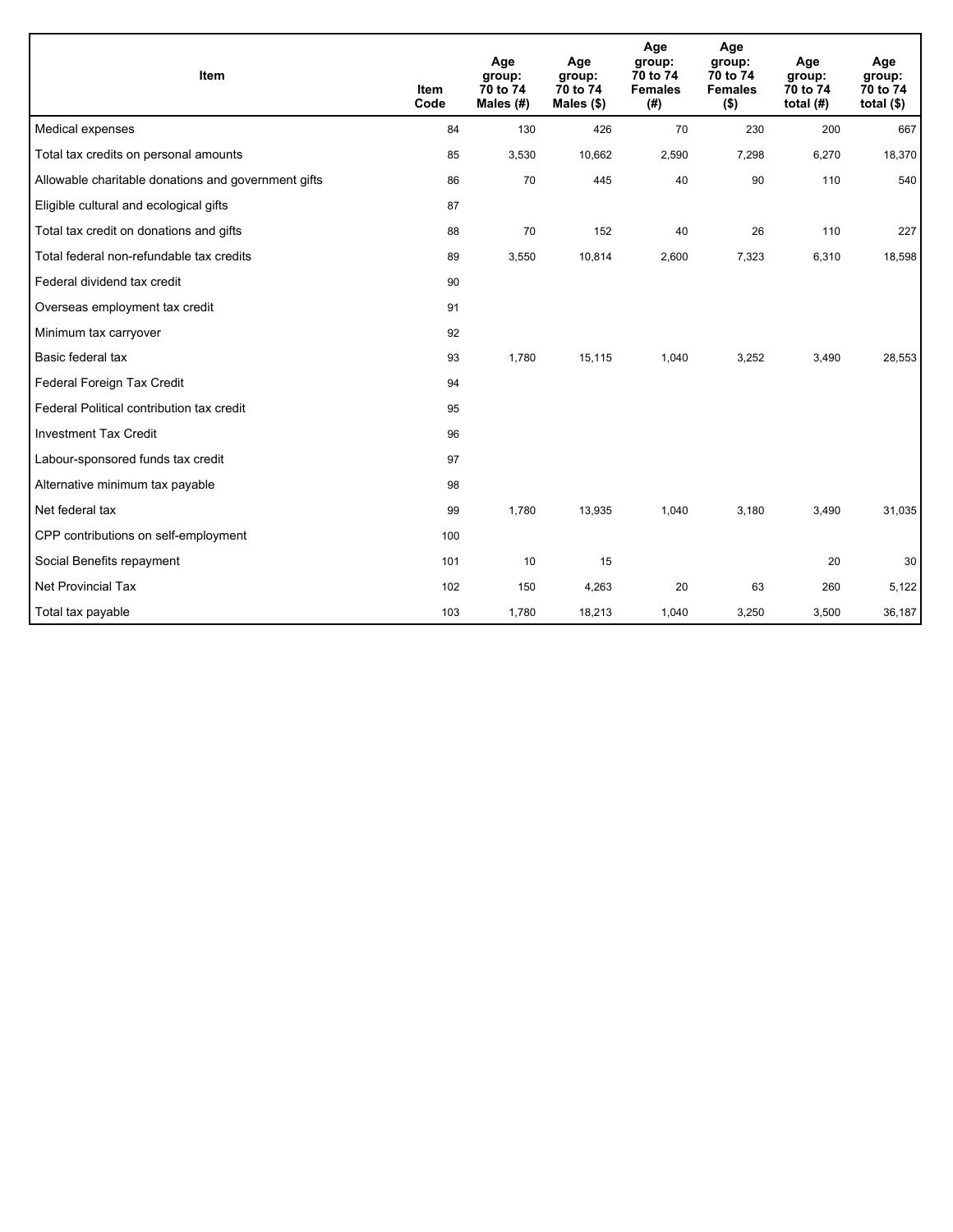| Item                                                                                           | Item<br>Code   | Age<br>group:<br>75 and<br>over<br>Males (#) | Age<br>group:<br>75 and<br>over<br>Males (\$) | Age<br>group:<br>75 and<br>over<br><b>Females</b><br>(#) | Age<br>group:<br>$75$ and<br>over<br><b>Females</b><br>$($ \$) | Age<br>group:<br>75 and<br>over total<br>(#) | Age<br>group:<br>75 and<br>over total<br>$($ \$) |
|------------------------------------------------------------------------------------------------|----------------|----------------------------------------------|-----------------------------------------------|----------------------------------------------------------|----------------------------------------------------------------|----------------------------------------------|--------------------------------------------------|
| Number of taxable returns                                                                      | $\mathbf{1}$   | 2,880                                        |                                               | 1,940                                                    |                                                                | 5,910                                        |                                                  |
| Number of non-taxable returns                                                                  | $\overline{c}$ | 4,910                                        |                                               | 4,290                                                    |                                                                | 10,650                                       |                                                  |
| Total number of returns                                                                        | 3              | 7,790                                        |                                               | 6,230                                                    |                                                                | 16,570                                       |                                                  |
| Employment income                                                                              | 4              | 1,270                                        | 10,655                                        | 910                                                      | 719                                                            | 2,480                                        | 14,418                                           |
| Commissions (from employment)                                                                  | 5              |                                              |                                               |                                                          |                                                                |                                              |                                                  |
| Other employment income                                                                        | 6              | 90                                           | 156                                           | 40                                                       | 41                                                             | 130                                          | 450                                              |
| Old Age Security pension (OASP)                                                                | $\overline{7}$ | 5,580                                        | 21,273                                        | 4,690                                                    | 18,143                                                         | 10,530                                       | 39,710                                           |
| CPP or QPP benefits                                                                            | 8              | 5,560                                        | 29,297                                        | 4,260                                                    | 19,787                                                         | 10,000                                       | 49,816                                           |
| Other pensions or superannuation                                                               | 9              | 1,660                                        | 17,531                                        | 1,140                                                    | 10,050                                                         | 2,840                                        | 27,924                                           |
| Elected split-pension amount                                                                   | 10             |                                              |                                               |                                                          |                                                                |                                              |                                                  |
| Universal Child Care Benefit (UCCB)                                                            | 11             |                                              |                                               |                                                          |                                                                |                                              |                                                  |
| Employment Insurance and other benefits                                                        | 12             |                                              |                                               |                                                          |                                                                |                                              |                                                  |
| Taxable amount of dividends from taxable Canadian corporations                                 | 13             |                                              |                                               |                                                          |                                                                | 10                                           | 17                                               |
| Interest and other investment income                                                           | 14             | 10                                           | 10                                            | 10                                                       | 27                                                             | 30                                           | 46                                               |
| Net partnership income (Limited or non-active partners only)                                   | 15             | 60                                           | 568                                           |                                                          |                                                                | 1,070                                        | $-1,380$                                         |
| Net rental income                                                                              | 16             |                                              |                                               |                                                          |                                                                |                                              |                                                  |
| Taxable capital gains                                                                          | 17             | 140                                          | 11,057                                        | 110                                                      | 14,696                                                         | 1,700                                        | 113,277                                          |
| Registered retirement savings plan income (RRSP)                                               | 18             | 90                                           | 458                                           | 90                                                       | 455                                                            | 180                                          | 917                                              |
| Other income                                                                                   | 19             | 160                                          | 3,805                                         | 80                                                       | 345                                                            | 260                                          | 5,081                                            |
| Net business income                                                                            | 20             | 50                                           | 3,159                                         | 10                                                       | 256                                                            | 220                                          | 6,237                                            |
| Net professional income                                                                        | 21             |                                              |                                               |                                                          |                                                                | 20                                           | 781                                              |
| Net commission income                                                                          | 22             |                                              |                                               |                                                          |                                                                |                                              |                                                  |
| Net farming income                                                                             | 23             | 10                                           | 267                                           |                                                          |                                                                | 40                                           | 698                                              |
| Net fishing income                                                                             | 24             |                                              |                                               |                                                          |                                                                |                                              |                                                  |
| Workers' compensation benefits                                                                 | 25             |                                              |                                               |                                                          |                                                                |                                              |                                                  |
| Social assistance payments                                                                     | 26             |                                              |                                               |                                                          |                                                                | 10                                           | 17                                               |
| Net federal supplements                                                                        | 27             |                                              |                                               | 20                                                       | 124                                                            | 30                                           | 208                                              |
| Total income assessed                                                                          | 28             | 7,650                                        | 98,960                                        | 6,170                                                    | 64,932                                                         | 16,340                                       | 258,509                                          |
| Registered pension plan contributions (RPP)                                                    | 29             |                                              |                                               |                                                          |                                                                |                                              |                                                  |
| RRSP deduction                                                                                 | 30             |                                              |                                               |                                                          |                                                                |                                              |                                                  |
| Deduction for elected split-pension amount                                                     | 31             |                                              |                                               |                                                          |                                                                |                                              |                                                  |
| Annual union, professional, or like dues                                                       | 32             | 40                                           | 13                                            |                                                          |                                                                |                                              |                                                  |
| Child care expenses                                                                            | 33             |                                              |                                               |                                                          |                                                                |                                              |                                                  |
| <b>Business investment loss</b>                                                                | 34             |                                              |                                               |                                                          |                                                                |                                              |                                                  |
| Moving expenses                                                                                | 35             |                                              |                                               |                                                          |                                                                |                                              |                                                  |
| Support payments made                                                                          | 36             | 20                                           | 239                                           |                                                          |                                                                | 20                                           | 253                                              |
| Carrying charges and interest expenses                                                         | 37             | 30                                           | 34                                            | 20                                                       | 18                                                             | 70                                           | 77                                               |
| Deductions for CPP/QPP contributions on self-employment and other<br>earnings                  | 38             |                                              |                                               |                                                          |                                                                |                                              |                                                  |
| Deductions for provincial parental insurance plan (PPIP) premiums on<br>self-employment income | 39             |                                              |                                               |                                                          |                                                                |                                              |                                                  |
| Exploration and development expenses                                                           | 40             |                                              |                                               |                                                          |                                                                | 830                                          | 3,966                                            |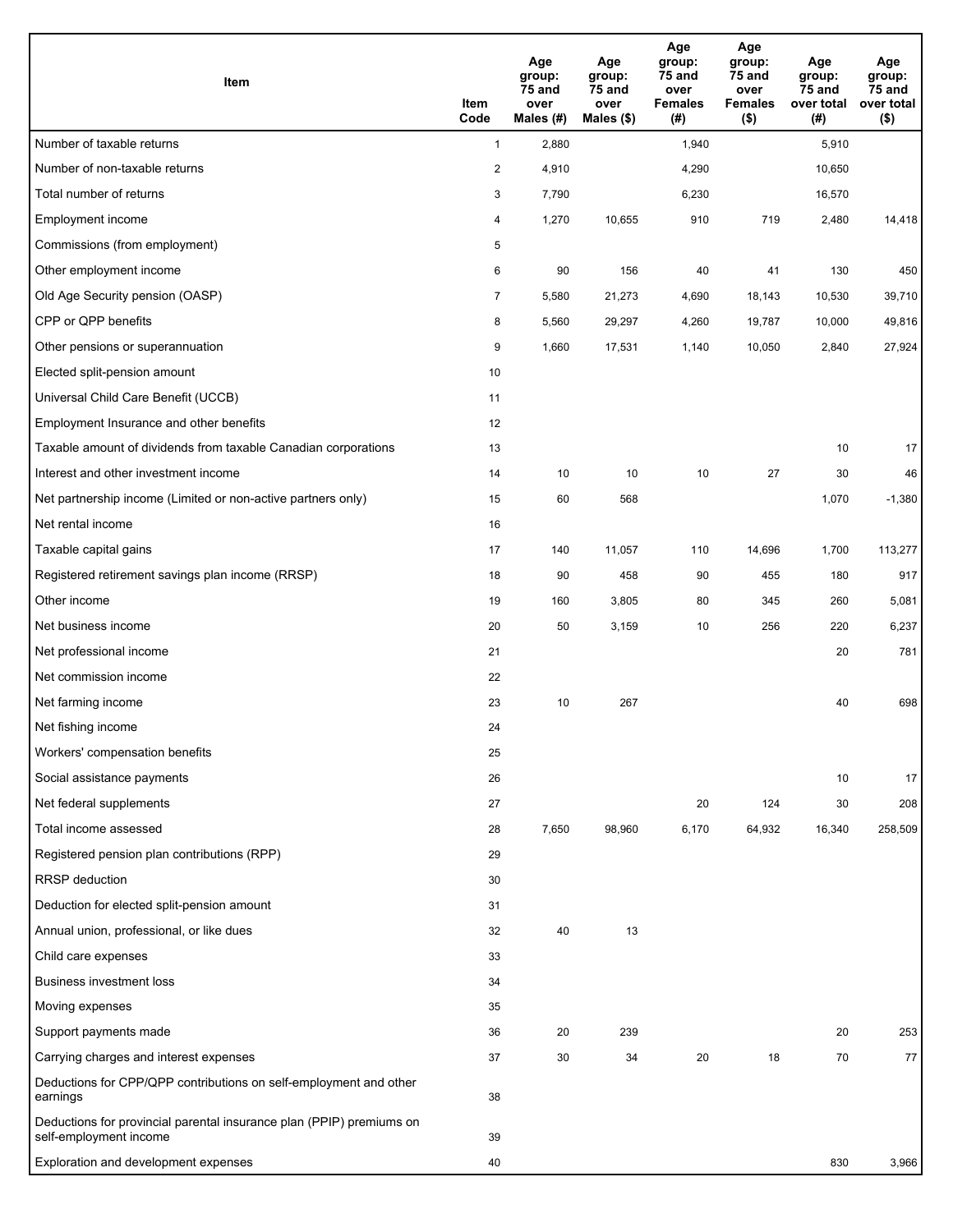| Item                                                              | Item<br>Code | Age<br>group:<br>75 and<br>over Males<br>(# ) | Age<br>group:<br>75 and<br>over Males<br>$($ \$) | Age<br>group:<br>75 and<br>over<br><b>Females</b><br>(#) | Age<br>group:<br>75 and<br>over<br><b>Females</b><br>$($ \$) | Age<br>group:<br>75 and<br>over total<br>(#) | Age<br>group:<br>75 and<br>over total<br>$($ \$) |
|-------------------------------------------------------------------|--------------|-----------------------------------------------|--------------------------------------------------|----------------------------------------------------------|--------------------------------------------------------------|----------------------------------------------|--------------------------------------------------|
| Other employment expenses                                         | 41           |                                               |                                                  |                                                          |                                                              |                                              |                                                  |
| Clergy residence deduction                                        | 42           |                                               |                                                  |                                                          |                                                              |                                              |                                                  |
| Other deductions                                                  | 43           |                                               |                                                  | 30                                                       | 59                                                           |                                              |                                                  |
| Total deductions before adjustments                               | 44           |                                               |                                                  | 70                                                       | 102                                                          | 1,070                                        | 5,616                                            |
| Social benefits repayment                                         | 45           | 10                                            | 15                                               |                                                          |                                                              | 20                                           | 21                                               |
| Net income after adjustments                                      | 46           | 7,570                                         | 98,313                                           | 6,100                                                    | 64,844                                                       | 15,940                                       | 254,938                                          |
| Canadian Forces personnel and police deduction                    | 47           |                                               |                                                  |                                                          |                                                              |                                              |                                                  |
| Security options deductions                                       | 48           |                                               |                                                  |                                                          |                                                              |                                              |                                                  |
| Other payments deductions                                         | 49           | 10                                            | 128                                              | 20                                                       | 138                                                          | 30                                           | 266                                              |
| Non-capital losses of other years                                 | 50           |                                               |                                                  |                                                          |                                                              | 30                                           | 56                                               |
| Net capital losses of other years                                 | 51           | 10                                            | 42                                               | 10                                                       | 138                                                          |                                              |                                                  |
| Capital gains deduction                                           | 52           |                                               |                                                  |                                                          |                                                              |                                              |                                                  |
| Northern residents deductions                                     | 53           |                                               |                                                  |                                                          |                                                              |                                              |                                                  |
| Additional deductions                                             | 54           | 3,740                                         | 26,469                                           | 2,850                                                    | 19,088                                                       | 7,650                                        | 64,443                                           |
| Farming/fishing losses of prior years                             | 55           |                                               |                                                  |                                                          |                                                              |                                              |                                                  |
| Total deductions from net income                                  | 56           | 3,760                                         | 26,880                                           | 2,880                                                    | 19,376                                                       | 7,710                                        | 65,760                                           |
| Taxable income assessed                                           | 57           | 5,870                                         | 71,719                                           | 4,500                                                    | 45,599                                                       | 11,790                                       | 194,190                                          |
| Basic personal amount                                             | 58           | 6,190                                         | 68,314                                           | 5,120                                                    | 56,514                                                       | 11,750                                       | 129,641                                          |
| Age amount                                                        | 59           | 6,170                                         | 41,458                                           | 5,110                                                    | 34,668                                                       | 11,710                                       | 79,046                                           |
| Spouse or common-law partner amount                               | 60           | 1,070                                         | 7,585                                            | 90                                                       | 567                                                          | 1,180                                        | 8,231                                            |
| Amount for eligible dependant                                     | 61           |                                               |                                                  |                                                          |                                                              |                                              |                                                  |
| Amount for children 17 and under                                  | 62           | 10                                            | 27                                               |                                                          |                                                              |                                              |                                                  |
| Amount for infirm dependants age 18 or older                      | 63           |                                               |                                                  |                                                          |                                                              | 10                                           | 66                                               |
| CPP or QPP contributions through employment                       | 64           |                                               |                                                  |                                                          |                                                              |                                              |                                                  |
| CPP or QPP contributions on self-employment and other<br>earnings | 65           |                                               |                                                  |                                                          |                                                              |                                              |                                                  |
| Employment Insurance premiums                                     | 66           | 20                                            | 12                                               |                                                          |                                                              | 20                                           | 14                                               |
| PPIP premiums paid                                                | 67           |                                               |                                                  |                                                          |                                                              |                                              |                                                  |
| PPIP premiums payable on employment income                        | 68           |                                               |                                                  |                                                          |                                                              |                                              |                                                  |
| PPIP premiums payable on self-employment income                   | 69           |                                               |                                                  |                                                          |                                                              |                                              |                                                  |
| Volunteer firefighters' amount                                    | 70           |                                               |                                                  |                                                          |                                                              |                                              |                                                  |
| Canada employment amount                                          | 71           | 80                                            | 32                                               | 30                                                       | 11                                                           | 110                                          | 43                                               |
| Public transit amount                                             | 72           |                                               |                                                  |                                                          |                                                              |                                              |                                                  |
| Children's fitness amount                                         | 73           |                                               |                                                  |                                                          |                                                              |                                              |                                                  |
| Children's arts amount                                            | 74           |                                               |                                                  |                                                          |                                                              |                                              |                                                  |
| Home buyers' amount                                               | 75           |                                               |                                                  |                                                          |                                                              |                                              |                                                  |
| Pension income amount                                             | 76           | 1,690                                         | 3,061                                            | 1,170                                                    | 2,095                                                        | 2,900                                        | 5,229                                            |
| Caregiver amount                                                  | 77           |                                               |                                                  |                                                          |                                                              | 10                                           | 82                                               |
| Disability amount                                                 | 78           | $70\,$                                        | 517                                              | 50                                                       | 346                                                          | 110                                          | 863                                              |
| Disability amount transferred from a dependant                    | 79           |                                               |                                                  |                                                          |                                                              |                                              |                                                  |
| Interest paid on student loans                                    | 80           |                                               |                                                  |                                                          |                                                              |                                              |                                                  |
| Tuition, education, and textbook amounts                          | 81           |                                               |                                                  |                                                          |                                                              |                                              |                                                  |